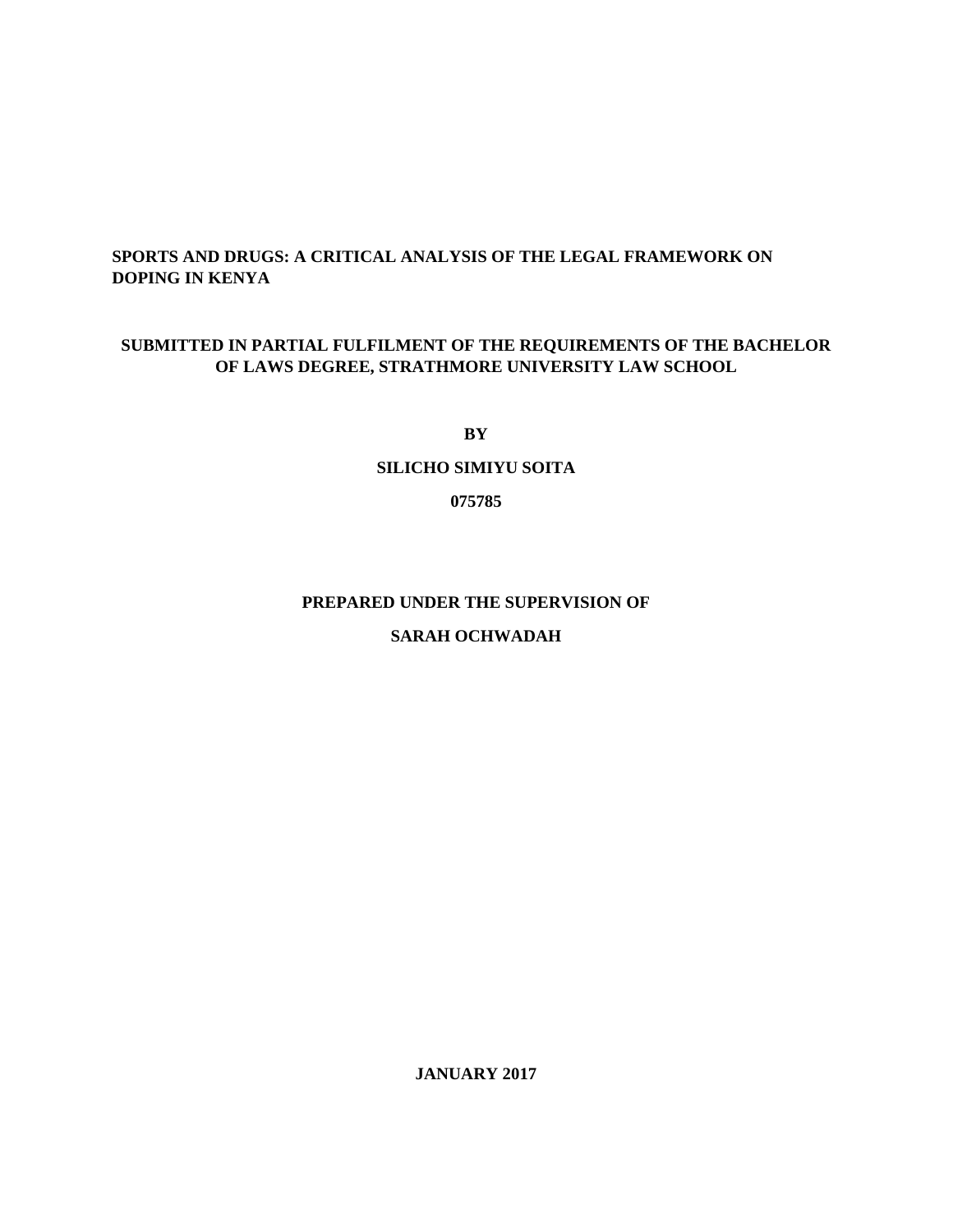# **Table of Contents**

| 2.3.1 Legislations Relevant to Doping Before the New Anti-Doping Legal Framework 17 |
|-------------------------------------------------------------------------------------|
| CHAPTER THREE- COMPARATIVE STUDY ON ANTI-DOPING LEGAL<br>FRAMEWORKS26               |
|                                                                                     |
|                                                                                     |
|                                                                                     |
|                                                                                     |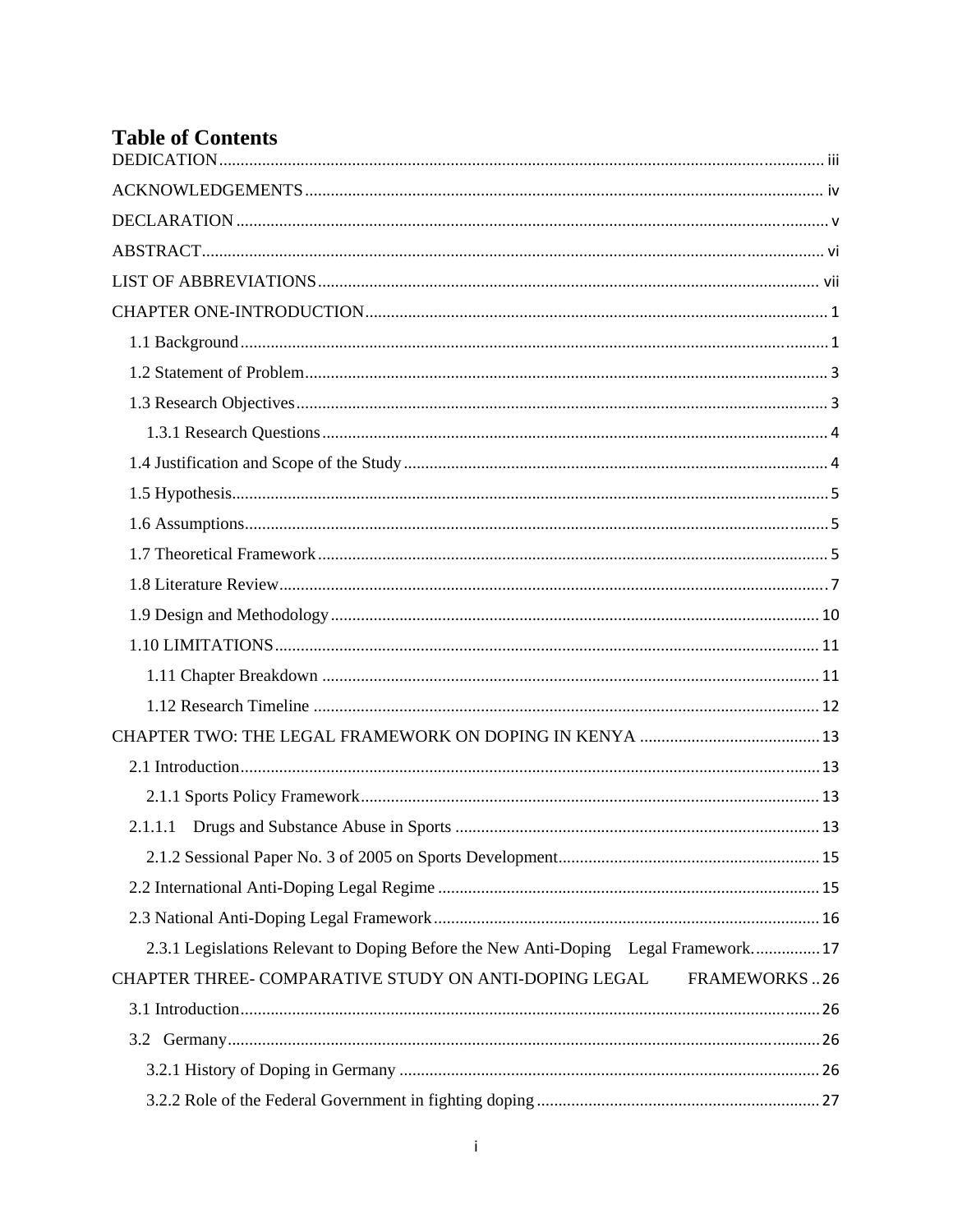| CHAPTER FOUR- SUITABILITY OF THE KENYAN ANTI-DOPING LEGAL FRAMEWORK IN |  |
|------------------------------------------------------------------------|--|
|                                                                        |  |
|                                                                        |  |
|                                                                        |  |
|                                                                        |  |
|                                                                        |  |
|                                                                        |  |
|                                                                        |  |
|                                                                        |  |
|                                                                        |  |
|                                                                        |  |
|                                                                        |  |
|                                                                        |  |
|                                                                        |  |
|                                                                        |  |
|                                                                        |  |
|                                                                        |  |
|                                                                        |  |
|                                                                        |  |
|                                                                        |  |
|                                                                        |  |
|                                                                        |  |
|                                                                        |  |
|                                                                        |  |
|                                                                        |  |
|                                                                        |  |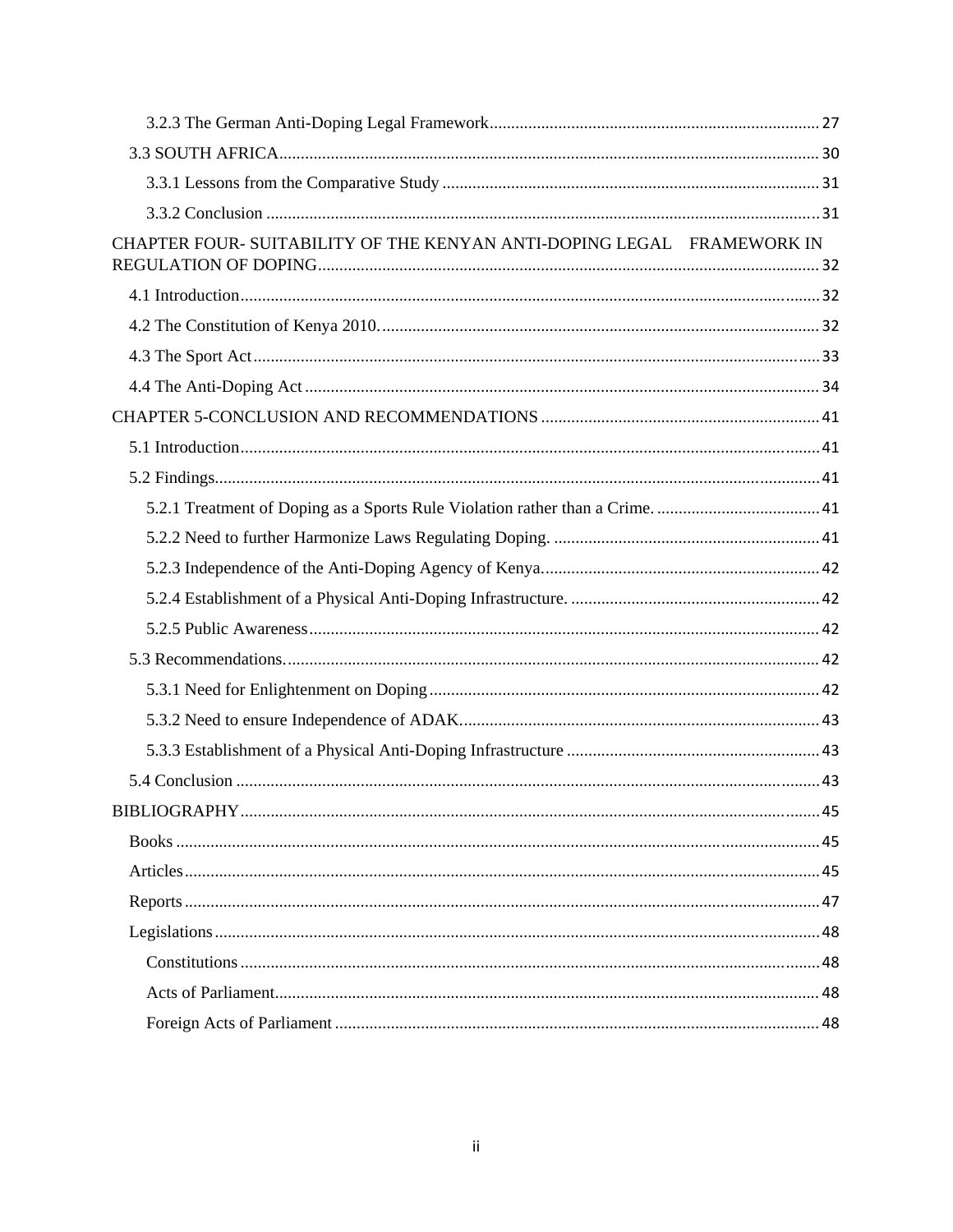# **DEDICATION**

 To the Almighty God for his grace and my Brother, Andrew for his support throughout the journey.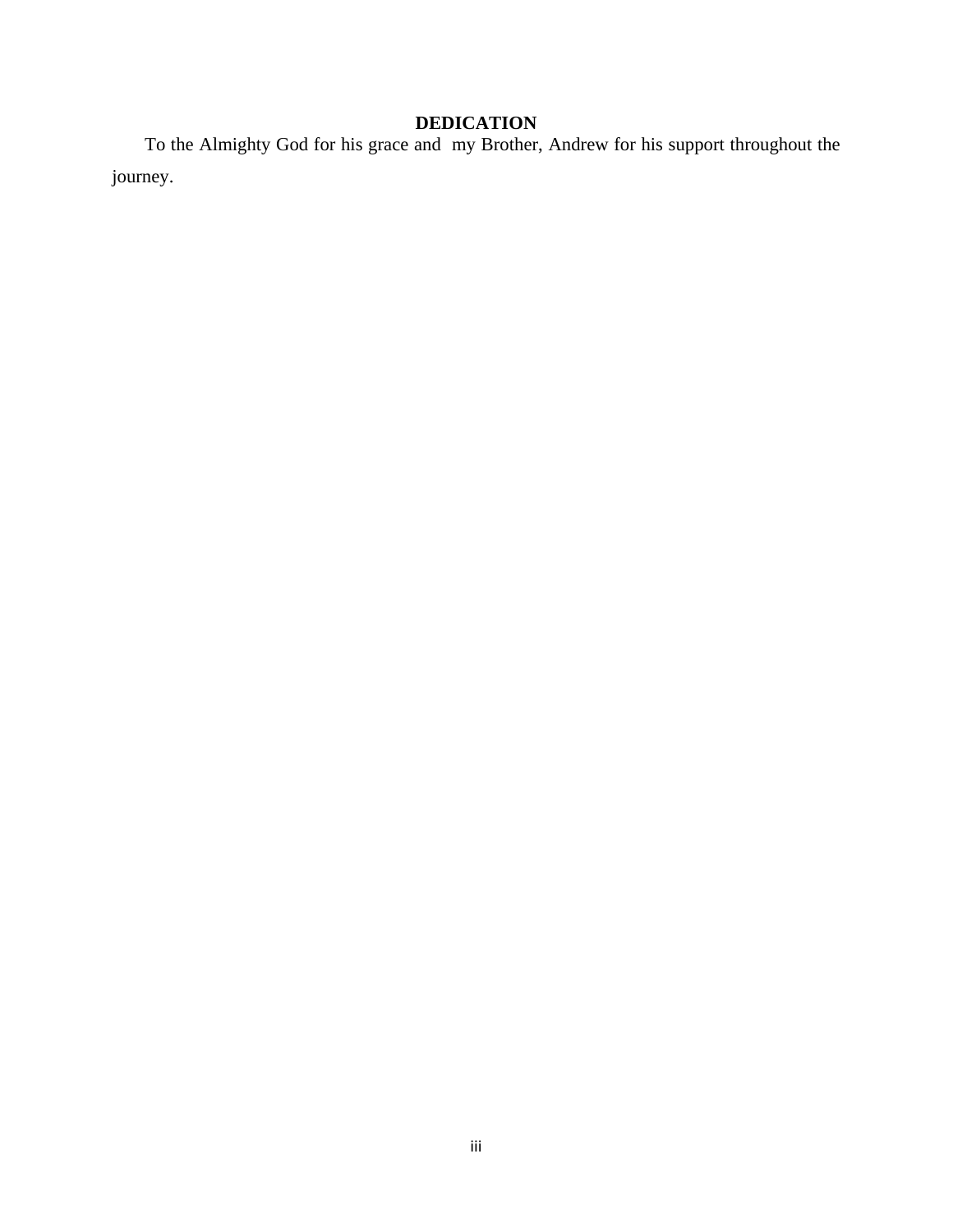## **ACKNOWLEDGEMENTS**

I am greatly indebted to my supervisor, Ms. Sarah Ochwadah for her encouragement, insight and invaluable guidance throughout this study. I also acknowledge Mr. Desmond Tutu for his insightful comments during my defence of this proposal.

 My sincere gratitude to my family and friends that often times stood by my side through these enduring times in my study.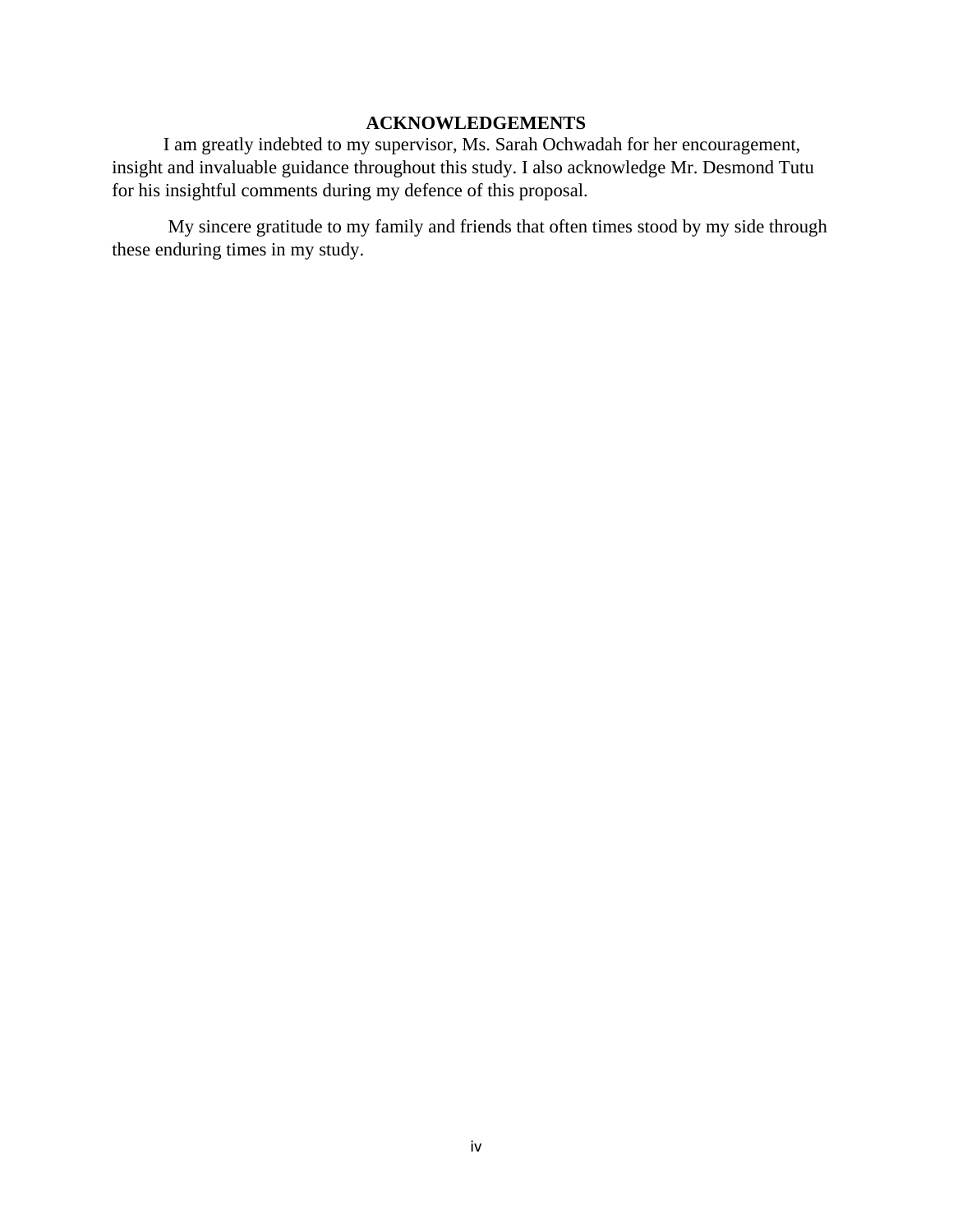## **DECLARATION**

I declare that this research is my original work and has not been submitted to any other university for a degree or diploma.

Signed: .......................................................................

Date: ..........................................................................

This dissertation has been submitted for examination with my approval as University Supervisor.

Signed: .......................................................................

Sarah Ochwadah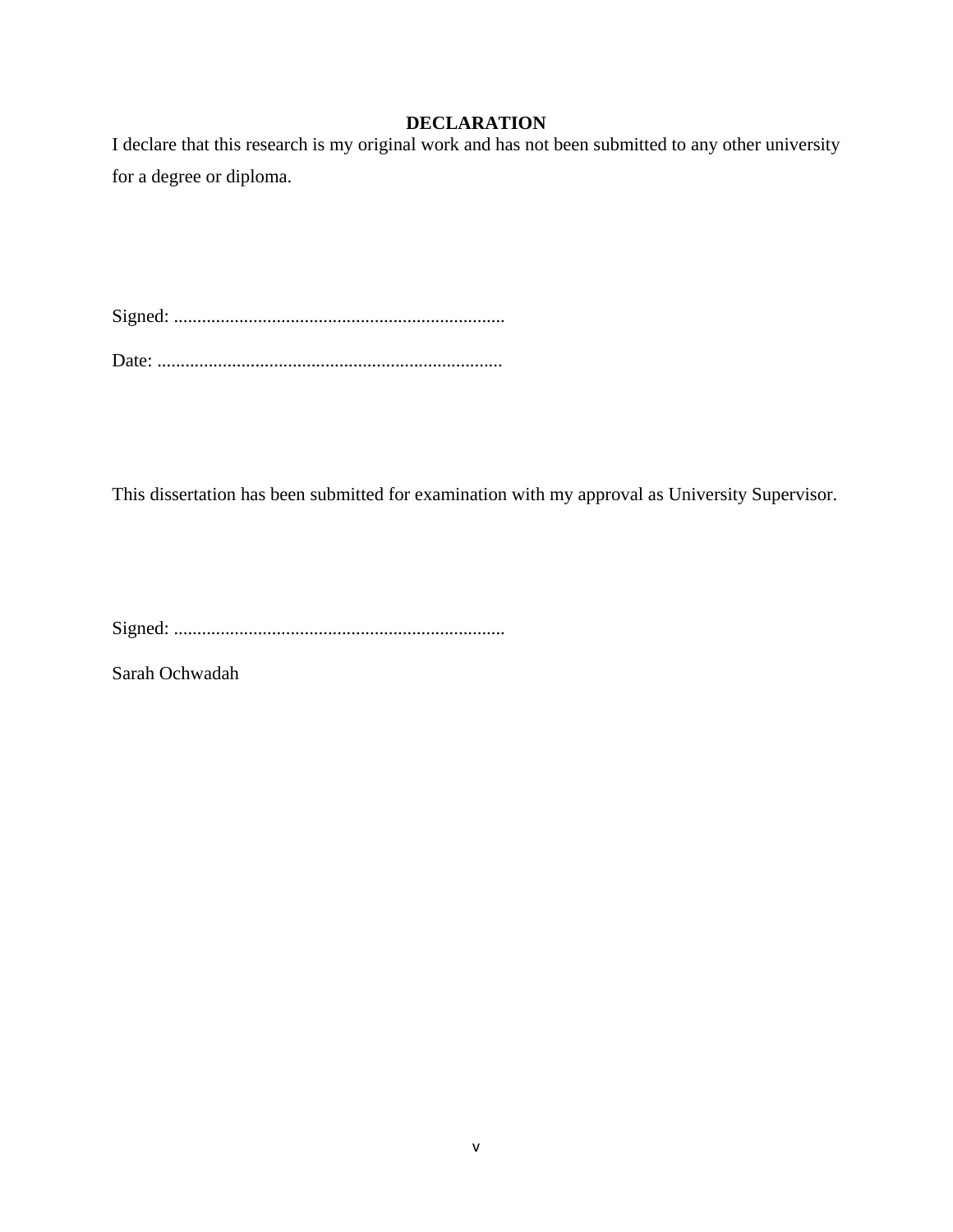#### **ABSTRACT**

Doping has been inadequately provided for in law, policy and practice in Kenya over a long period of time. Proliferation of doping cases among Kenyan athletes raised doubts over the ability of the Kenyan legal framework on anti-doping to regulate the use of performance enhancing substances. This resulted into a sanction by the World Anti-Doping Agency<sup>1</sup>. This study seeks to critically analyse the Kenyan legal framework on doping and assess its suitability to curb the number of doping incidences among Kenyan athletes.

Among the issues to be considered include: the sufficiency and efficiency of existing Kenyan anti-doping laws, factors impeding the application of these laws and finally recommendations to improve their applicability and efficiency.

The study was conducted through literature review on anti-doping laws and adopted a qualitative analysis. It established that there is a general belief about the inefficacy of anti-doping laws, programmes and the manner in which tests are conducted. Most people consider the severity of punishment as inappropriate and lenient.<sup>2</sup> It was further realized that law alone is insufficient to regulate doping.

In order to reduce doping cases among Kenyan athletes, it is this paper's recommendation that barriers hindering the application of doping laws be eliminated. It further proposes that appropriate educational programmes be established to enhance awareness among athletes. Sporting institutions besides physical training should invest in programmes aimed at discouraging the use of performance enhancing substances. Event organizers and sport federations should closely work together to establish rules of each competition to disincentivize dopers. Improved research methods should also be put in place.

<sup>&</sup>lt;sup>1</sup> Keating S, 'WADA Declares Kenya Non-Compliant, Rio at Stake' Reuters, 2016. Available at http://uk.reuters.com. Kenya was declared non-compliant on Thursday, May 12, 2016.

<sup>&</sup>lt;sup>2</sup> Most countries the world over regard breach of anti-doping laws as sport offences alone. They are yet to criminalize the offence. Most athletes are punished through bans where they are denied the chance to participate in the sport for a certain period of time.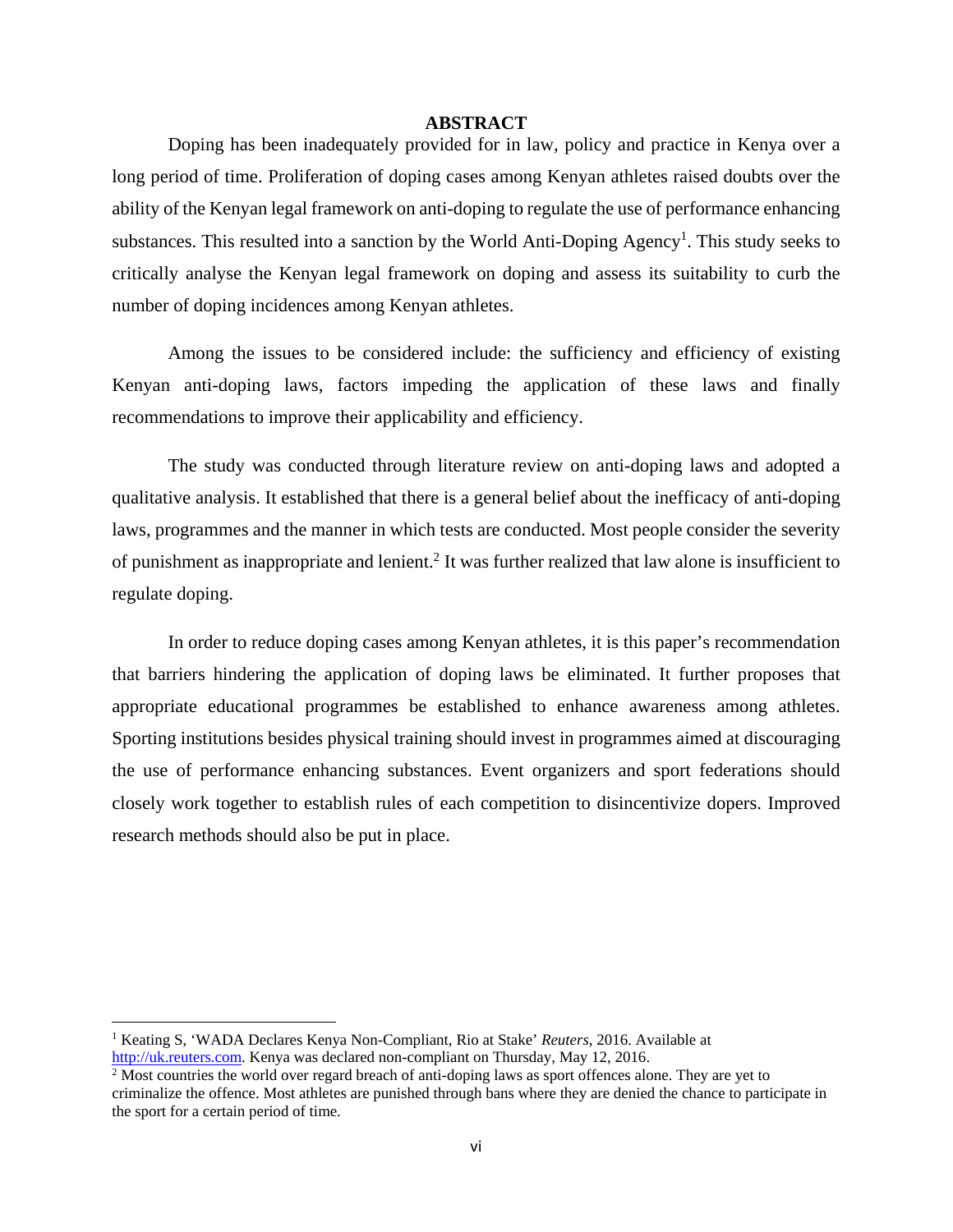# **LIST OF ABBREVIATIONS**

| <b>ADAK</b>    | Anti-Doping Agency of Kenya         |
|----------------|-------------------------------------|
| <b>ADN</b>     | <b>Anti-Doping Norway</b>           |
| <b>CHINADA</b> | China's National Anti-Doping Agency |
| <b>PEDs</b>    | <b>Performance Enhancing Drugs</b>  |
| <b>WADA</b>    | World Anti-Doping Agency            |
| <b>WADC</b>    | World Anti-Doping Code              |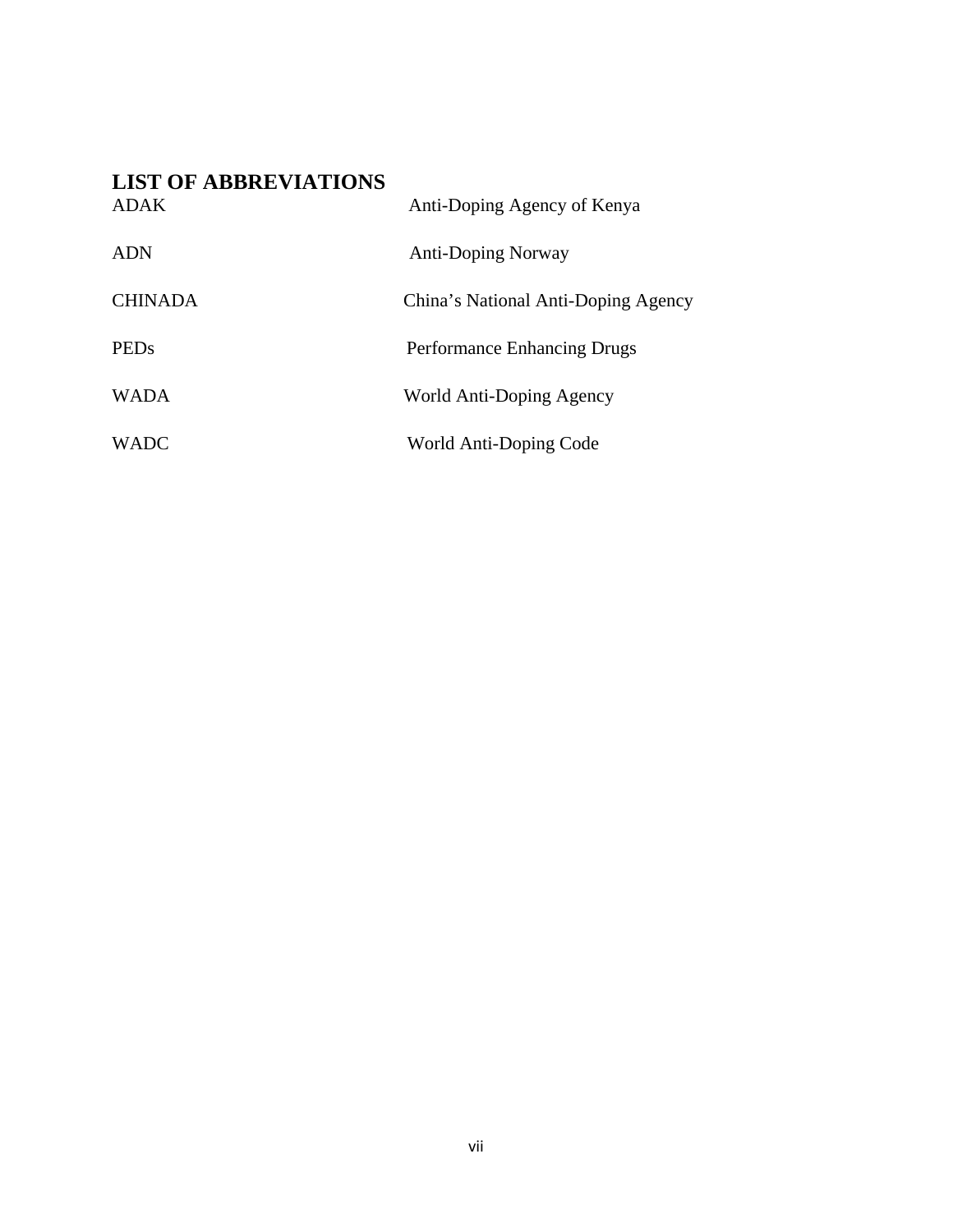## **CHAPTER ONE-INTRODUCTION**

#### **1.1 Background**

Sport continues to play an integral role in the many and varied cultures of the world.<sup>3</sup> It serves multiple purposes among them personal fulfillment, enjoyment and entertainment - all of which have transformed sport into a multibillion-dollar business globally.<sup>4</sup>To the winners go colossal sums of money in form of prizes and adulation.

 Kenya as a member of the international sporting community has had tremendous success in a number of sports.<sup>5</sup> However, the most astounding performances have been witnessed on the track and field by our athletes. These performances have pulled in colossal sums of money and fame for our athletes hence tempting some into doping. This risks casting blight on Kenya's sporting prowess.<sup>7</sup>

Doping is as old as sport and abounds in almost every sport today.<sup>8</sup> It is every sport's association's concern today to curb this vice among their sport persons. Unlike the ancient times where doping was considered ethical and legal, scientific findings in contemporary days have led to an opinion shift regarding the efficacy of doping due to its negative effect on both sport and individuals.9

 The Kenyan sporting society has not been spared of any blushes by the doping conundrum. The menace is deeply entrenched in Kenyan sports, far much more than what is in the public domain.<sup>10</sup> For instance, statistics released by WADA and published by Athletics Kenya in 2013<sup>11</sup> on the list of athletes serving a ban for doping at that time indicated a drastic rise of Kenyan athletes

<sup>&</sup>lt;sup>3</sup> Connolly R, 'Balancing the Justices in Anti-Doping Law: The Need to Ensure Fair Athletic Competition Through Effective Anti-Doping Programs vs. the Protection of Rights of Accused Athletes' 5 Virginia Sports and Entertainment Law Journal, 2006.

<sup>4</sup> Yesalis E, Kopstein N, Bahrke S, 'Difficulties in Estimating Prevalence of Drug Use Among Athletes' in Wilson W, Edward D (ed), *Doping in Elite Sport: Politics of Drugs in the Olympic Movement,* Human Kinetic Publishers, 2001 5

<sup>&</sup>lt;sup>5</sup> For instance the Kenya 7s Rugby Team on April 14, 2016 was crowned champions of the Singapore Sevens Rugby Tournament.

<sup>&</sup>lt;sup>6</sup> Wekesa M, 'Regulation of Doping in Sports: Implications for Kenya' *University of Nairobi, School of Law*, 2016.<br><sup>7</sup>Cardovillis S. Doping Gases Cast a Blight on Kenya's Track and Field Success. Http://www.nation.co.ke/ <sup>7</sup>Cardovillis S, Doping Cases Cast a Blight on Kenya's Track and Field Success. Http://www.nation.co.ke/sports 8Andren-Sandberg A, The History of Doping and Anti-Doping: *A Systematic Collection of Published Scientific* 

*Literature* 2000-2015 9

<sup>&</sup>lt;sup>9</sup> Baron D, Martin D, Magd S, 'Doping in Sports and its Spread to at-risk Populations: An International Review' 6

*World Psychiatry Association, 2007.*<br><sup>10</sup> Muigai K, The Doping Menace is deeply Entrenched in Kenyan Sports, 2016. http://www.the-star.co.ke/news <sup>11</sup> Anti-Doping Taskforce, Final Report, Republic of Kenya, April 2014.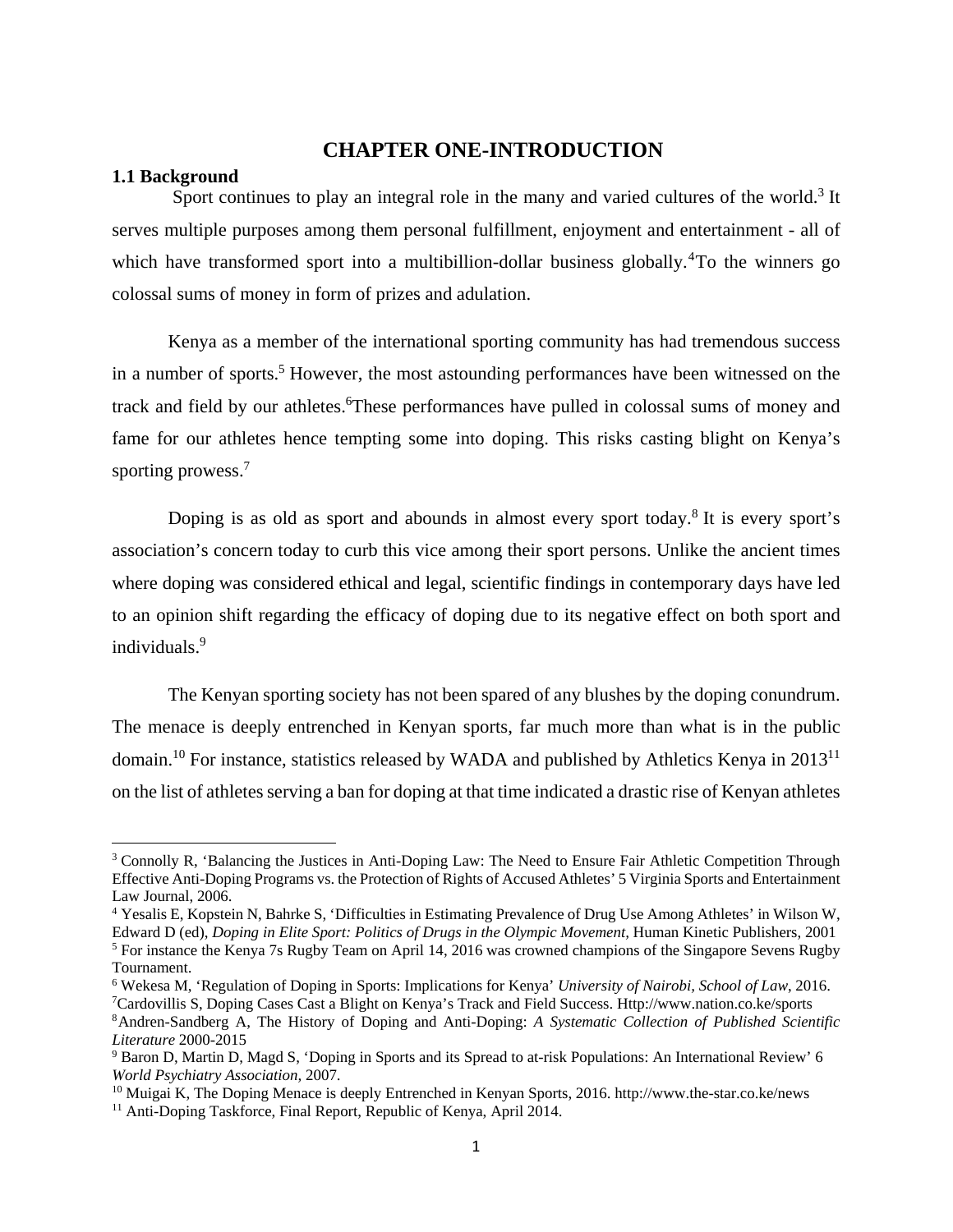on the list, from four in 2010/2011 to seventeen in 2012/2013.<sup>12</sup> This has raised questions on the ability of its existing legal structures to effectively promote desirable sporting behavior.<sup>13</sup>

 It is against this backdrop that I propose a panacea be prescribed at the earliest possible time. Ergo, a critical analysis of the legal framework on doping in Kenya is required to assess its provisions and propose an effective way to curb this malpractice. It can be argued that although there has been political goodwill against doping in sports in Kenya, there has been for over a long period no legal provision in the legal regime dealing with anti-doping in Sports in Kenya.<sup>14</sup>

 Supremacy of the law demands that we look at all the laws in the Kenyan legal system through the constitutional mirror since the constitution is the supreme law of Kenya.<sup>15</sup> It structures the government at two levels; the national and county governments.<sup>16</sup> Both levels of government have legislative functions in all spheres and are only limited by their distributive functions. Promotion of sport and sports education is a function designated to the national government.<sup>17</sup>The corollary is that doping is a national government prerogative. However, it is the duty of the county governments as well as sports organizing entities to ensure that sport is free of performance enhancing drugs.<sup>18</sup>

 Furthermore, the Constitution of Kenya 2010 provides that international treaties ratified by Kenya shall comprise Kenyan law.<sup>19</sup> It then follows that the post-2010 era has led to a shift from dualism to monism. In a monist state, any international treaty forms part of that country's legal system upon ratification. However, Kenya has not ratified any international treaty regarding doping since the promulgation of the new constitution in 2010. Prior to the progressive provisions of the new constitution, Kenya had ratified the International Convention on Doping in Sports. At the time, international treaties and conventions did not form part of Kenyan laws unless they were domesticated.20.

<sup>&</sup>lt;sup>12</sup> David B, Drugs in Sport: WADA Weakened by Funding and Constitution, 2013 available at http://www.bbc.com/sport

<sup>&</sup>lt;sup>13</sup> Raz J, The Authority of Law: Essay on Law and Morality, Clarendon Publishers, 1979

<sup>&</sup>lt;sup>14</sup> Onywera V, Feedback Report on the Anti-Doping Policy Advice Project, *Country Assessment Report*, Kenya, 2015<br><sup>15</sup> Article 2 (1), *Constitution of Kenya*, 2010<br><sup>16</sup> Article 1 (4), *Constitution of Kenya*, 2010<br><sup>17</sup> F

<sup>&</sup>lt;sup>19</sup> Article 2 (6), *Constitution of Kenya*, 2010<br><sup>20</sup> See decision in *Okunda v Republic* (1970) *EALR* 18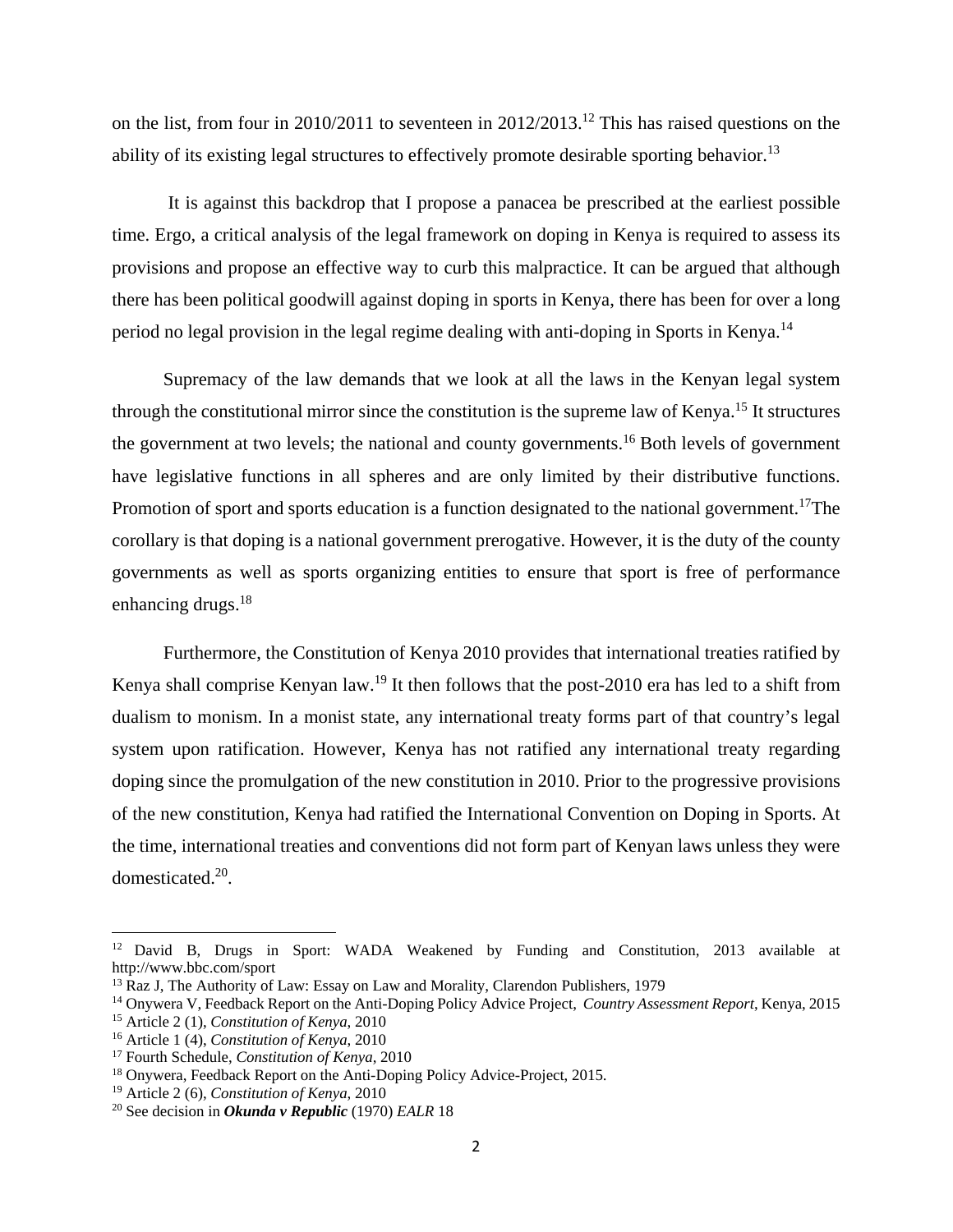From the above, it suffices to state that the Kenyan Anti-Doping legal regime just like the international regime has been characterized by fragmentation of effort, a general lack of momentum and inadequate resources.<sup>21</sup>Furthermore, much more needs to be done besides the law.

#### **1.2 Statement of Problem**

Doping is a global menace in the sporting world today.<sup>22</sup> Anti-doping efforts in their existence and historical variations have indicated the inability of sports bodies to curb this menace in their autonomous operations. This has called for aggressive and concerted efforts from all stakeholders interested in sport. In complementing the efforts of sports bodies, governments have invoked legislative, judicial and administrative mechanisms.

 Kenya has experienced a proliferation in doping incidences among its athletes in recent times.<sup>23</sup> This has resulted into the imposition of a sanction on it. Despite efforts by the sports bodies and government agencies to enhance drug-free sport, different players in the sport unrelentingly will to risk so as to harness the benefits that come with it. For instance, even after Kenya had just enacted the Anti-Doping Act,<sup>24</sup> Team Kenya's field and track manager in the Rio Olympics, Major Michael Rotich was deported back to Kenya over doping allegations.<sup>25</sup>

 It is against this backdrop that this paper seeks to critically analyse the Kenyan legal framework on doping and assess its suitability to curb the menace. This study looks at both the past and present legal frameworks that have dealt with or deal with doping. It should be noted that Kenya has enacted a new anti-doping legislation which will form the gravamen of this study. It intends to analyze whether the new law alone is sufficient to curb the problem.

#### **1.3 Research Objectives**

- i. To investigate the suitability of the Kenyan legal framework on doping in curbing doping incidences among Kenyan sportsmen and women.
- ii. To examine factors impeding the efficient operation of anti-doping laws in Kenya

<sup>21</sup> Hanstad V, 'Anti-Doping in Sport: *A Study of Policy Development since 1998*' Dissertation from the Norwegian School of Sport Sciences, 2009

<sup>22</sup> Wekesa M, Regulation of Doping in Sports: *Implications for Kenya*

<sup>&</sup>lt;sup>23</sup> According to the Anti-Doping Task Force, between 1993 and April 2014, there were 36 known cases of positive dope tests amongst Kenyans from diverse sports, 18 of them between January 2012 and December 2013 in track and field alone.

 $24$  No. 5 of 2016

<sup>&</sup>lt;sup>25</sup> Adam W, Rio 2016: 'Olympics Hit by New Doping Scandal over Bribery Allegations against Kenya Track and Field Chief' Available at http://www.independent.co.uk/sport/olympics/rio-2016.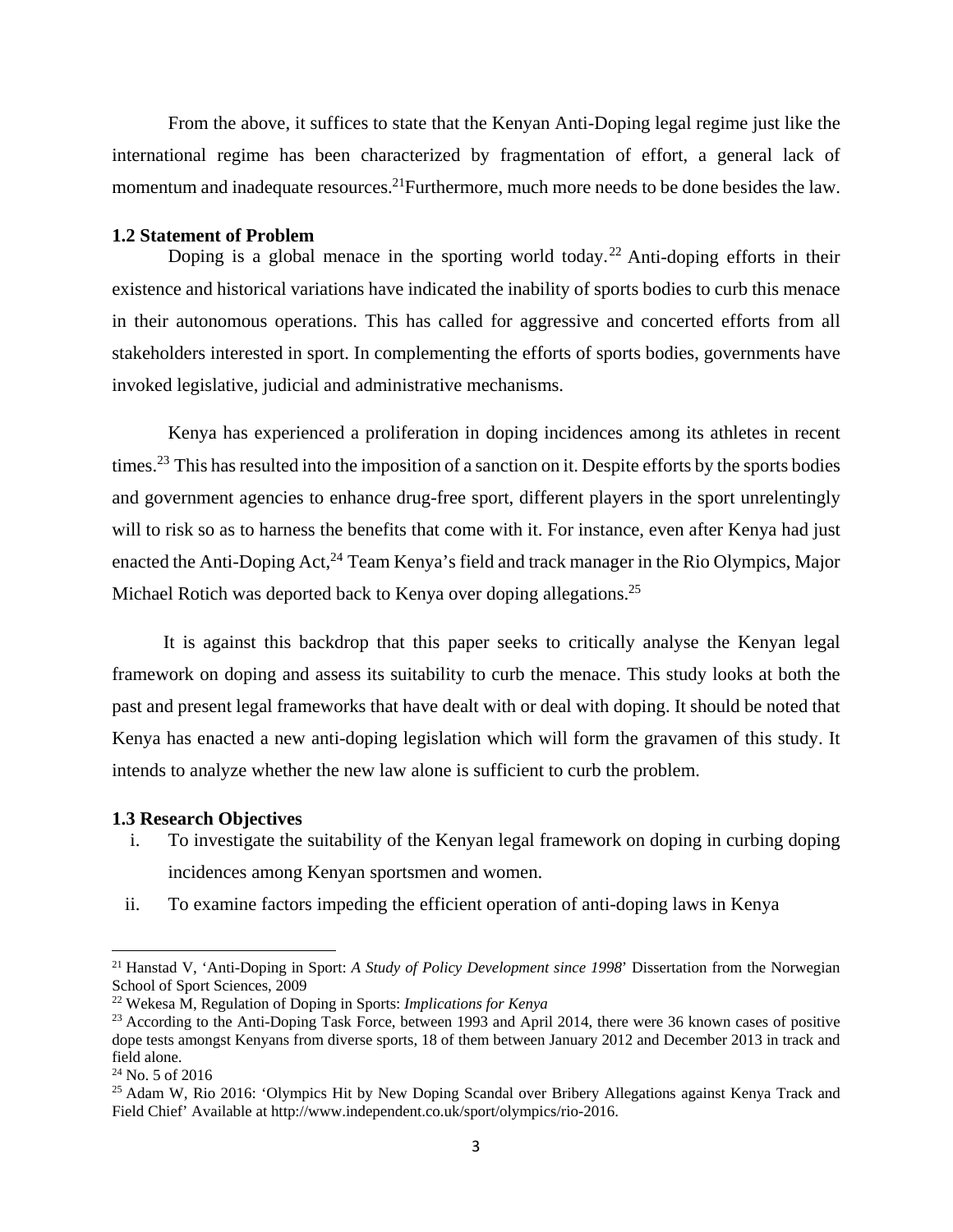iii. To make recommendations to ensure the efficient operation of the anti-doping laws in Kenya.

#### **1.3.1 Research Questions**

- i. What comprises the current Kenyan legal framework on doping?
- ii. Whether an anti-doping legal regime needs to be efficient in order to curb doping incidences?
- iii. What factors affect the efficient application of the anti-doping legal regime?
- iv. How is it intended to operate?
- v. What prerequisites are necessary to ensure the Kenyan anti-doping legal regime efficiently or effectively operates to reduce doping incidences among Kenyan sportsmen and women?

#### **1.4 Justification and Scope of the Study**

Kenya's sporting prowess has recently suffered a tumultuous time with the proliferation in the number of doping incidences among its sportsmen and women.<sup>26</sup> It would therefore be prudent to pierce the veil in order to unearth the reasons behind the spike in the number of doping incidences among Kenyan sportsmen and women in different sports. Kenya has risked and continues to risk losing the prestige of being home to premier athletes in Africa and the world over. Furthermore, the government has a duty to protect its citizens. Since PEDs are likely to harm the health of its athletes who are its citizens, there is every reason for the government to protect its citizen.

 Athletes harbour immense influence on society. As role models to a substantial number of fans, they shape thought and belief about sport. Youths look up to most of the top-notch athletes. They spend most of the time fantasizing themselves in the shoes of their favourite athletes. Their biggest desire is to pull in the same level of success. They are likely to do anything to achieve the same. The government therefore has a responsibility to ensure clean sports so as to breed a spirit of fair competition.

<sup>&</sup>lt;sup>26</sup> According to the Anti-Doping Task Force, between 1993 and April 2014, there were 36 known cases of positive dope tests amongst Kenyans from diverse sports, 18 of them between January 2012 and December 2013 in track and field alone.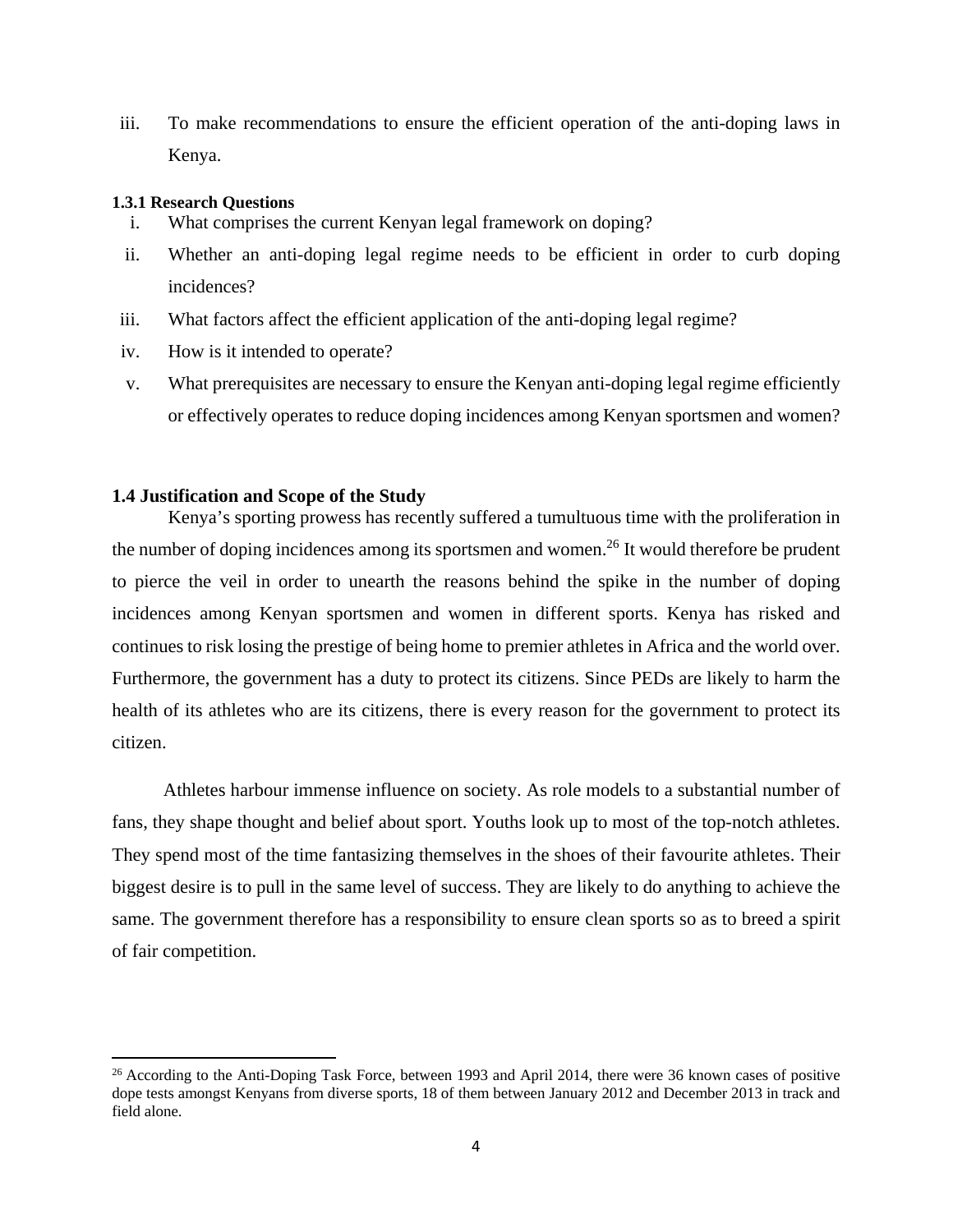The major output to be expected of this paper is a set of recommendations on how we can improve the effectiveness of the Kenyan legal framework on doping in a bid to curb the doping menace. This paper therefore intends to fill in legislative gaps. Furthermore, I hope that this piece will be a great addition to the existing body of knowledge on doping hence furthering the understanding of the topic.

## **1.5 Hypothesis**

Two hypotheses have been formulated to guide this piece of work.

- i. An efficient multi-stakeholder approach in regulation of doping is necessary. Aggressive and concerted efforts between sports federations or bodies and the government will be pertinent in saving the sport, face of the nation, fans, athletes and their interests among other things.
- ii. An efficient legislative framework on doping is key in combating the doping menace in Kenya. It should be certain, well-coordinated and structured. Offences and penalties should be stipulated in a crystal clear manner.

#### **1.6 Assumptions**

 A major assumption in this research will be that an attempt to achieve a fully drug-free sport is impossible. However, with a comprehensive, error-proof, effective and efficient legislative framework, doping incidences can be reduced and ultimately made extinct

Despite all the efforts to eliminate crime in society, it has and will stay long in human society. The best society has done has been to reduce its occurrence. In the same vein, drug abuse in society has not been completely eliminated. What the law has done is simply reduce its incidence in society. Anti-doping laws should therefore in the first place aim to reduce incidences of doping as a means to an end of the eventual rooting out of doping from sport.

#### **1.7 Theoretical Framework**

 This study employs figurational sociology in analyzing how suitable our anti-doping legal framework is in terms of regulating doping. Figurational sociology has substantially developed out of the work of Nobert Elias who undertook to synthesize elements of different paradigms and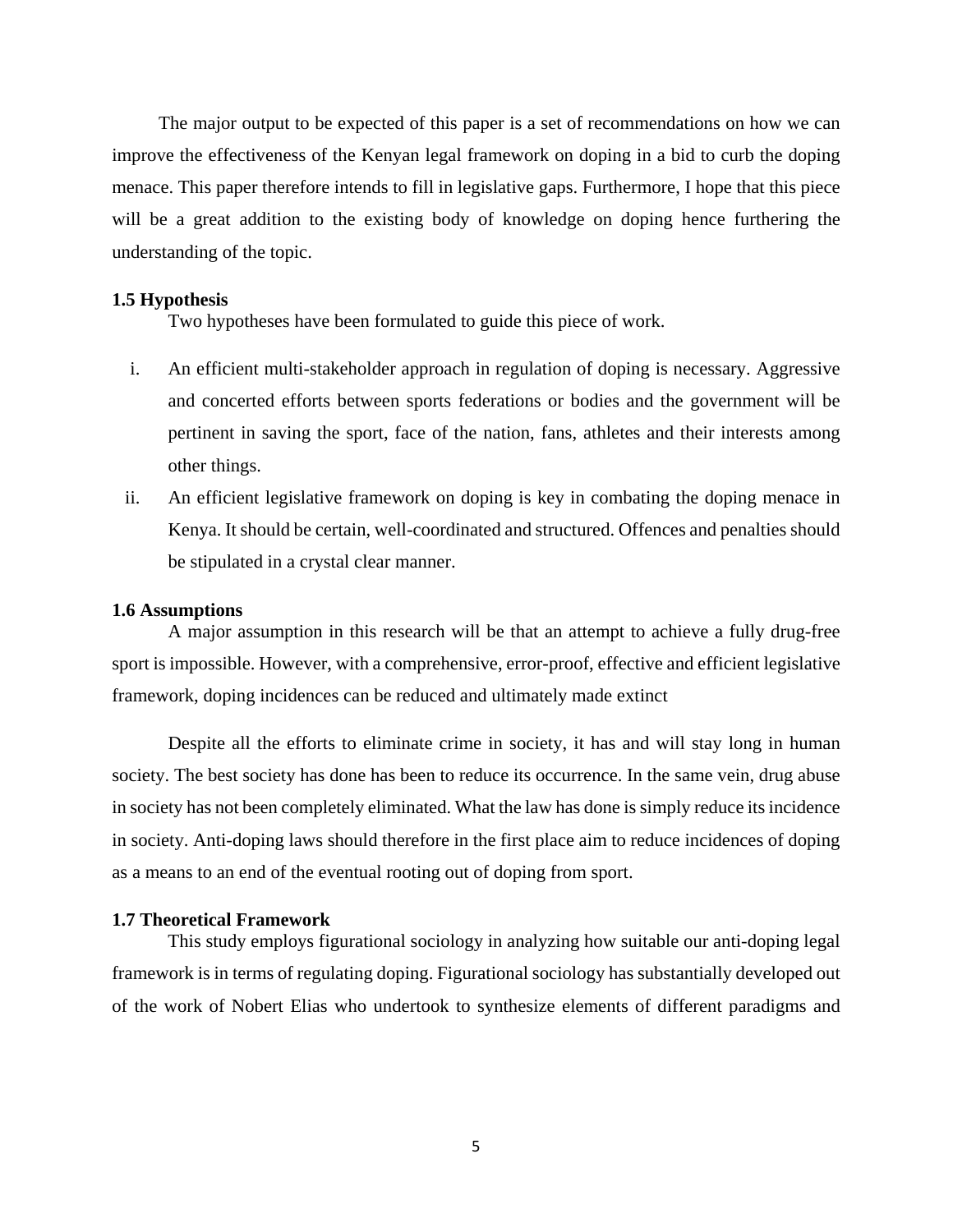establish a central theory that would facilitate greater research. It concerns the structure of mutually dependent people.27

The concept of 'figuration' is key to Elias's figurational sociology.<sup>28</sup> A 'figuration' according to Elias is a structure of mutually oriented and dependent people. He therefore propounds that man as an individual is not self-dependent and sufficient. He exists in an interdependent society where its members are influenced by social structures. Sociology on the other hand views the world as open pluralities of interdependent people bonded together in dynamic constellations.29

 This theory goes to the kernel of sport. Most sports if not all are characterized by interdependence going by the fact that participants need opponents to compete with. However, power has always been at the center of every competition since all competitors aim winning. Most athletes employ all possible tactics to overcome their opponents. Doping is one among the methods to outdo opponents. It could therefore be concluded that man by nature is competitive and will employ all possible means to achieve his goal.<sup>30</sup> This creates a need to curtail methods that transcend social norms.

 The second limb of the above mentioned theory deals with regulation. There are multiple players involved in regulation including the athletes themselves. Elias applies the concepts of power and game models where he asserts that it is impossible for individuals or some groups of individuals to be considered as omnipotent whereas others are powerless. He opines that there must be a power balance where the two can interact and that there is what he refers to as 'functional interdependence.' In Kenya, there are various players involved in sport and anti-doping regulation. Among them is the government, sports federations, international sports bodies and the athletes among other players impacted upon by doping incidences. From the above, for a proper and efficient anti-doping framework, there must be cooperation and interdependence between the regulating agencies. They must act in a well-coordinated manner that will enhance the reduction of doping incidences among our athletes.

<sup>27</sup>Hanstad, Anti-Doping in Sport: *A Study of Policy Development since 1998*

<sup>28</sup>Hanstad, Anti-Doping in Sport: *A Study of Policy Development since 1998*

<sup>29</sup>Hanstad, Anti-Doping in Sport: *A Study of Policy Development since 1998*

<sup>30</sup>Yesalis E, Bahrke S, 'History of Doping in Sport' *21 International Sports Studies,* 2002.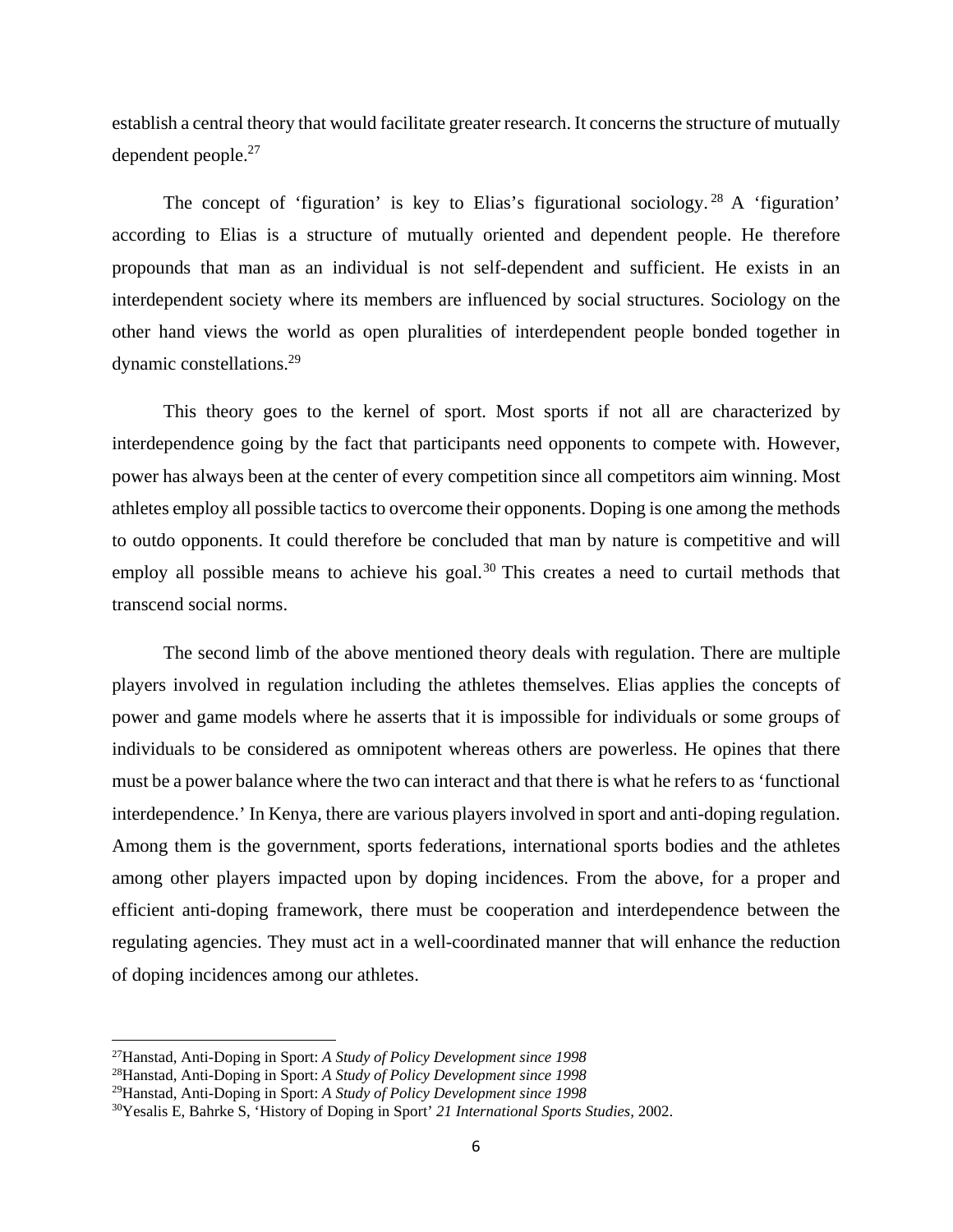The study is further informed by the Utilitarian School of Thought, of which Jeremy Bentham ascribes to. It proffers that man is governed by pursuit of pleasure and avoidance of pain. These factors influence man's behavior and could be utilized to control mankind through careful application of the law.<sup>31</sup> This theory could inform the Kenyan anti-doping legal framework when prescribing penalties or sanctions. It would be in order to impose heavier sanctions where there are increased doping incidences.

#### **1.8 Literature Review**

 This paper employs a thematic approach in its review of the literature used. It seeks to analyse the Kenyan legal framework in a critical manner and attempt to fill loopholes in order to improve its effectiveness and efficiency. Among the subtopics covered include: the definition of doping, history of doping in sport, attempts at regulation and the Kenyan doping situation.

## **a) Definition of doping**

 This part mainly concerns what amounts to doping. It covers substantial literature that has attempted to define what doping entails.

Klaus Vieweg in an article<sup>32</sup> notes that there is no definite legal definition of the term 'doping' among the different sports, neither are there any binding legal criteria for such a definition. Rather, the definitional task of the offense has been left to the sports bodies in their own capacity. As a corollary, the definition varies from one international sports organization to another. The definitions are then adopted by national sports organizations responsible for regulation of sports in their countries or states. Most national sports organizations are responsible for the incorporation of the definitions into their regulatory framework.

 Vieweg nevertheless appreciates the fact that the definition by the World Anti-Doping Code (WADC) has nearly acquired a universal acceptance. WADC (hereinafter the Code) has nearly become a standard for doping rules and regulations.<sup>33</sup> It defines doping as *the occurrence of one or more of the anti-doping rule violations set forth in Article 2.1 through Article 2.8 of the Code*. 34

<sup>&</sup>lt;sup>31</sup>Pollock J, Prisons Today and Tomorrow: *Criminal Justice Illuminated*, 2005.<br><sup>32</sup> Vieweg K, 'The Definition of Doping and the Proof of a Doping Offense (An Anti-Doping Rule Violation) under Special Consideration of the German Legal Position' 15 *Marquette Sports Law Review.*

<sup>&</sup>lt;sup>33</sup> Vieweg, The Definition of Doping and the Proof of a Doping Offense under Special Consideration of the German Legal Position.

<sup>34</sup> Article 1, World Anti-Doping Code, available at http://www.wada.ama.org/docs/web/standards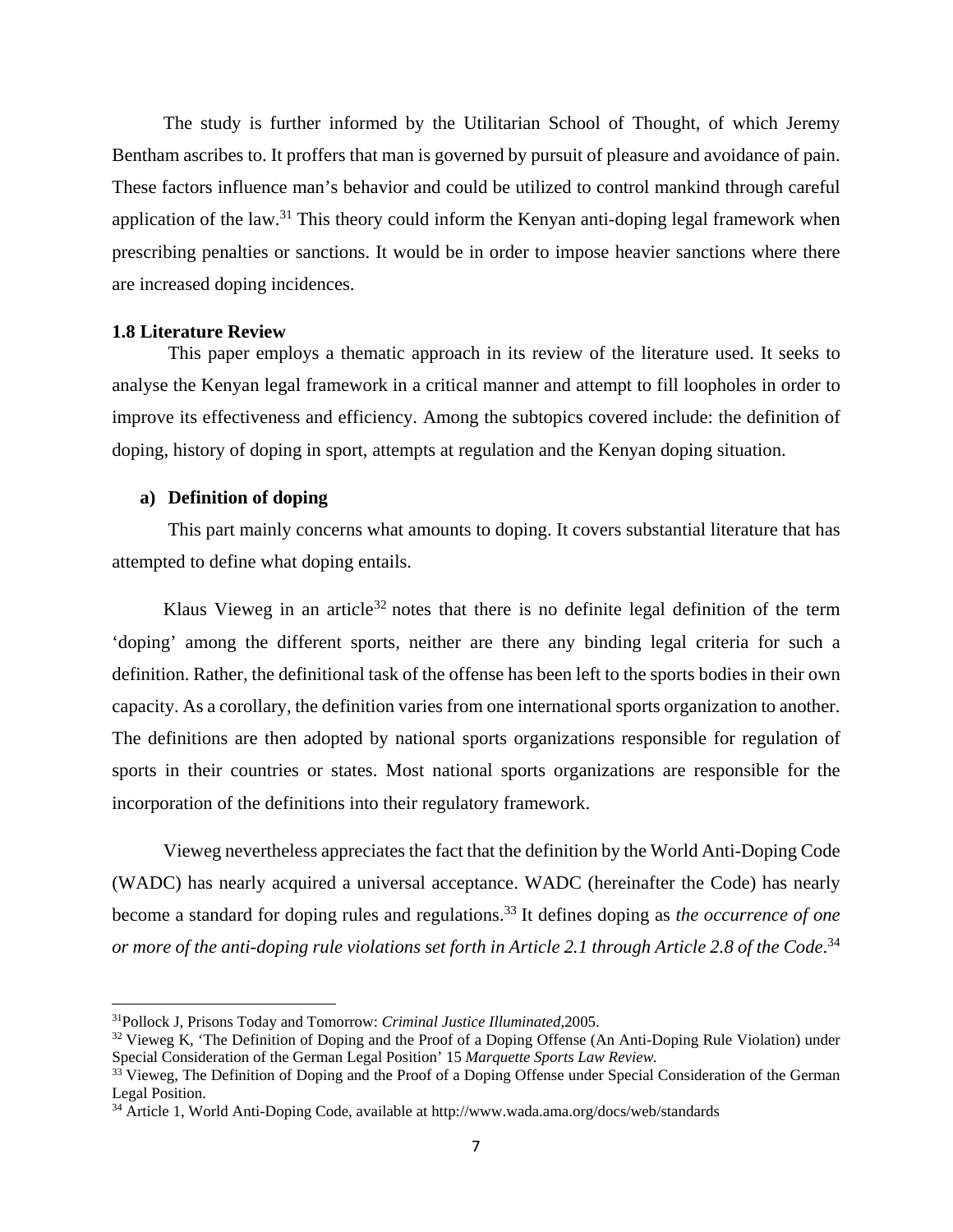It involves the presence of a prohibited substance in an athlete's sample, trafficking in prohibited substances, administration to athletes of prohibited substances and possession of prohibited substances among other provisions.<sup>35</sup>

 It is the author's view and rightly so in my opinion that Article 1 of the Code is abstract in its definition of the word 'doping'. It needs to be fleshed for a conclusive definition. It leaves questions as to when the breach of the rules begin. In this regard, an attempt to define doping should take into account the aims and purposes of the fight against doping as it has been explicated in the Code: *The purpose of the Code and the World Anti-Doping Program are to protect the athlete's fundamental right to participate in doping-free sport and thus promote health, fairness and equality for athletes worldwide and to ensure harmonized, coordinated and effective antidoping programs at the international and national level with regard to detection and prevention of doping*. 36

 Judges are forced to adhere to the list of prohibited substances provided by the sports bodies such as the International Association of Athletics Federations or the International Olympics Committee. However, with the advancement of technology and medicine, these lists only serve as an example of the classes of forbidden substances.

In considering municipal laws, the Kenyan Anti-Doping  $Act^{37}$  will be sufficient since it is part of the legal framework under analysis by this work. It defines doping as *the use of prohibited substances and methods in any sporting activity whether competitive or recreational in order to artificially enhance performance*. 38 It mainly adopts the definition from the World Anti-Doping  $Code.<sup>39</sup>$ 

 Other definitional aspects of doping include the motivation behind doping among athletes and the concerns against it.

<sup>35</sup> Article 2-2.8, World Anti-Doping Code

<sup>36</sup> World Anti-Doping Code

<sup>37</sup> No.5 of 2016.

<sup>38</sup> Section 2, Anti-Doping Act of Kenya, No. 5 of 2016.

<sup>39</sup> Article 1, World Anti-Doping Code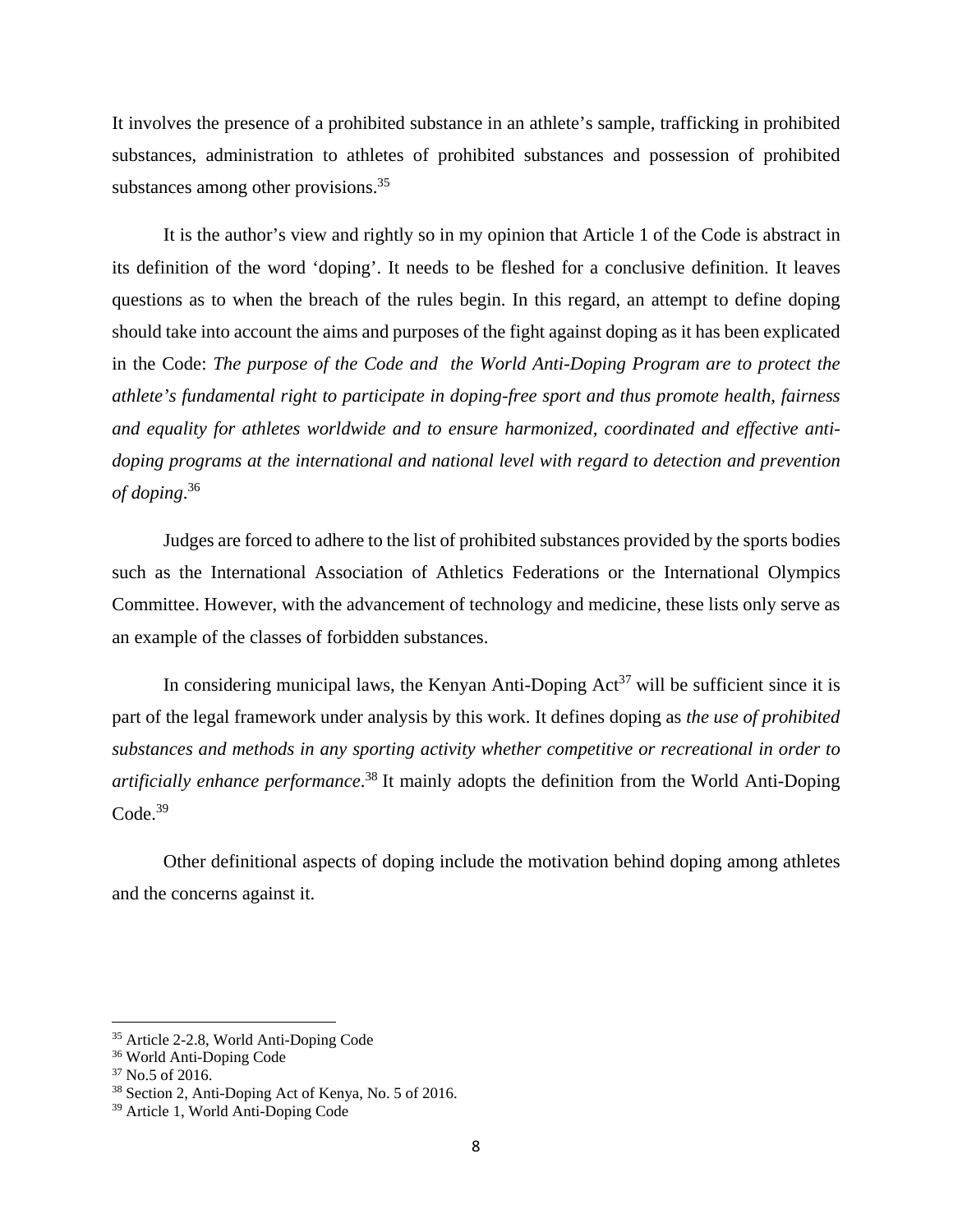## **b) Attempts at Regulation**

 Despite doping being as old as sports, regulation attempts do not go as far back as its origins. 40The rising need for regulation was prompted by various factors such as a better understanding of the doping menace as a result of increased scientific and technological developments and fatal cases in sports. For instance, the deaths of Danish cyclist Knud Enemark Jensen<sup>41</sup> in the 1960 Olympic Games and Tommy Simpson,<sup>42</sup> a British cyclist in the 1967 Tour de France raised public awareness about the dangers and depth of doping in sports.<sup>43</sup>

 The first International Sport Federation to proscribe the use of performance enhancing substances was the International Amateur Athletics Federation in 1928.<sup>44</sup> However, despite the ban there were no mechanisms to effect it.<sup>45</sup> Despite the International Olympics Committee contemplating the doping problem in Olympics competitions, substantive efforts geared towards its regulation begun in 1961 with formation of the Medical Commission. At a session in Madrid in 1965, Belgium's Prince Alexandre de Merode presented a report on the doping problems experienced in the 1964 Tokyo Olympics. This report is considered as the departure point for antidoping efforts of the IOC and its Medical Commission.46

 The first anti-doping legislation was enacted in France in 1963 followed by a series of international congresses. Other nations and International Sports Federations followed suit. Besides the first anti-doping legislations, anti-doping legislations were also established. For instance, France established an anti-doping commission in 1958, Austria 1962 and Italy in 1963. Other notable happenings included the Union Cycliste Internationale and FIFA introducing doping tests in 1966. In Olympics doping tests were introduced in the 1968 Mexico Summer Games in Mexico which resulted in a number of disqualifications.

<sup>&</sup>lt;sup>40</sup> Wong B, Doping in Sport: An Overview and Analysis of Doping and its Regulation in International Sport, 2003<br><sup>41</sup> He died in the 1960 Rome Olympics. Traces of amphetamine were found in his body after an autopsy was co

His trainer Oluf Jorgensen admitted to Danish Government Officials of administering the substance to his team

<sup>&</sup>lt;sup>42</sup> He collapsed and died in the 1967 Tour de France. The post-mortem revealed traces of amphetamine and alcohol taken to improve his resilience.<br><sup>43</sup> Muller, 'History of Doping and Doping Control': *Doping in Sports*, Springer, 2010.

<sup>&</sup>lt;sup>44</sup> UKAD, Protecting the Right to Participate in Clean Sport: The Story of Anti- Doping. Available at http: ukad.org.uk/our-organisation/global/story-of-anti-doping/

<sup>&</sup>lt;sup>45</sup> For instance there was no legal framework to prescribe punishment for the breach. Furthermore, there was no testing mechanism to prove breach of anti-doping rules.

<sup>46</sup> Muller R, 'History of Doping and Doping Control'*: Doping in Sports,* Springer, 2010.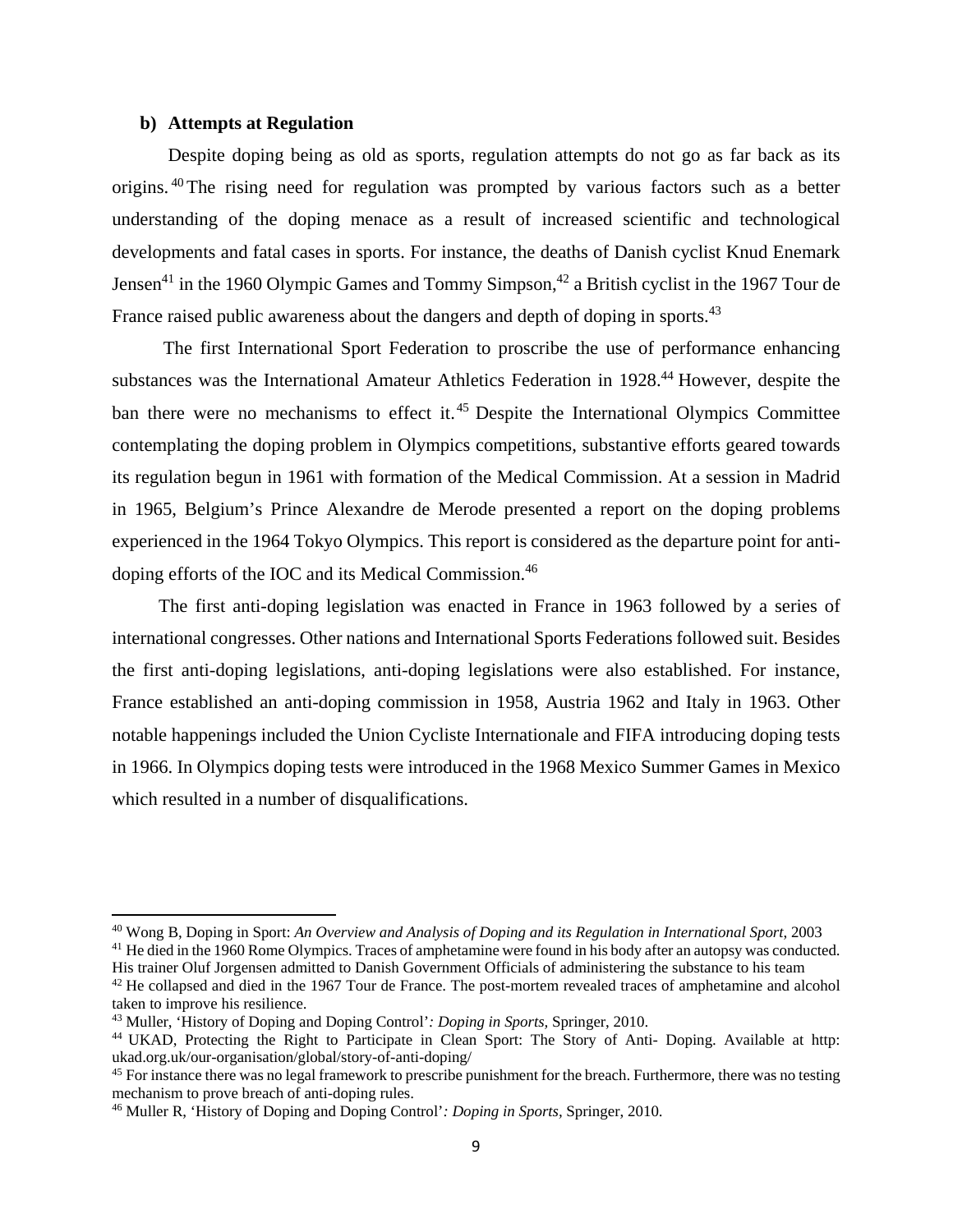## **c) The Kenyan Situation**

 The media, both local and international has well documented the plight of the Kenyan doping situation. This has in large part been occasioned by an increase in the number of its athletes testing positive while others banned from the sport.<sup>47</sup>

 Ms. Sarah Ochwadah telling the story in our own voice in her article "Anti-Doping: What More Needs to Be Done to Combat Doping in Kenya?"<sup>48</sup> contends that Kenya as a country has had a history of poor access to doping control and testing going by the IAAF sanction list that showed a spike in positive doping tests.<sup>49</sup> In her assessment of the state of anti-doping in Kenya, she did come to a conclusion that Kenya lacked an effective anti-doping control mechanism. The legal framework laid down by the Sports Act is insufficient to deal with doping. Under Section 73, it only mentions doping in passing.50 Nothing substantial has been mentioned or provided for in terms of how doping will be dealt with.

#### **1.9 Design and Methodology**

 This research paper approaches the subject matter through literature review. It further intends to employ qualitative analysis in the course of the study of the subject matter. A review of both primary and secondary sources will be critical to this work: the Constitution of Kenya, 2010, statutes and other relevant legal documents obtaining from Kenya.<sup>51</sup> On the other hand, scholarly material in the form of books, newspaper articles, journals, conference papers among others will also be used.

 I intend to do a comparative analysis of the anti-doping legislations of various countries which have been trailblazers in anti-doping legislations. France was the first country to adopt an anti-doping legislation. Germany on the other hand has a radical legislation on doping. South

<sup>47 &#</sup>x27;Another Kenyan Runner Banned for Doping: Latest Positive Test for Famous Distance Runners.' Available at www.outside.com. Rita Jeptoo was banned after testing positive of Erythropoietin. Similarly, Mumbi Maraga was banned for using the same banned substance.

<sup>48</sup> Ochwada S, 'Anti-Doping: What More Needs to be Done to Combat Doping in Kenya?' *LawinSport Journal,* 2015. What More Needs to be Done to Combat Doping in Kenya?'

<sup>50</sup> Section 73, Sports Act provides that *every person involved in sport and recreation shall observe anti-doping powers'*. It further goes on to grant the Cabinet Secretary the power to make regulations regarding penalties in case of a breach*.* It should be noted that only this section together with the long title was the only legal provision on doping before the enactment of the Anti-Doping Act.

<sup>&</sup>lt;sup>51</sup> Among the statutes include: The Anti-Doping Act of 2016, The Sports Act of 2013, WADA Code and the International Code against Doping in Sport et al.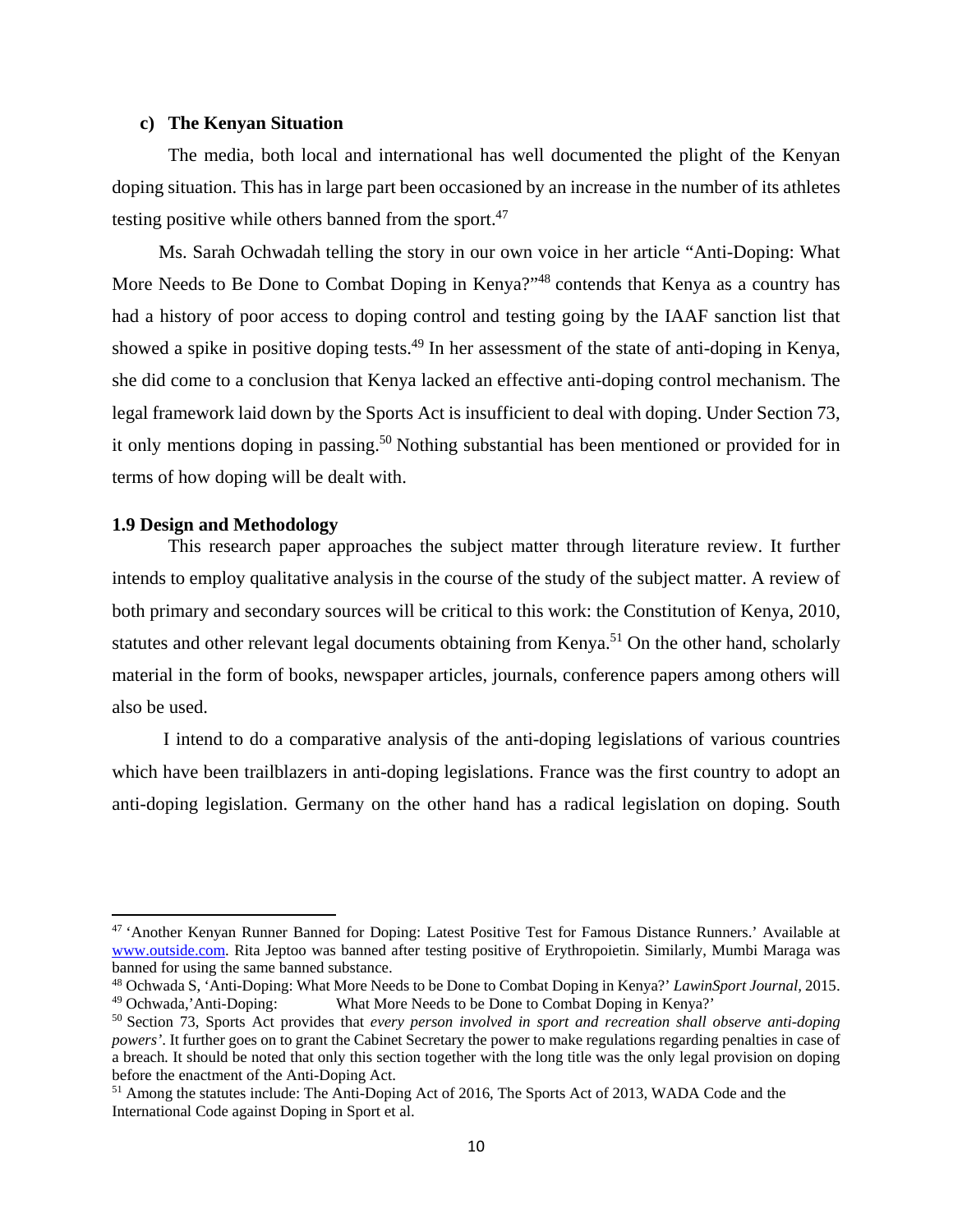Africa being an African country with a legislative framework on doping will also be of special interest to my research.

#### **1.10 LIMITATIONS**

 This work is constrained by various factors. Among them is the time factor. The work is considered part of the coursework as a requirement for the Bachelor of Laws degree hence has to be submitted within the prescribed time. Due to this, some research methods that require a lot of time will not be conducted.

 Furthermore, sports law and doping has not been accorded much attention legally and scholarly. It suffers from legal neglect yet its impact on society cannot be downplayed. Most countries have their legal frameworks on doping still at their embryonic stages.<sup>52</sup> In Kenya for instance, the Sports Act and the Anti-Doping Act have been enacted recently and much is yet to be done. On the other hand, scholars have dedicated less of their time on doping. This has resulted into a dearth of anti-doping material**.** 

#### **1.11 Chapter Breakdown**

a) Chapter One- Introduction

 This chapter provides an introduction to the study, outlines the statement of problem, literature review, objectives of the study, hypothesis, the theoretical framework and design and methodology.

b) Chapter Two- The Legal Framework on Doping in Kenya.

 This chapter discusses the legal framework on doping in Kenya. It will give an overview of the attempts Kenya has made to establish an effective anti-doping regime.

c) Chapter Three-Comparative study on Anti-Doping Legal Regimes

 This part looks at anti-doping legal regimes in other jurisdictions with a particular interest on their strengths as compared to Kenya's in order to improve our own system. Jurisdictions to be taken into consideration include Germany and South Africa.

d) Chapter Four- Suitability of our Anti-Doping Legal Regime in preventing doping

This chapter draws experiences from our local jurisdiction to those in other jurisdictions.

It seeks to establish features that will make our system more efficient in regulating doping.

e) Chapter Five-Conclusion and Recommendations.

<sup>&</sup>lt;sup>52</sup> Few countries in the world have anti-doping legislations since most people believe that use of performance enhancing drugs is not bad. Germany, France, Britain, South Africa among others are the few to enact anti-doping legislations.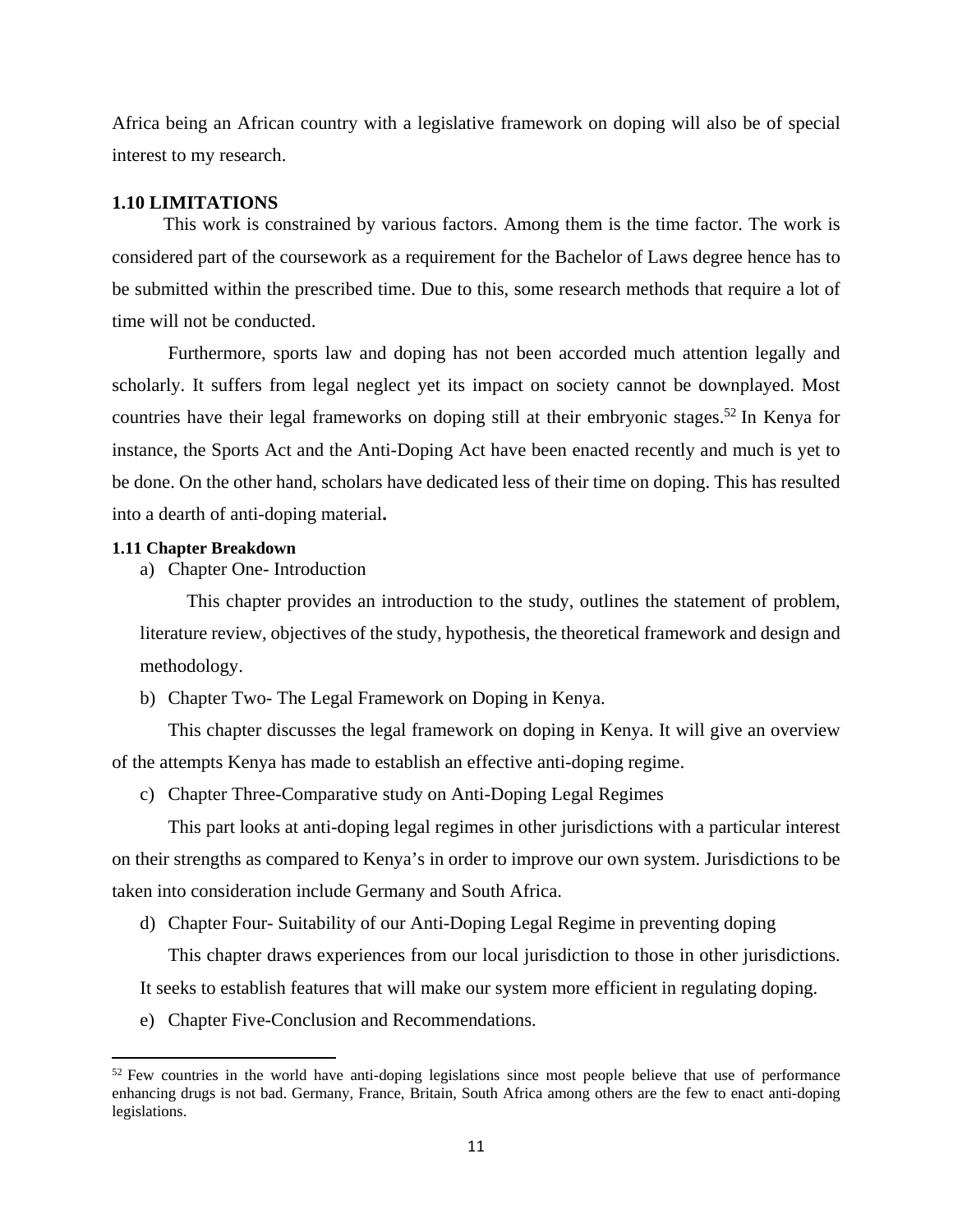This part will form the concluding part of the dissertation and then come up with recommendations of means to improve our legal system.

## **1.12 Research Timeline**

Chapter Two- Month of November Chapter Three- Month of December Chapter Four-Month of December Chapter Five- Month of January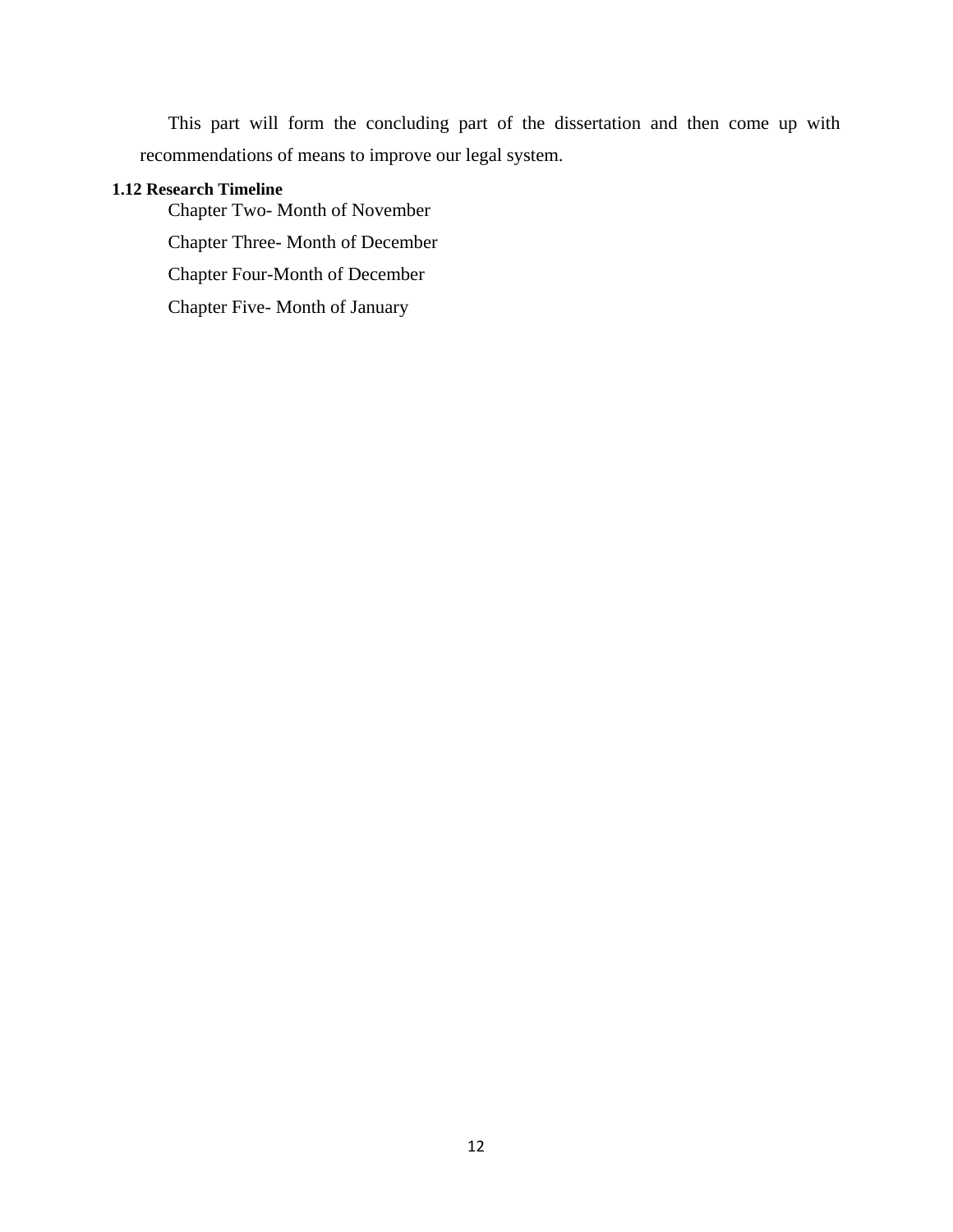## **CHAPTER TWO: THE LEGAL FRAMEWORK ON DOPING IN KENYA**

#### **2.1 Introduction**

This chapter discusses the existing Kenyan legal and institutional framework on doping. It goes without mentioning that even though there has been goodwill politically to curb doping through regulation, there has, for over a long period of time existed no legislative framework within which doping could be regulated. <sup>53</sup> The anti-doping legal regime has for over a long period of time been fragmented and uncoordinated. The murky situation could be alluded to the principle of sports autonomy which eschewed the government and its agencies from dabbling in sports matters. Hence, primary agents tasked with regulation of doping were sports federations which were to a large extent incapacitated.<sup>54</sup>

 Kenya has for over a long period of time lacked a legal regime within which doping could be regulated. Dr. Moni Wekesa succinctly puts it across that Kenya's past legal regimes did not address the issue of doping in sports expressly.<sup>55</sup> This section will attempt to look into the legislative efforts by the government and other stakeholders to regulate doping in the past.

#### **2.1.1 Sports Policy Framework**

The policy framework<sup>56</sup> was formulated by the then Ministry of Heritage and Sports in 2002 to act as a guideline and a principle in sports governance and its operation in Kenya.<sup>57</sup>It impliedly dealt with doping by providing for drug use in sports. Section 2.4 provided for drugs and substance use in the following words:

#### **2.1.1.1 Drugs and Substance Abuse in Sports**

Drugs and substance abuse adversely affects sports developments for it damages the body organs, muscles, the skeleton and the general health of those involved. Youth and some adults engage in this harmful act due to peer pressure and the false belief of enhancing their performance in sports.

To stem these negative practices, the following measures will be put in place:-

i) The general public will guard against selling of beer, cigarettes, miraa and other harmful substances to the youth

<sup>53</sup> Onywera V, Feedback Report on the Anti-Doping Policy Advice Project: Country Assessment Report, Kenya, 2015.

<sup>54</sup> Onywera, Feedback Report on the Anti-Doping Policy Advice Project.

<sup>55</sup> Wekesa M, Regulation of Doping in Sports: Implications for Kenya

<sup>56</sup> Kenya National Policy Framework by the Ministry of Heritage and Sports

<sup>57</sup> Kipchumba B, Jepkorir R, Sports Policy in Kenya: Deconstruction of Colonial and Post-Colonial Conditions, International Journal of Sports Policy available at http://www.tandfonline.com/doi/full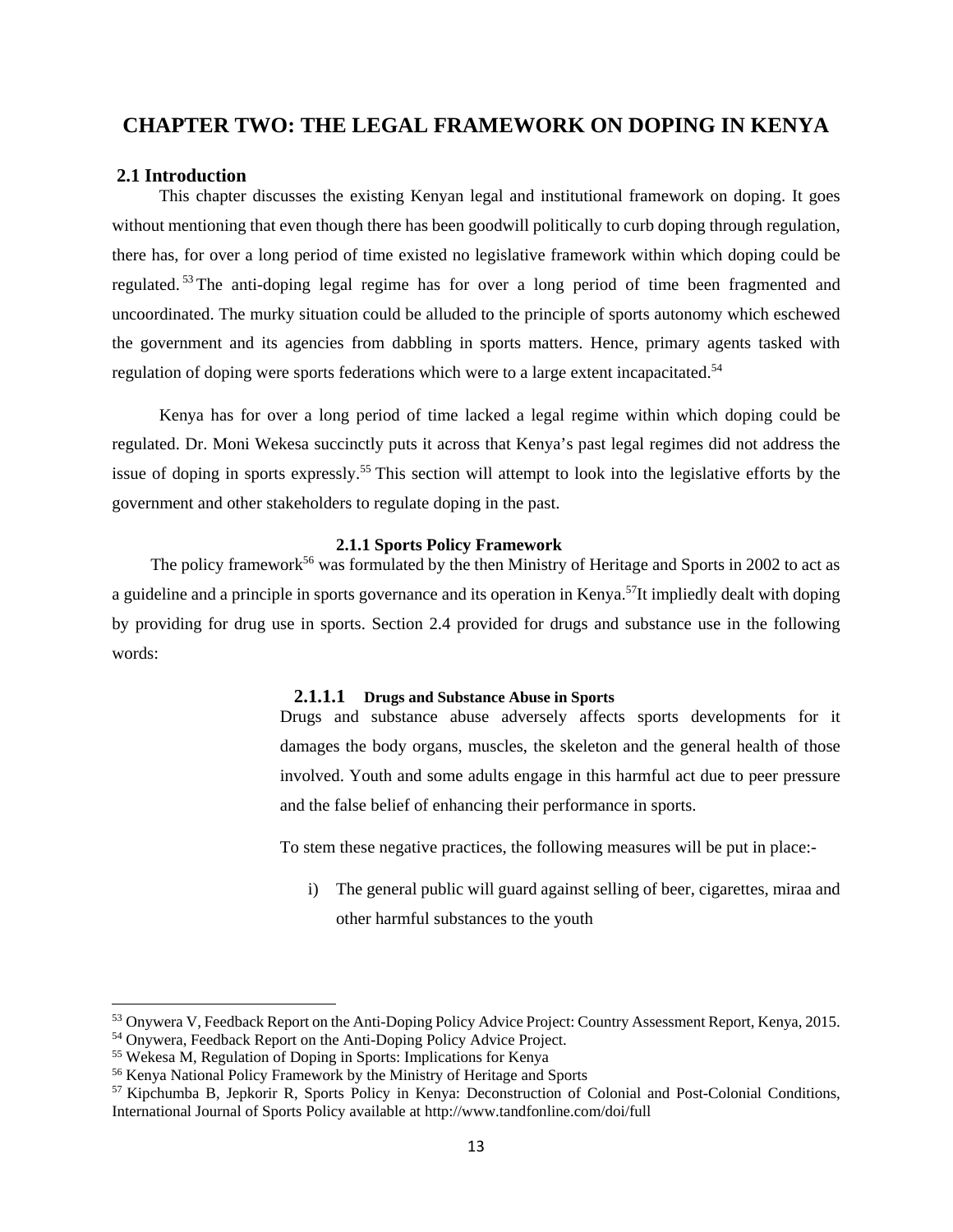- ii) All sports organization will only seek sponsorship from firms whose products promote good health.
- iii) Corporate sponsors and mass media will educate the public on the dangers of taking addictive substances, which would derail youth from sports.

 From the above, it is crystal clear that doping was not expressly dealt with since the policy only gave a general prescription on drug use. Furthermore, recommendations on how to deal with problems of drug use were general and did not specifically tackle the issue of doping. A detailed policy framework should have provided for athlete testing and future establishment of laboratories. In addition, the government should have been greatly tasked with the fight against doping in sports. It would seem that the responsibility to curb doping at the time was to be shouldered mainly by the sports federations.

 It would be fair to state that efforts to fight doping at the time were fragmented and uncoordinated. A point in case would be the ban imposed on Daniel Munyasia, a Kenyan boxer in the Athens Olympics Games.<sup>58</sup>After arriving in Athens, he was subjected to a standard dope test to which he tested positive of cathine (a substance found in 'Miraa'), a listed substance. He had to leave the Olympics village without having the chance to unpack his bag. Kenyan boxing officials accompanying him confessed of their unawareness of cathine being a listed substance since 'miraa' was and still is legal in Kenya.<sup>59</sup>

Despite the fact that doping regulation was inadequately addressed by the policy document,<sup>60</sup> Kenya relied on other instruments to guide its regulation of doping. For instance, Kenya was a signatory to the Copenhagen Declaration that was key to the establishment of WADA.<sup>61</sup>The declaration was supposed to act as a guiding instrument in shaping the anti-doping legal framework but its operation was hindered by the fragmented efforts of stakeholders in Kenyan sports. The situation was however to change with the adoption and ratification of the 2005 International Convention against Doping in Sports.<sup>62</sup>

<sup>58</sup> Ateka S, Kenya: Both Daniel and the two Kenyan officials accompanying him to the games were unaware of the fact that 'Khat' contained of Cathine which was a banned substance on the WADA list of prohibited substances. This acts as a proof enough that doping education is important to all players in the sport. Be it the individual athlete, support personnel, members of the public among others.

<sup>59</sup>Kenya Boxing Page, 'Kenya Boxing Results at the 2004 Olympics' Available at kenyapage.net

 $60$  By the mere fact that doping regulation was impliedly dealt with under section 2.4 of the policy is a clear indication that doping was not taken seriously by the required stakeholders in sports. Furthermore, the word 'doping' received no mention in the policy document. The situation could be alluded to the fact that sports at the time had not acquired the high status it now enjoys. It was at best regarded a socio-cultural activity whose chief purpose was entertainment. However, sport today is an economic activity whose fecundity has turned around lives. High returns and special status in society among athletes such as Victor Wanyama and Kenyan long distance runners has attracted many in the game. 61 WADA, Copenhagen Declaration List of Signatories, available at www.wada-ama.org/en/copenhagen-declarationlist-of-signatories

<sup>62</sup> Butler N, WADA Praises Global Commitment after Five New Countries Sign Convention against Doping in Sport available at http://www.insidethegames.biz/articles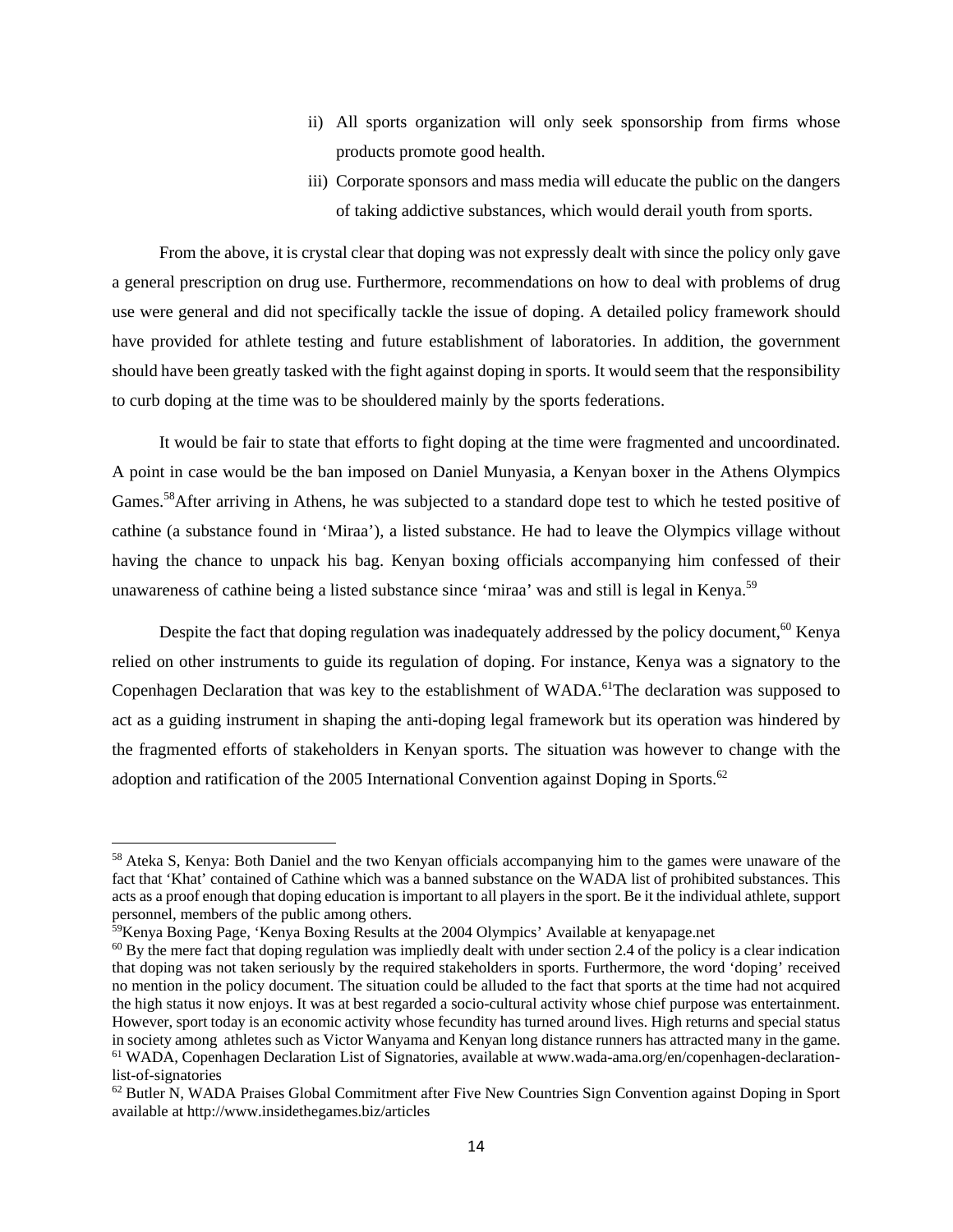#### **2.1.2 Sessional Paper No. 3 of 2005 on Sports Development**

 The document was prepared by the Ministry of Gender, Sports, Culture and Social Services in 2004 as a framework to guide sustainable development and growth of sports in the country.<sup>63</sup> Its main recommendation was the education of athletes on the use of performance enhancing drugs by all the stakeholders. Under section 3.1, it called for an understanding from athletes of the dangers of using performance enhancing substances. 64 Furthermore, it proposed the establishment of an effective and credible doping control system<sup>65</sup> and also encouraged sports organizations to engage the services of professionally trained technical and medical personnel.<sup>66</sup>

 By all means, this draft paper appeared to be an upgrade on the sports policy. Most important was the proposal of a credible and effective anti-doping control regime. The paper furthered its recommendations by proposing the establishment of the Centre for Sports Science under the Kenya National Sports Institute that would have been responsible for setting up a drug testing and anti-doping unit.<sup>67</sup>

 These policy documents, the sports policy of 2002 and the draft Sessional Paper No. 3 together with the 2005 International Convention against Doping in Sport have helped shape the country's current antidoping legal framework and sports policies.<sup>68</sup>

#### **2.2 International Anti-Doping Legal Regime**

The international anti-doping legal regime forms part of the global legal and regulatory regime. It has gained prominence in contemporary days due to its large scale and rapid establishment.<sup>69</sup>Among its characteristics are the less apparent but nonetheless important features of the highly successful partnerships between governments and private entities and the level of compliance in enforcement of penalties meted out to those culpable of breaching anti-doping rules.<sup>70</sup>

 At the center of the international anti-doping legal regime is the **2005 International Convention against Doping in Sport** which was adopted by the United Nations Educational, Scientific and Cultural Organization and became effective in 2007. It requires states to put in place measures to fight doping both on a domestic and international front. Among the measures include legislation, regulation, and policy

<sup>63</sup> Kipchumba B, Jepkorir R, 'Sports Policy in Kenya: Deconstruction of Colonial and Post-Colonial Conditions'

<sup>64</sup> Section 3.1.1, Draft Sessional Paper No. 3 of 2005 on Sports Development

<sup>65</sup> Section 3.1.2, Draft Sessional Paper No. 3 of 2005

<sup>66</sup> Section 3.1.3, Draft Sessional Paper No. 3 of 2005

<sup>67</sup> Section 4.10.6, Draft Sessional Paper No. 3 of 2005

<sup>68</sup> Wekesa M, Regulation of Doping in Sports: *Implications for Kenya.*

 $^{69}$  Mitten M, Opie H, 'Sports Law": Implications for the Development of International, Comparative, and National Law and Global Dispute Resolution' 19 *Marquette Law Scholarly Common*, 2010.

<sup>&</sup>lt;sup>70</sup> Mitten, Opie, : Sports Law: Implications for the Development of International, Comparative and National Law and Global Dispute Resolution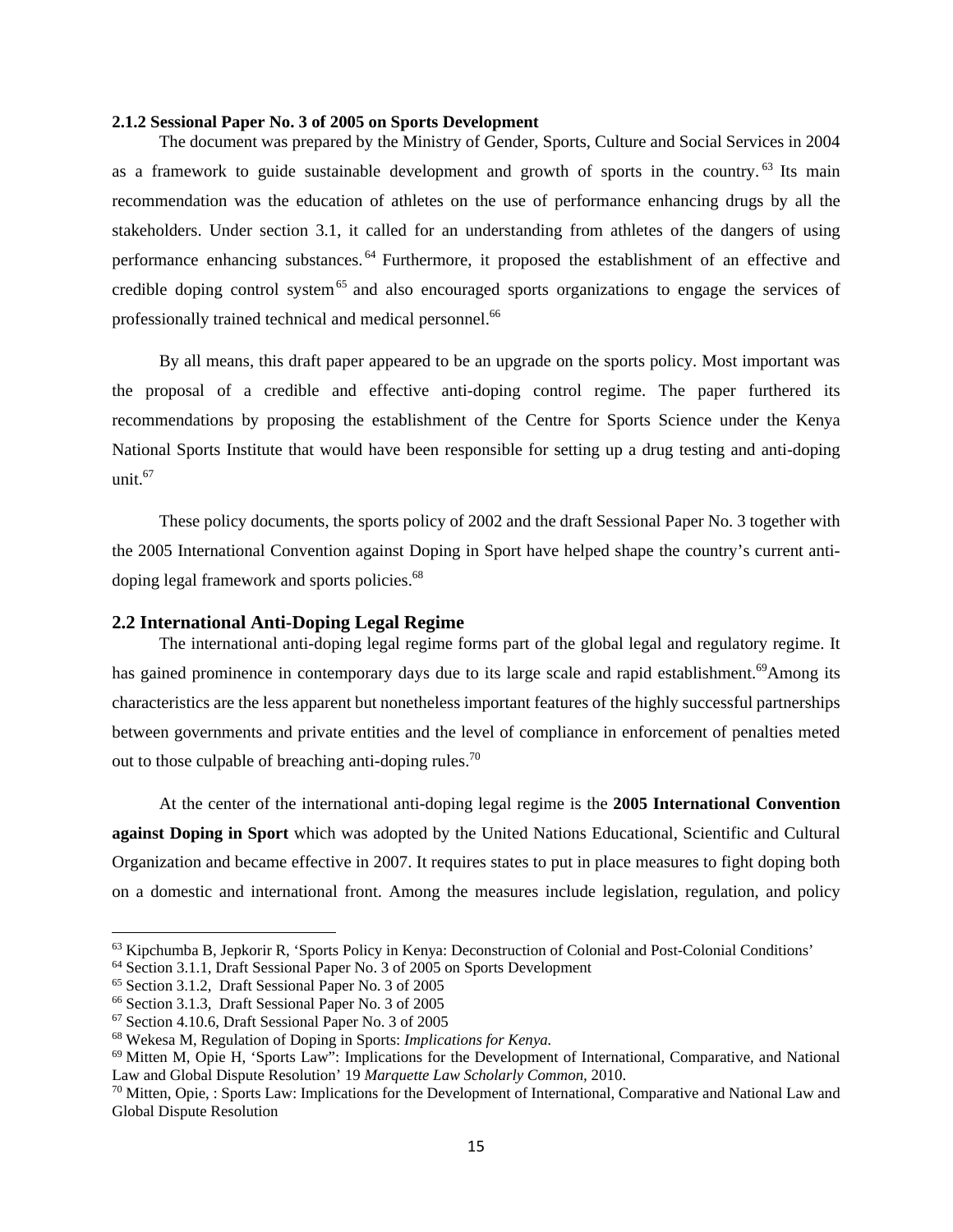formation among other administrative actions.<sup>71</sup>The main aim of the Convention against Doping was to enhance the harmonization and establishment of a set of rules that would act as a worldwide guideline against doping since it was supposed to act as a basis or guideline for local legislations.

 The World Anti- Doping Agency was established in 1999 as a private agency to aid in monitoring, coordination and promotion of the struggle against doping the world over. Concerted efforts between the International Olympics Committee and national governments yielded to the 2003 Copenhagen Declaration against Doping in Sport which formed the basis for the development and establishment of the World Anti-Doping Code. The code comprises a set of rules that are pertinent to regulation of doping.

 Kenya signed onto the World Anti-Doping Code in 2006 through the National Olympics Committee.72The implications were that all sports federations in Kenya were subject to the Code as the standard of regulation in doping. The Code in combination with the 2005 International Convention against Doping in Sports have played a pertinent role in structuring the Kenyan anti-doping legal framework.

#### **2.3 National Anti-Doping Legal Framework**

Kenya has for over a long period of time lacked a definite legal framework that has exclusively committed itself to the question of doping regulation. Nonetheless, there have existed various legislations that have dealt with regulation and use of drugs. Among them include the Pharmacy and Poisons Act,<sup>73</sup>The Use of Poisonous Substances Act,<sup>74</sup>The Medical Practitioners and Dentists Act<sup>75</sup>, The Narcotics and Psychotropic Substances (Control) Act,<sup>76</sup> The Children Act<sup>77</sup> and the Penal Code,<sup>78</sup> among many others.<sup>79</sup>

 The above represents a fragmented system that dealt with doping in the past leading to a weak antidoping legislative framework. The corollary was a proliferation in the number of Kenyan athletes caught in breach of the World Anti-Doping Code and the subsequent sanction of Kenya by the World Anti-Doping

<sup>&</sup>lt;sup>71</sup> Mitten, Opie, : Sports Law: Implications for the Development of International, Comparative and National Law and Global Dispute Resolution

<sup>72</sup> McLennan N, 'Together against Doping' *UNESCO Social and Human Sciences Sector.*

<sup>73</sup> Chapter 244, Laws of Kenya

<sup>74</sup> Chapter 247, Laws of Kenya

<sup>75</sup> Chapter 253, Laws of Kenya

<sup>76</sup> Act No. 4 of 1994

<sup>77</sup> Chapter 41, Laws of Kenya

<sup>78</sup> Chapter 63, Laws of Kenya

<sup>79</sup> Wekesa M, Regulation of Doping in Sports: *Implications for Kenya.*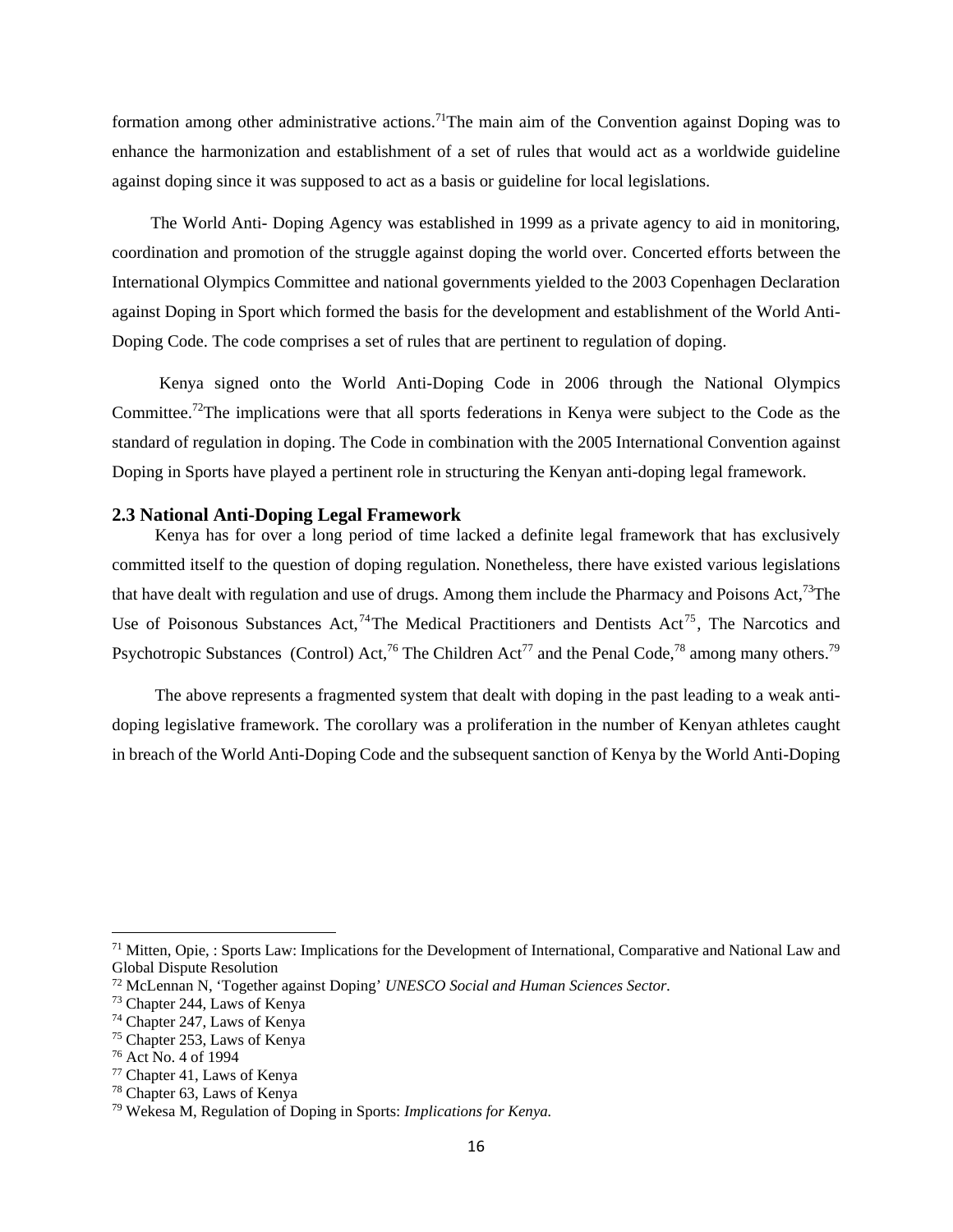Agency.80This has necessitated the establishment of new anti-doping legislative framework that is still in its formative stages. $81$ 

 This part will then endeavor to discuss the above mentioned Acts and the current Anti-Doping legal framework made of but not limited to the Constitution of Kenya, 2010, Sports Act, $^{82}$  and the Anti-Doping Act  $83$ 

## **2.3.1 Legislations Relevant to Doping Before the New Anti-Doping Legal Framework. 2.3.1.1 The Pharmacy and Poisons Act.84**

The main legislative aim of the Act is "*to make better provisions for the control of the profession of pharmacy and the trade in drugs and poisons."85* The Act does not address itself specifically to the question of doping regulation hence no specific mention to doping and its control despite its regulation of players in the pharmacy industry and trade in different types of drugs.<sup>86</sup>

 Before delving further into the provisions of the Act, it would be necessary to mention that doping in most instances concerns the application of drugs. For a doctor to recommend the use of a certain drug, or before a pharmacist sells a drug to a buyer, he or she should at least be aware of the effects of the drug on the user. For this, they should be able to distinguish the different types of drug users.<sup>87</sup> This calls for doping education among pharmacists. Our Act lacks a provision for doping education among pharmacists and doctors.88 It would be advantageous if the Act in its regulatory role would require doctors and pharmacists to produce a certificate indicating that they have at least attained some level of training in doping and its regulation before they are licensed or registered as such.

<sup>80</sup> According to the Report by the Anti-Doping Task Force, between 1993 and April 2014, there were 36 known cases of positive dope tests amongst Kenyans from diverse sports, 18 of them between January 2012 and December 2013 in track and field alone

<sup>&</sup>lt;sup>81</sup> The new Anti-Doping Act was just enacted in 2016 and much is yet to be implemented. Furthermore, despite the Sports Act being in existence for a longer time, most institutions established by it are yet to be fully functioning. Most of them are at their formative stages.

<sup>82</sup> Act No. 25 of 2013

<sup>83</sup> Act No. 5 of 2016

<sup>84</sup> Chapter 244, Laws of Kenya.

<sup>&</sup>lt;sup>85</sup> Long Title of the Act provides for the aim of the Act as the regulation of pharmacy and trade in drugs and poisons <sup>86</sup> Regulation of the pharmacy industry could be in the form of licensing, regulation and training of pharmacists. It lays down the criteria that determines who can be a player in the pharmacy industry.

 $87$  In our case it would be the athletes who are most likely to be affected.<br> $88$  This unawareness puts athlete at risk since they could easily acquire and consume drugs that contain substances listed on the WADA Prohibited List. General awareness among doctors and pharmacists regarding doping could be of great help to athletes and the general public since they could be informed of their effects when purchased or when being administered.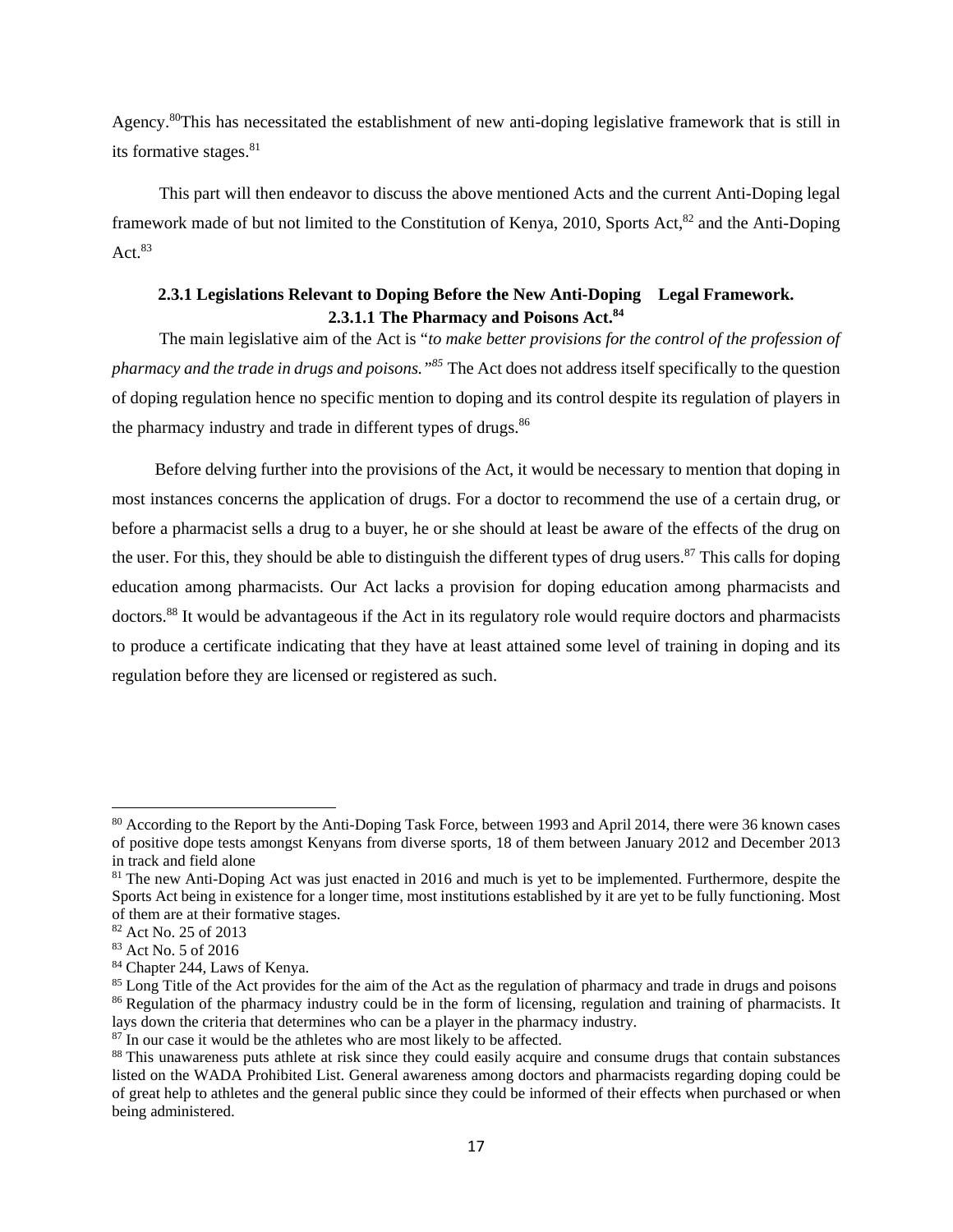The Act in its attempt to protect the public provides for the labeling of drug containers.<sup>89</sup> This should be extended to drugs containing substances listed on the WADA Prohibited List. However, their labels should be indicated in bold or in a manner easily distinguishable from other drugs.<sup>90</sup> Schedule III of the Act should be amended to allow for the special labeling of drugs containing prohibited substances.<sup>91</sup>With clear labels, athletes could be able to explain how doping substances entered their bodies as per the requirements of the WADA Code.<sup>92</sup>As a general provision, the labels or instructions should be in a simple and easy to understand language since most athletes have not been trained in pharmacy.

Thirdly, the Act classifies drugs into Part I and Part II poisons.<sup>93</sup> Part I poisons are drugs whose dealing in is strictly regulated.<sup>94</sup>The Pharmacy and Poisons Body prepares a list on which drugs are classified.<sup>95</sup> This listing affects the supply and use of drugs hence there is a need to amend the At in a manner that positively influences the use of drugs containing performance enhancing substances. For instance, it is Dr. Moni Wekesa's view that performance enhancing drugs be classified under Part I. I concur with his view to some extent. However, it is my opinion that a third category be established where drugs containing performance enhancing substances could be listed separately.<sup>96</sup>

 Suppose there was Part III Drugs, their production, access, supply and use could be easy to control. However, the main thing that needs to be regulated is the production of drugs containing PEDs. The Act should prescribe the quantity that could be produced and released in the market. Furthermore, quantities in terms of stock held by wholesalers and retailers should be limited. An excess stock in the hands of distributors should amount to breach of the Act's provisions. Where local production is impossible or inadequate, imported quantities should also be put in check.

<sup>89</sup> Section 34, Pharmacy and Poisons Act, Cap 244 Laws of Kenya. It requires that the name of the poison, mode of preparation if any required, the word 'poison', among other facts be indicated on the label.

 $90$  With this special label, pharmacists should be put under obligation to explain to consumers what effects they could cause. More so, athletes should be required to produce an identity before acquiring certain drugs.

<sup>&</sup>lt;sup>91</sup> Schedule III of the Pharmacy and Poisonous Acts exempts certain drugs from labeling. It is in my opinion that special labeling of drugs with prohibited substances be allowed to enhance awareness both for Pharmacists and athletes.

 $92$  Article 2.1 WADA Code, it is the responsibility of an athlete to ensure that prohibited substances does not get into their body. However, if he tests positive, he or she is under an obligation to explain how it got into his system. A wellmarked and labeled container will make it easier for athletes to explain their situations when tested positive  $93$  Section 25 (2), Pharmacy and Poisons Act.

<sup>94</sup> Wekesa M, Regulation of Doping in Sports: *Implications for Kenya.* The Pharmacy and Poisons Act restricts the people who deal in these type of drugs. Only those authorized can sell or distribute them.<br><sup>95</sup> Section 25 (1), Pharmacy and Poisons Act

<sup>&</sup>lt;sup>96</sup> With this independent listing comes ease of identification. This will make it easy for athletes, pharmacists and doctors to identify drugs containing performance enhancing drugs since they stand on their own. Mixing of PEDs and other drugs under Part I could make identification difficult.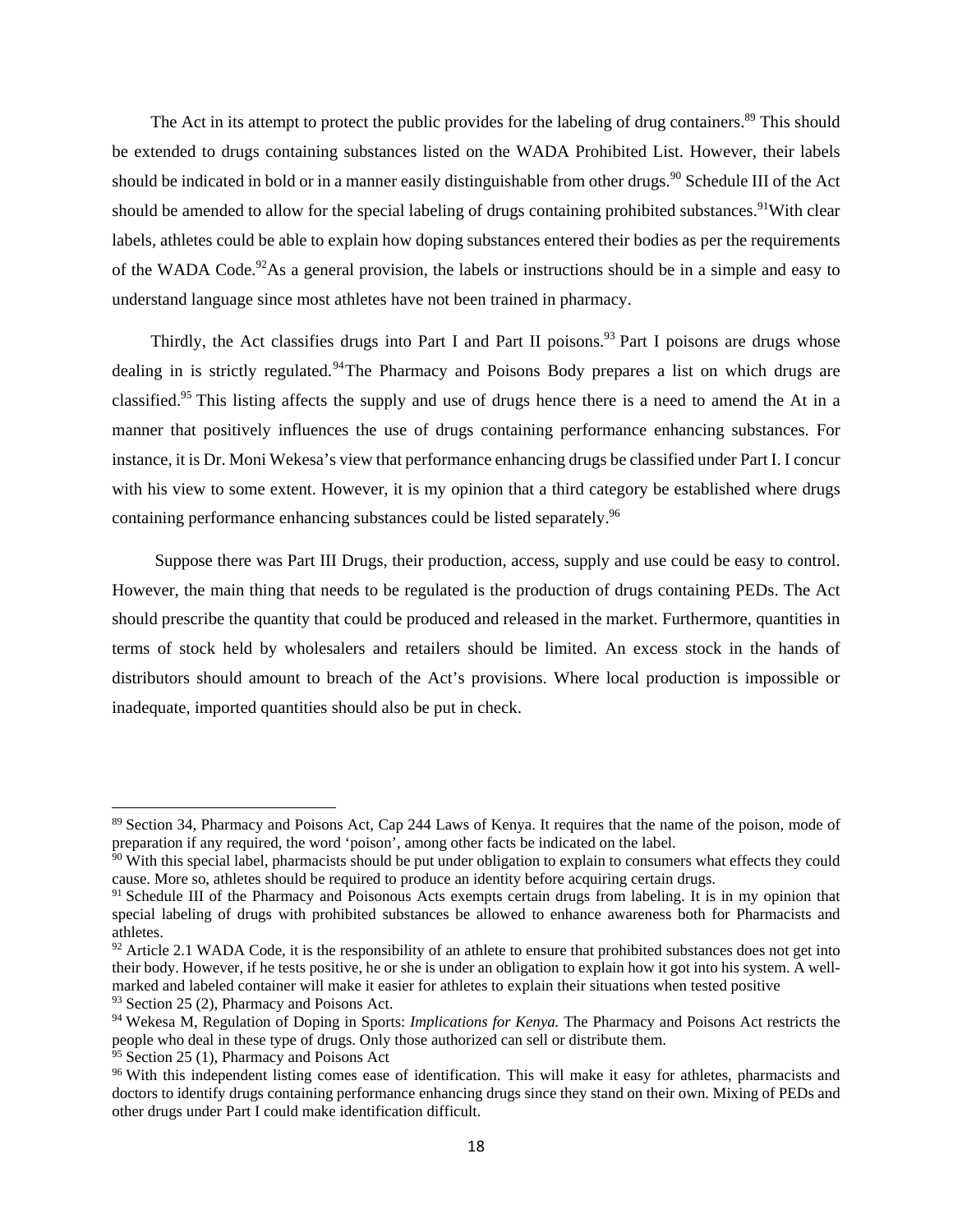## 2.3.1.2 The Medical Practitioner's and Dentists Act<sup>97</sup>

 The Act's main aim is to *consolidate and amend the law to make provision for the registration of medical practitioners and dentists and for connected purposes.<sup>98</sup>* The Act just like the Pharmacy and Poisons Act addresses the question of doping indirectly. It fails to mention doping in its provisions.

 Just as it was when discussing the Pharmacy and Poisons Act, it would also be important to mention the special role doctors play in doping. It is commonplace that doping involves in most if not all scenarios the use of drugs. These drugs are in most cases prescribed by doctors. It would therefore be important to enhance doping education among the doctors' fraternity. The Medical Practitioners and Dentists Act does not provide for education of doctors. It should be amended to make it a requirement for new entrants in the profession to have a certificate on doping regulation.

 Furthermore, it should be appreciated that there are doctors who begun their practice when doping was not a problem. It is obvious that most of them did not interest themselves with its study. However, with its prevalence, there is need for awareness among these 'old generation' doctors. The Medical Practitioners and Dentists Board could include doping education in its continuous education program for their benefit.

 Such awareness could be important to both the doctors and athletes. Doctors could be engaged in the education of athletes about the negative effects of doping since they are better placed than any other profession. On the other hand, as Dr. Moni puts it, and rightly so doctors could be of great importance when included in the Therapeutic Use Exemption Committee because of their knowledge in the field.<sup>99</sup> There is need to empower doctors more since their empowerment means more awareness to both the public and the athletes.

## **2.3.1.3 The Children's Act100**

The Act under section 16 protects children against the use of hallucinogens, narcotics, alcohol and tobacco products or psychotropic drugs and any other drugs that could be detrimental to the normal functioning of a child's body. Some of these drugs are listed on the WADA Prohibited List.<sup>101</sup>

<sup>97</sup> Chapter 253 Laws of Kenya

<sup>&</sup>lt;sup>98</sup> Long Title of the Medical Practitioners and Dentist's Act

<sup>99</sup> Wekesa M, Regulation of Doping in Sports: *Implications for Kenya.*

<sup>100</sup> Chapter 41, Laws of Kenya. It was enacted in 2001 *to make provisions for parental responsibility, fostering, adoption, custody, maintenance, guardianship, care and protection of children; to make provision for the administration of children's institutions, to give effect to the principles of the Convention on the Rights of the Child and the African Charter on the Rights and Welfare of the Child according to its long title*<br><sup>101</sup> For instance, narcotics are prohibited in-competition. A child as per the Act (section 2) is any human being below

<sup>18</sup> years. However, children represent their nations at various levels in sports. A case in point would be IAAF World Championships in Nairobi on July 12<sup>th</sup> to 16<sup>th</sup>. Athletes in this event could be held liable for doping despite their tender age.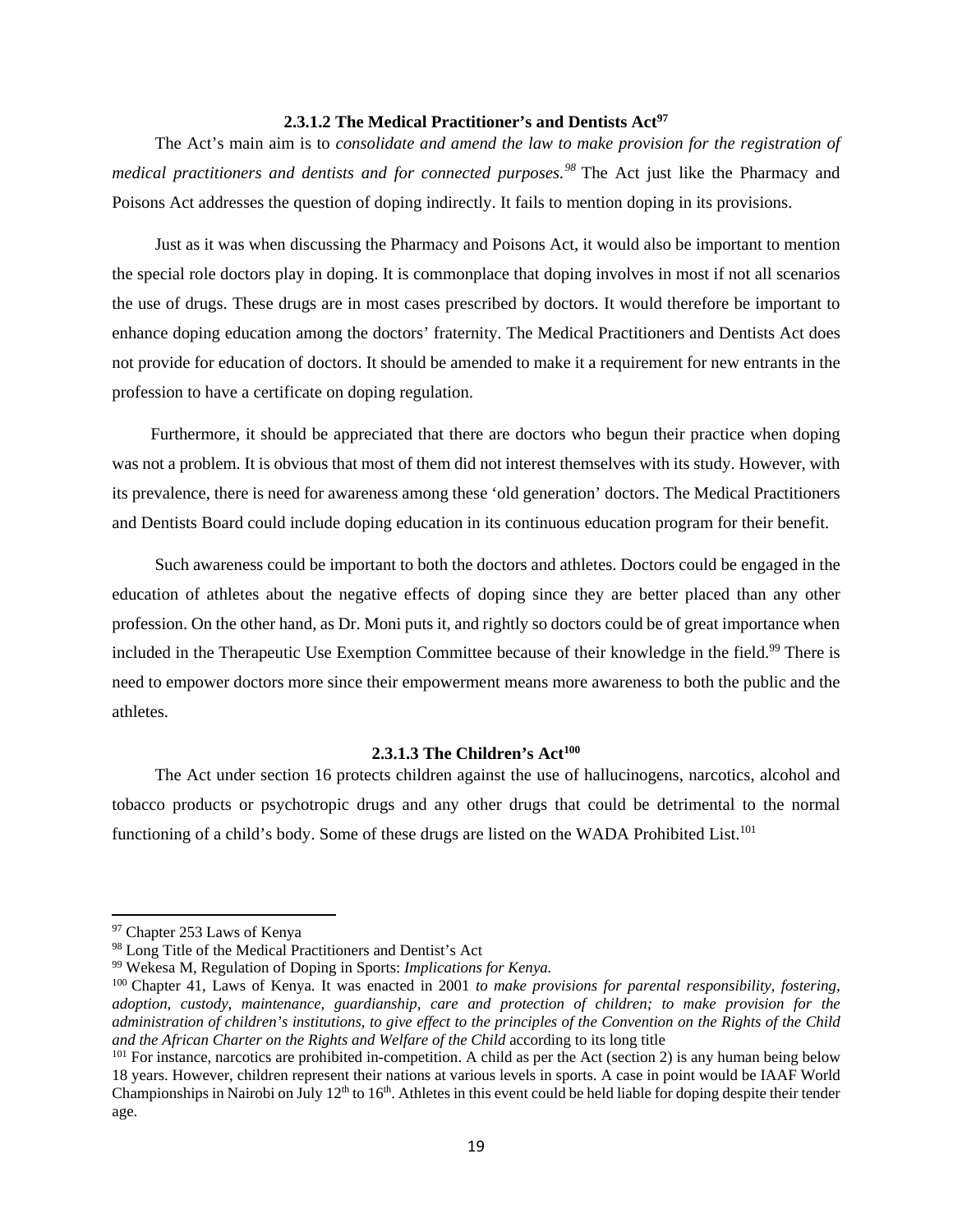It is a much appreciated fact the world over that tender age is important in development of sport.<sup>102</sup> Most athletes hone their skills at this age with perfection coming much later on in their careers. An example would be the likes of Wayne Rooney and Marcus Rashford who have represented their countries at a young age. Rooney at the age of sixteen years was a first team member at Everton.

 Since most of the people at this age are still in school, doping education could be provided for by the Act. The Act could require that doping education be included in primary or secondary school curriculum. Furthermore, use of drugs containing performance enhancing drugs should be discouraged. Doctors should not administer or prescribe such drugs to children unless circumstances demand so.

#### **2.3.1.4 The Narcotics Drugs and Psychotropic Substances (Control) Act.103**

The Act was enacted to regulate the possession of, and trafficking in, narcotic drugs and psychotropic substances and cultivation of certain plants; to provide for the forfeiture of property derived from, or used in, illicit traffic in narcotic drugs and psychotropic substances.<sup>104</sup> Despite the fact that the Act deals with substances prohibited in sports, it is mute on the question of regulation of doping.<sup>105</sup>

Part II of the Act outlines penalties for breach of the Act.<sup>106</sup>A fine ranging from Kenya Shillings two hundred and fifty thousand to over one million could be meted in addition to jail sentences of five years to life imprisonment. Medical practitioners risk deregistration from if convicted of an offence under the Act.<sup>107</sup>

 In an attempt to structure part II towards regulation of doping, amendments should be made to include doping substances.<sup>108</sup> However, the penalties should be raised to ward off potential users of PEDs.<sup>109</sup> Doctors on the other hand should also be fined substantially besides deregistration because of their special knowledge in the field and the need to act in a professional manner.

<sup>&</sup>lt;sup>102</sup> Murphy S, Three Stages of Athletic Development: Sampling, Specializing, Investment. Available at www. Momsteam.com. Murphy outlines the stages of development as: Phase one (Exploration or sampling), Phase Two (Commitment and specialization and finally proficiency. The first two stages are very important since children are still learning the skills. Drugs could easily kill the learning process since they interfere with the thinking process.<br><sup>103</sup> Act No. 4 of 1994<br><sup>104</sup> Long Title of the Narcotic Drugs and Psychotropic Substances Control Act

the control or use of these drugs.<br><sup>106</sup> Section 3-5 outline penalties for breach of the Act.

<sup>&</sup>lt;sup>107</sup> Section 15, Narcotic Drugs and Psychotropic Substances (Control) Act<sup>108</sup> Wekesa M, Regulation of Doping in Sports: *Implications for Kenya* 

<sup>&</sup>lt;sup>109</sup> It is important to raise the penalties since the stakes are high in sports. Winning athletes are lured by price money which is usually large. Furthermore, there has been an increase in doping instances among Kenyan athletes. One way to reduce the incidences is to raise the fine higher.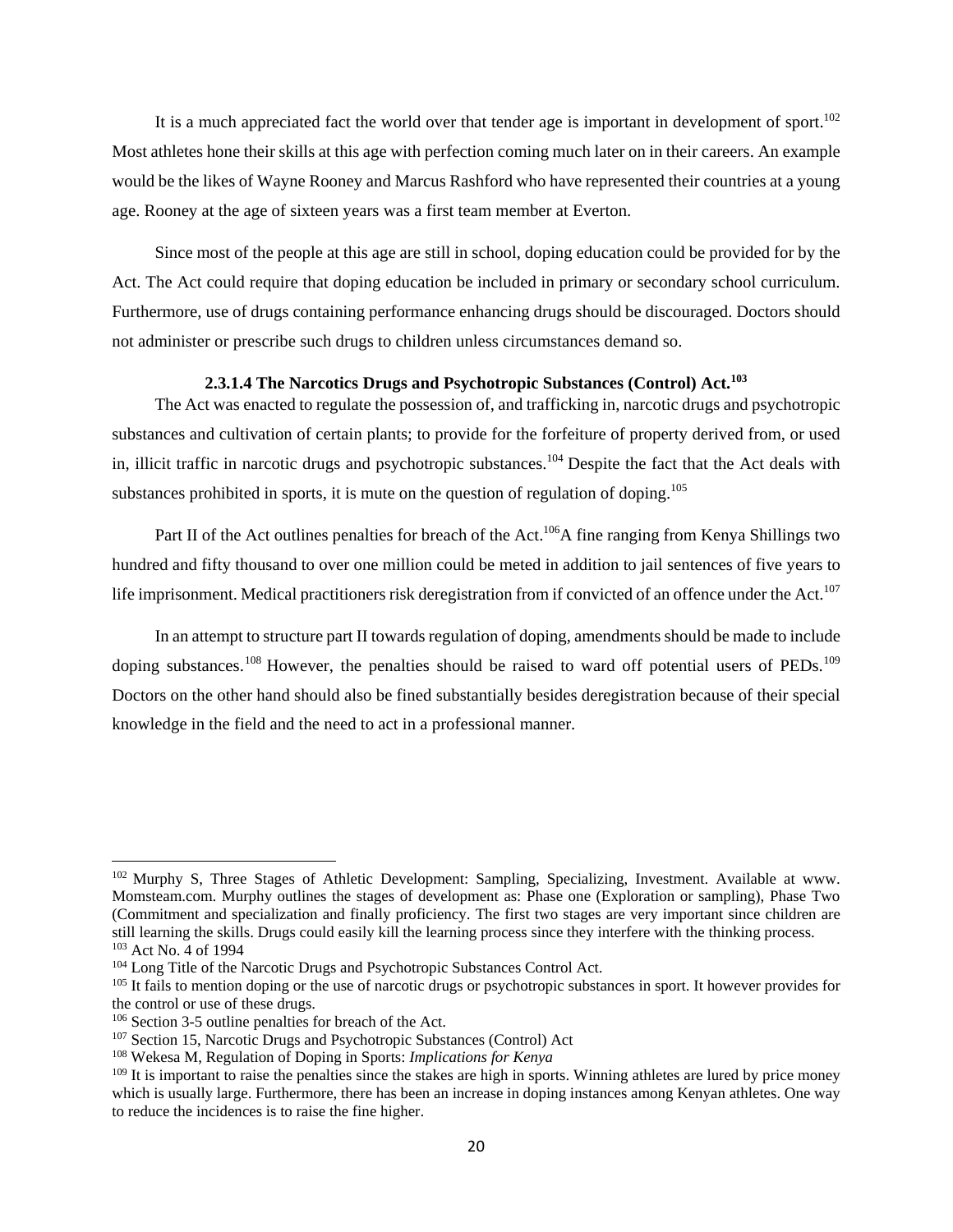The Act further prohibits the smoking, inhaling, sniffing or use of narcotic drugs or psychotropic substances.<sup>110</sup>Breach of the afore-mentioned provision attracts a fine of Kenya Shillings two hundred and fifty thousand or to imprisonment for a term not exceeding ten years.<sup>111</sup>However, to enhance regulation of doping, the Act should met out both penalties to defaulters when it concerns doping in sort due to high stakes involved.

Concerning the case of Boxer Daniel Munyasia, $^{112}$  it would have been unfair to domestically charge him under this Act because 'Khat' was and still is legal in Kenya and its chewing would not have led to its breach. Furthermore, both the officials and the boxer were unaware of the listing of Cathine in the WADA Prohibited List. Despite the fact that they ought to have known, its legality in Kenya might have blindfolded them. It is in the opinion of Dr. Moni Wekesa that legal action should have been taken against Munyasia by the Kenyan authorities as the IOC did.<sup>113</sup>However, it is in my opinion that to remedy the situation we need to amend the Act to provide for penalties in case of a breach regarding prohibited substances contained in narcotic drugs.

 In the same vein as the Pharmacy and Poisons Act, the Act should require manufacturers and importers to label narcotic and psychotropic substances. Section 16 of the Act gives the Medical Practitioners and Dentists Board the power to issue licences for importation, exportation, diversion, sale and manufacture.<sup>114</sup> Before granting licences, it is my opinion that the Board should require that doping substances be labeled in a unique manner that is easily identifiable. Furthermore, a lid on the quantities of narcotic drugs and psychotropic substances that could be used in sport-doping should be put in place.

## **2.3.1.5 The Constitution.**

The Constitution of Kenya, 2010, as the supreme law forms the basis of regulation of doping.<sup>115</sup>Its dispensation ushered in the monist era where ratified treaties and conventions become part of our municipal

<sup>&</sup>lt;sup>110</sup> Section 6, Narcotic Drugs and Psychotropic Substances (Control) Act. It further prohibits possession of narcotics and psychotropic substances for the purpose of smoking<br><sup>111</sup> Section 5 (1) (d), Narcotic Drugs and Psychotropic Substances (Control Act.

<sup>&</sup>lt;sup>112</sup> As discussed earlier, he was banned for the use of Miraa which contains Cathine that is a prohibited substance on the WADA Prohibited List.

<sup>&</sup>lt;sup>113</sup> The IOC expelled Munyasia from the games and then subsequently banned him for two years<br><sup>114</sup> Section 16 (2), Narcotic Drugs and Psychotropic Substances (Control) Act.<br><sup>115</sup> Article 2(1), Constitution of Kenya, 2010

legitimacy from the provisions of the Constitution. Furthermore, Article 2(4) requires all the laws to be in consistence with it. Furthermore, under Article 94(5) Parliament alone enjoys the monopoly of making provisions with a force of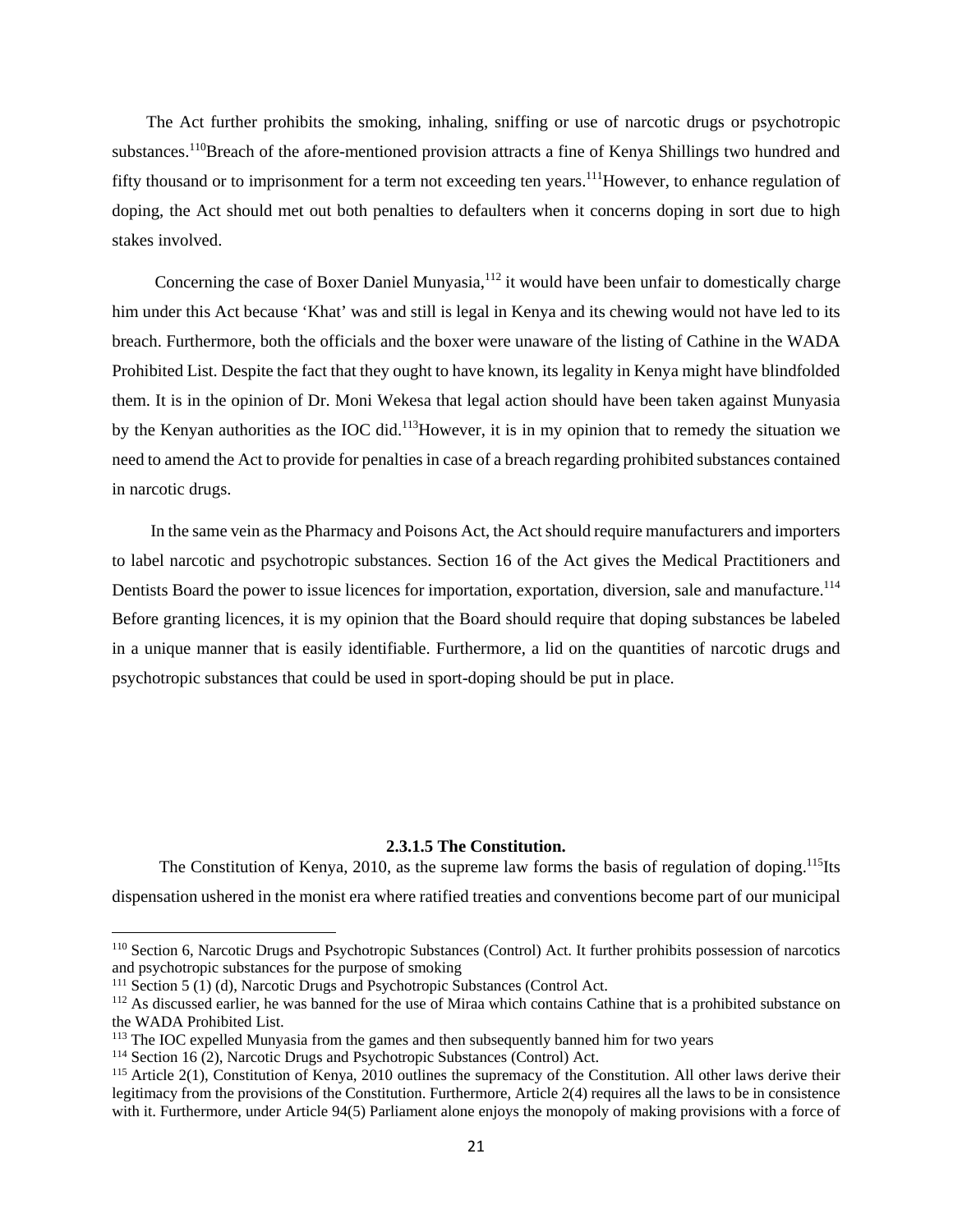laws.<sup>116</sup> It further created both the national and county governments with different mandates.<sup>117</sup> These functions are limited to its delineation.<sup>118</sup> For instance, the promotion of sports and sports education is a responsibility to be shouldered by the national government.<sup>119</sup> However, county governments have a crucial role to play since athletes obtain from different regions that merge to form counties.<sup>120</sup>

 Prior to the promulgation of the new constitution, ratified treaties and conventions had to be domesticated to form part of national laws.121 Domestication entailed the passing of a ratified treaty or convention as an Act of Parliament. For instance, the 2005 International Convention on Doping in Sports which was ratified in 2009 did not form part of Kenyan law because its ratification was prior to the promulgation of the new constitution and the enactment of Ratification of Treaties Act of 2011. However, its implementation has been through the enactment of the Anti-Doping  $Act^{122}$  of Kenya of 2016.

 The Constitution further grants parliament the power to legislate on any matter. Article 94(5) provides that:-

> *"No person or body, other than parliament, has the power to make provision having the force law in Kenya except under authority conferred by this Constitution or by legislation."*

It is by this power that parliament enacted the Sports Act and the Anti-Doping Act. These Acts have gone a long way to regulate the conduct of sport in Kenya and regulation of doping.

law. Therefore, as the basis of anti-doping laws, it grants Parliament the power to makelaws regulating doping in Kenya.

<sup>116</sup> Article 2(6), Constitution of Kenya, 2010. Provides that any treaty or convention ratified by Kenya shall form part of Kenyan laws. However, since the new constitutional dispensation, Kenya has not ratified any treaty concerned with regulation of doping.<br><sup>117</sup> Article 6, Constitution of Kenya, 2010

<sup>&</sup>lt;sup>118</sup> The Fourth Schedule distributes the functions between the national and county governments.

<sup>&</sup>lt;sup>119</sup> Fourth Schedule, Distribution of Functions between the National Government and the County Governments, Part 1 Article 17.

 $120$  The Fourth Schedule, Part 2 Article 4 (h). County governments have the responsibility of promoting and regulating sports in their counties as part of cultural activities, public entertainment and public amenities. It is common sense that promotion of sport would concern clean sport in the counties. By promoting clean sport in their counties, the overall effect would be a general improvement on a country basis in terms of doping

<sup>&</sup>lt;sup>121</sup> It was better explained in *Okunda v R* where the Court held that International treaties and conventions did not form part of Kenyan laws unless they had been promulgated.

<sup>&</sup>lt;sup>122</sup> Act No. 5 0f 2016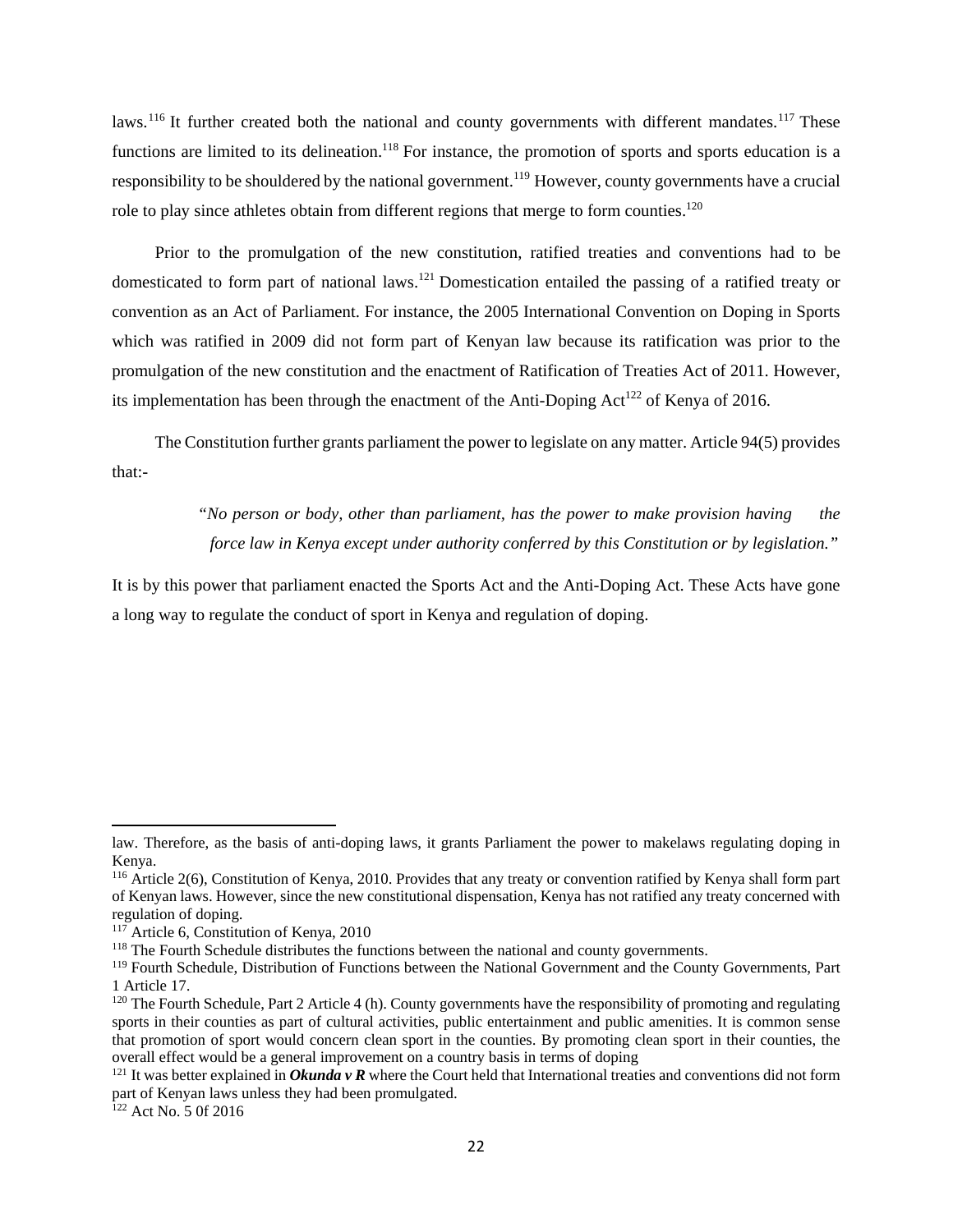## **2.3.1.6 The Sports Act123**

 This could be termed as the first legislative attempt aimed at regulating doping in Kenya though in a subtle way.<sup>124</sup>The Act could be termed as a general statute which deals with the conduct and management of sports in Kenya. It fails to commit itself to the most pertinent question of doping and its regulation.

 It mentions doping in passing. Nonetheless, the Act establishes institutions that have crucial roles in the management and regulation of doping in the country. For instance it establishes the following institutions;-

## **i.** Sports Disputes Tribunal.<sup>125</sup>

It is mandated to determine:-

- *a) Appeals against decisions made by national sports organizations or umbrella national sports organizations, whose rules specifically allow for appeals to be made to the tribunal including:* 
	- *i) Appeals against disciplinary decisions*
	- *ii) Appeals against not being selected for a Kenyan team or squad;*
- *b) Other sports-related disputes that all parties to the dispute agree to refer to the tribunal and that the Tribunal agrees to hear; and*
- *c) Appeals from decisions of the Registrar under this Act*

 The Act recognizes the special role played by Alternative Mechanisms of dispute resolution. It grants the Tribunal the discretion to apply alternative methods of dispute resolution when determining sports related disputes where it deems it fit for that specific dispute.<sup>126</sup>

 The Sports Dispute Tribunal mechanism comes in handy with various advantages. By the mere fact that it hears appeals means that Federations act as courts of first instance. This gives them ample time to cope with emerging trends in their respective fields since they are charged with the responsibility of adjudicating over disputes in their respective fields. They can easily tap to current and evolving jurisprudence in anti-doping law.<sup>127</sup>

<sup>&</sup>lt;sup>123</sup> No. 25 of 2013<br><sup>124</sup> Section 73(1) mentions observation of anti-doping rules in passing. It fails to delve into ways to be used to ensure the observance it demands.<br><sup>125</sup> Section 56 of the Sports Act, No. 25 of 2013

<sup>&</sup>lt;sup>126</sup> Section 60, Sports Act, 2013.<br><sup>127</sup> Onywera V, Feedback Report on the Anti-Doping Policy Advice Project, 2015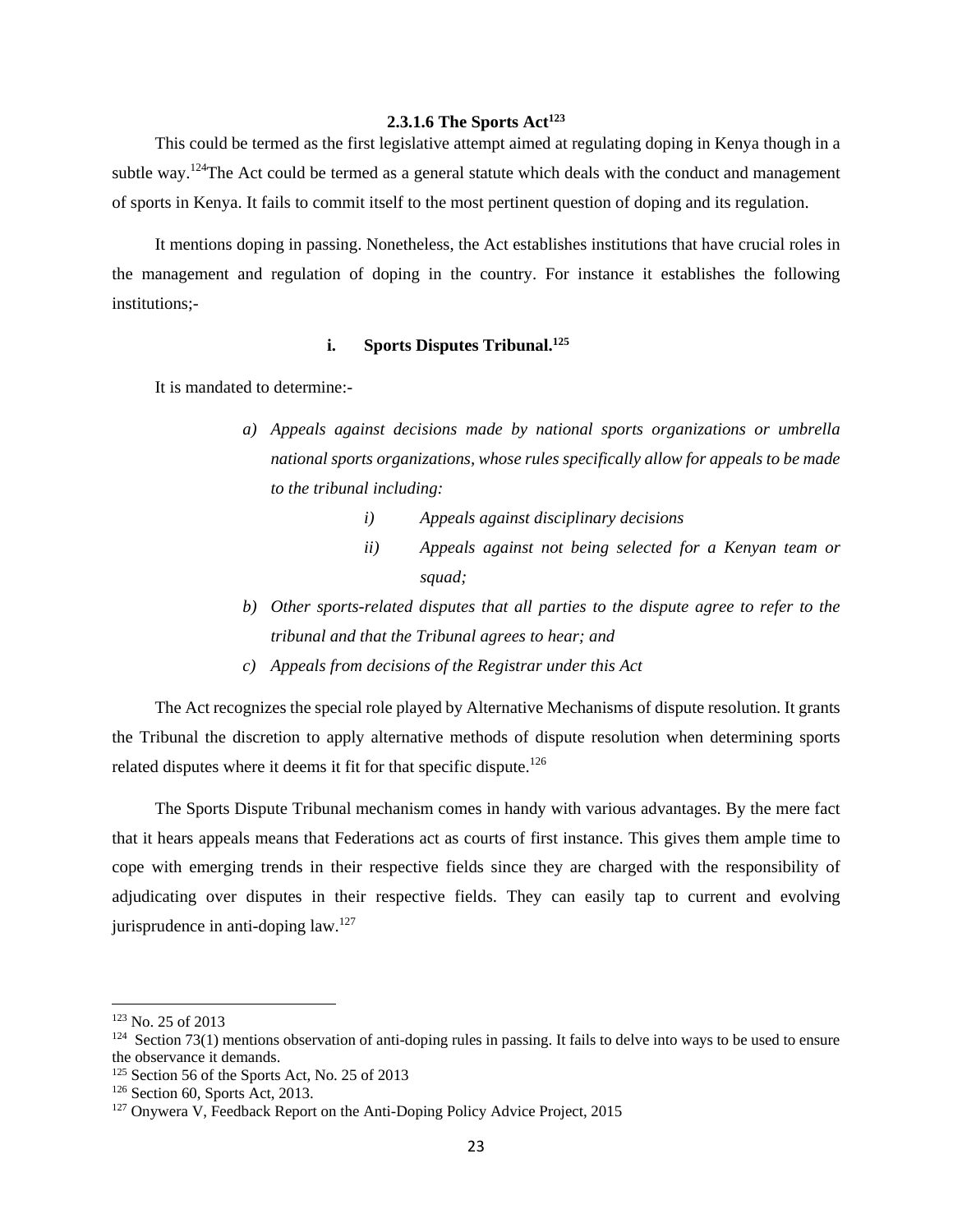Furthermore, the wide discretion given to federations gives room for requisite expertise to be applied in doping matters. Flexible procedures and remedies can be put in place to enhance doping regulation in Kenya.128 In addition, dispute resolution by federations enhances effective cooperation between athletes and their respective federations. This close relationship results into easy monitoring of players by federations hence making it possible to restrict participation in sports event. The result is easy coercion of members to adhere to anti-doping rules.

#### **2.3.1.7 The Anti-Doping Act.129**

This could be termed as the second legislative attempt to regulate doping in Kenya. It was enacted after Kenya was sanctioned by WADA for non-compliance with the World Anti-Doping rules and the subsequent threats of a ban. It was enacted to give effect to or provide a framework for the implementation of the United Nations Educational, Scientific and Cultural Organization Convention Against Doping in Sport: the regulation of sporting activities free from the use of prohibited substances and methods in order to protect the health of athletes: the establishment and management of the Anti-Doping Agency and to provide for the Agency's powers, functions and management and for connected purpose.<sup>130</sup>

 It establishes the Anti-Doping Agency of Kenya with powers, obligations and duties of a body corporate.<sup>131</sup> It shoulders among others the main responsibility of regulating doping in the country through various mechanisms.<sup>132</sup>In order to ensure effective performance of its duties, its independence has been secured. For instance, the Agency does not require consent of any other body to commence investigations or impose sanctions. It further operates on its own account since it is required to be under no direction of any authority when exercising their powers and performing their duties.<sup>133</sup>

 In an attempt to ensure implementation of the Act, Kenya in collaboration with China and Norway have seen through the establishment of the Anti-Doping Agency of Kenya.<sup>134</sup> China and Norway were tasked to oversee the technical training and guidance through the process.<sup>135</sup> The Chinese Anti-Doping

<sup>&</sup>lt;sup>128</sup> According to Greg Haff in his article, 'The Science of Doping and how Cheating Athletes Pass Drug Tests' technology poses both a scientific and legal challenge to authorities concerned with regulation of doping. This is because the nature of doping changes from time to time. We therefore need laws that are able to adapt and suit to future doping incidences without the need of amendments each and every time a new incident occurs.

<sup>&</sup>lt;sup>129</sup> No. 5 of 2016<br><sup>130</sup>Section 4, Anti-Doping Act, No. 5 of 2016<br><sup>131</sup>Section 5, Anti-Doping Act, No. 5 of 2016. It outlines the functions of the Anti-Doping Agency of Kenya.<br><sup>132</sup>Section 7, Anti-Doping Act, No. 5 of 20 Mechanisms employed by ADAK to curb doping include the creation of public awareness regarding doping and coordinates for research on performance enhancing drugs among other mechanisms.<br><sup>133</sup> Section 9, Anti-Doping Act of Kenya, No. 5 of 2016

<sup>&</sup>lt;sup>134</sup> World Anti-Doping Agency, WADA Foundation Board Approves 2015 Compliance Plan at November Meeting. Available at https://www.wada-ama.org/en/media/news/2014.<br><sup>135</sup> World Anti-Doping Agency, WADA Foundation Board Approves 2015 Compliance Plan at November Meeting.

At the meeting in South Africa, a comprehensive plan of action was laid down to guide the establishment of ADAK which would function as the National Anti-Doping Agency. Chinese Anti-Doping Agency and Anti-Doping Norway were chosen to guide the process especially through technical training.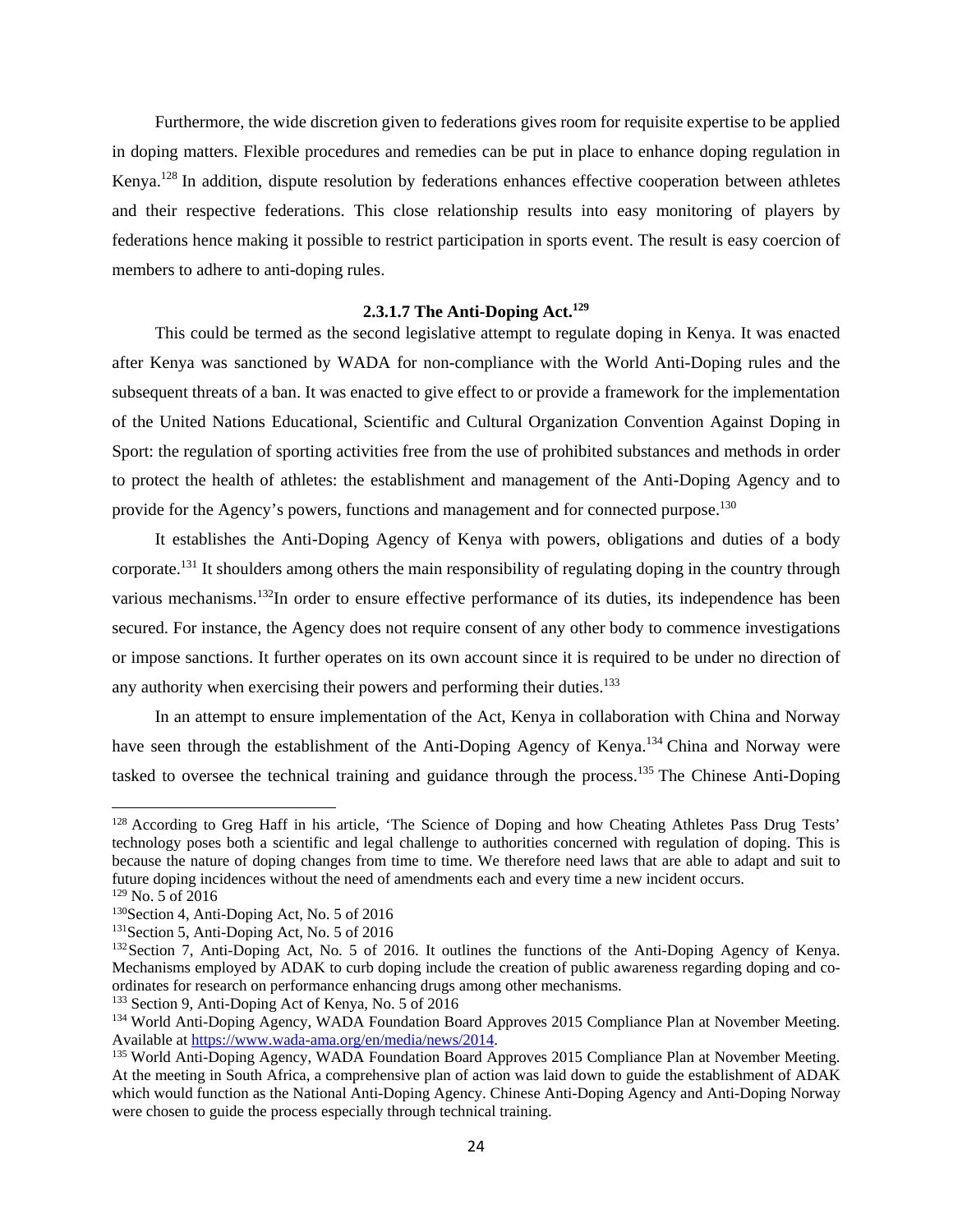Agency and Anti-Doping Norway were proposed by WADA to Kenya due to their high level of expertise in the field. $136$ 

 Pertinent to the regulation of doping are institutions such as National Federations on their own independent accounts.137 Their legal frameworks are composed of constitutions made up of substantive rules by the World Anti-Doping Agency or other international sports organizations such as the IAAF. For instance, the Constitution of Tennis Kenya provides that World Anti-Doping Code and any other rules by the National Anti-Doping Organization shall be an integral part of it.<sup>138</sup> In the same vein, Athletics Kenya as a member of the IAAF is bound by its Anti-Doping rules.<sup>139</sup>

Other mechanisms employed by the federations are the establishment of disciplinary committees.<sup>140</sup> For instance the Football Kenya Federation has a succinct constitutional provision for disciplining its members.<sup>141</sup> A clear appeal procedure has also been stipulated in the Constitution.<sup>142</sup>

 Bodies such as the National Authority for the Campaign Against Alcohol and Drug Abuse (NACADA) could also play a vital role in the regulation of doping by virtue of its mandate.<sup>143</sup> It was established under the National Authority for Campaign Against Alcohol and Drug Abuse Act, 2012.<sup>144</sup> It is mandated to carry out public education on alcohol and drug abuse directly and in collaboration with other public or private bodies and institutions among other duties. Since some drugs contain doping substances, NACADA could play a big role in the management of such drugs through regulation of their supply and use. Furthermore, they could conduct intensive public awareness on drugs containing doping substances.

<sup>136</sup> World Anti-Doping Agency, WADA Signs Partnership Agreement in Boost to Kenyan Anti-Doping Program. Available at https://www.wada-ama.org/en/media/news/2015. WADA will oversee the implementation of the project that is expected to last for three years. WADA Director General, David Howman argued that the choice of partners in the project was based on the level of expertise in the field of doping and its regulation.

<sup>&</sup>lt;sup>137</sup> Onywera V, Feedback Report on the Anti-Doping Policy Advice Project, 2015<br><sup>138</sup> Article 25.4, The Constitution of Tennis Kenya. Tennis Kenya is the sport organization in charge of tennis in Kenya; its management, growth and development in the country. The constitution under this section provides that the World Anti-Doping Code binds both the Association and its members.

<sup>&</sup>lt;sup>139</sup> Rule 30, IAAF Anti-Doping Rules provides for the scope of application of the Anti-Doping Rules.<br><sup>140</sup> Articles 53 and 62, FKF Constitution establish the Committee for Ethics and Fair Play and the Disciplinary Committee respectively to deal with breach of its rules. Section 2(f) mandates the Federation to prevent all methods and practices which might jeopardise the integrity of matches or lead to abuse of football. It therefore follows that among the methods that are likely to jeopardise football's integrity is doping. The above mentioned committees will thus deal with breach of anti-doping rules by clubs and individual players. Among the penalties include expulsions, match suspensions and bans among others.

<sup>&</sup>lt;sup>141</sup> Article 62, FKF Constitution. The Disciplinary Committee is guided by the FKF Disciplinary Code. This code is informed by FIFA Rules.

<sup>&</sup>lt;sup>142</sup> Article 63, FKF Constitution. Establishes an Appeals Committee with the mandate to hear appeals from the FKF Disciplinary Committee or the Independent Disciplinary and Complaints Committee.

<sup>&</sup>lt;sup>143</sup> Section 5, National Authority for the Campaign Against Alcohol and Drug Abuse Act. Outlines the functions of NACADA. Among them is carrying out public education on drug use. The authority could use the same avenue to educate the public about performance enhancing substances.

<sup>&</sup>lt;sup>144</sup> Section 4, National Authority for the Campaign Against Alcohol and Drug Abuse Act.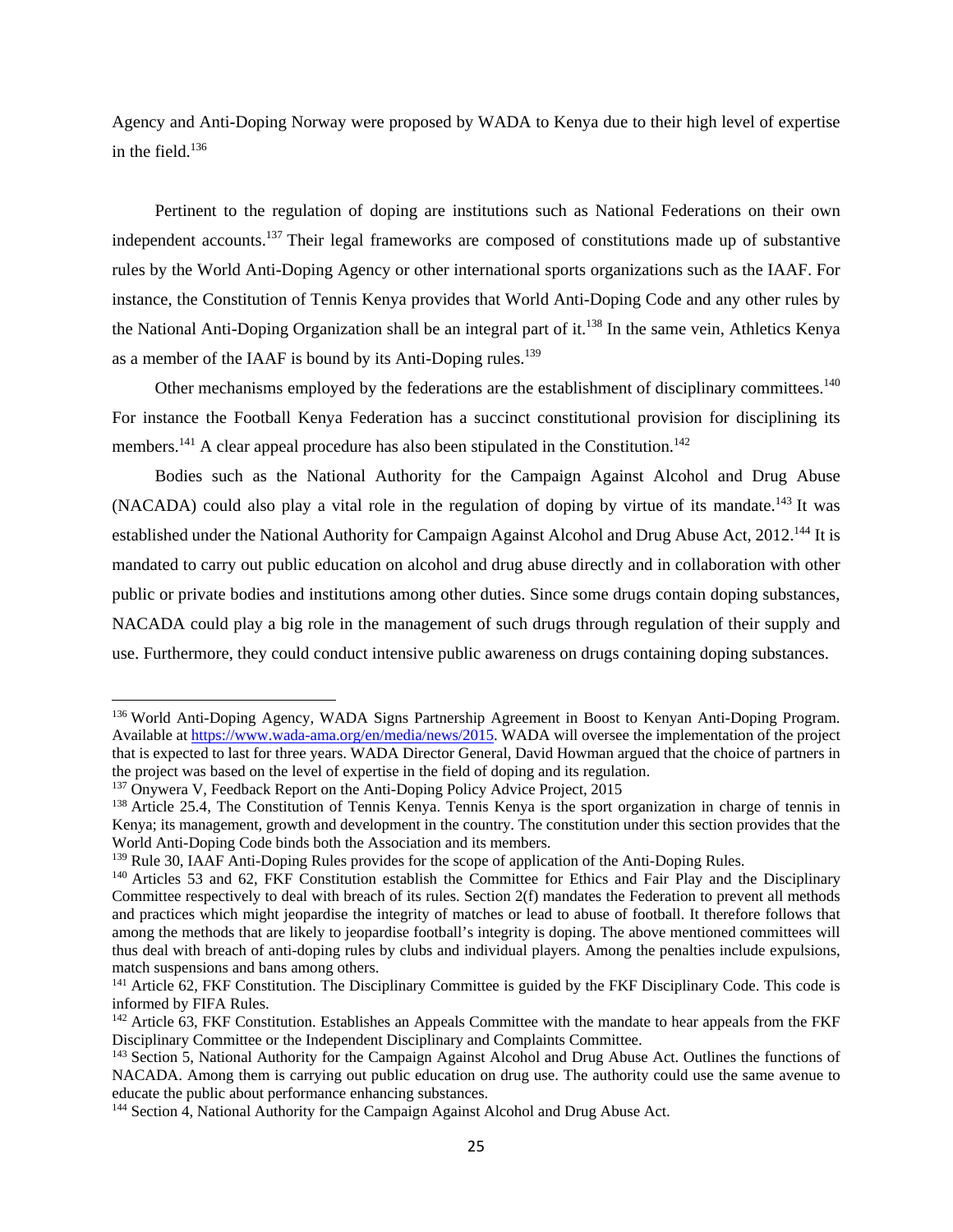# **CHAPTER THREE- COMPARATIVE STUDY ON ANTI-DOPING LEGAL FRAMEWORKS**

## **3.1 Introduction**

 This chapter examines anti-doping legislations in other jurisdictions and aims at studying the differences and lessons that Kenya can draw from them. I take a look at Germany and South Africa. Germany has had a deep, rich and insightful background in sport and doping.<sup>145</sup>Its legal framework offers much for study particularly the criminalization of the doping infractions.<sup>146</sup>On the other hand, South Africa has had mature doping laws than Kenya.<sup>147</sup> Unlike Germany, it does not tend towards criminalization of the offence.

#### **3.2 Germany**

#### **3.2.1 History of Doping in Germany**

Germany as a nation has had a rich doping history among its athletes in Olympics games.<sup>148</sup>This can be traced back to the breaking up of the German nation into West and East Germany in 1949.<sup>149</sup> It goes without mentioning that East Germany was of the communist faction in search of international recognition whereas the West was capitalist and supported by the Allied Powers. As a symbol of their bitter rivalry, the Berlin wall was erected to prevent migration to and from the two factions.

 Despite the physical presence of their rivalry, competition was manifest in other fields such as the sports arena. Each nation wanted its fair share of recognition in the world of sports. However, it was the East that so hunkered for success in sports that it rolled out a state-sponsored doping program where some sports persons were compelled to use performance enhancing drugs.<sup>150</sup> It was a belief among officials of the East that sports could advance their nations recognition on international platform.<sup>151</sup>On the other hand,

<sup>145</sup> Cole B, The East German Sports System: *Image and Reality*. It details how the separation of Germany into the West and East led to doping in sport especially in the East (German Democratic Republic).<br><sup>146</sup> The German Anti- Doping Code provides for criminalization of doping.<br><sup>147</sup> Maturity in this case is in terms of the time frame

in 1997 whereas the Kenyan Anti-Doping Act was enacted in 2016. Besides criminalization, what other best practices could be adopted to curb doping? Germany and Kenya could learn one or two things from the South African situation. 148 Noland M, Russian Doping in Sports, 2016 . Available at https://piie.com/system/files/documents

<sup>149</sup> Ziebarth R, Wagner G, 'Top-Down vs. Bottom Up: The Long Term Impact of Government Ideology and Personal Experience on Values' IZA Discussion Paper No. 7279, 2013.<br><sup>150</sup> 'Doping for Gold: The State-Sponsored Doping Program' Available at https://www.pbs.org.<br><sup>151</sup>Scholarprof, 'The Role of Sport in the GDR' Available at scholar

important symbol for the supremacy of East Germany's system over that of the West. Furthermore, it was considered as a tool that could enhance the country's image on the world stage.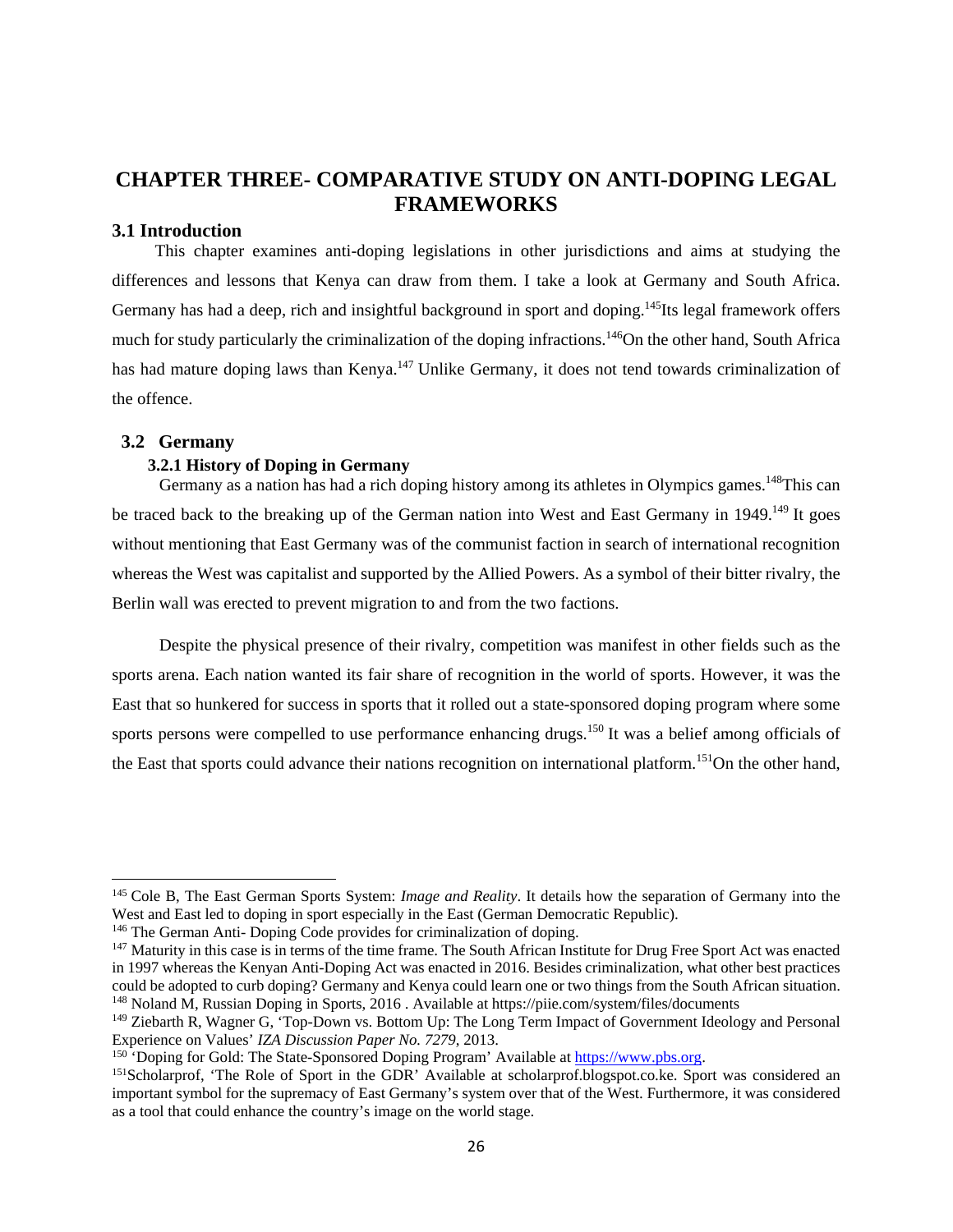doping in West Germany and other members of the Western bloc revolved around individuals such as coaches and teams.<sup>152</sup>

 It is against this deep, rich and insightful background of doping and sports in Germany that informed my decision to choose it as a jurisdiction to inform my study. Regulation of doping becomes evident after the fall of the iron curtain and the eventual reunification of East and West Germany to form the Federal Government of Germany.

#### **3.2.2 Role of the Federal Government in fighting doping**

 In Germany, just as it is in majority of the countries, sports bodies are responsible for detecting and punishing breach of anti-doping rules by athletes.<sup>153</sup>However, since the fight against doping is a multistakeholder affair, governments also play a key role in the fight against doping. For instance, the Federal Government of Germany has devised ways to deal with the menace. Among them include a discriminate state-funding program only to those associations which actively engage in the prevention of doping.<sup>154</sup> These associations are expected to lay down rules that act as guidelines to athletes, their coaches and other support officers.<sup>155</sup> The Government expects the associations to implement or meet requirements outlined in grant approvals.156

 The second and most important way of regulating doping has been through legislation. The Federal Government is tasked with the responsibility of enacting laws and laying down a legal framework to safeguard public health. To that end, it has enacted Anti-Doping and Pharmaceuticals Products Acts (Arzneimettelgesetz). Furthermore, criminal law provisions have been adopted to curtail the prevalence of doping among athletes, producers, traffickers and distributors of doping substances.<sup>157</sup>

#### **3.2.3 The German Anti-Doping Legal Framework**

German sport has been characterized by a long and rich tradition of clubs.<sup>158</sup>There exist all kinds of clubs in Germany. These clubs benefit from the principle of sports autonomy which requires a distinction between the state and sport. Germany's Basic Law (Grundgesetz für die Bundesrepublik Deutschland), or the Constitution provides for separation of sport and government.<sup>159</sup> The government is eschewed from

<sup>152</sup> Wekesa M, Regulation of Doping in Sports: *Implications for Kenya.* 

<sup>&</sup>lt;sup>153</sup> Monitoring Group (T-DO), Respect by Germany of the Anti-Doping Convention: Draft Auto-Evaluation Report by Germany, 2010.<br><sup>154</sup> Monitoring Group(T-DO), Respect by Germany of the Anti-Doping Convention

<sup>&</sup>lt;sup>155</sup> Monitoring Group(T-DO), Respect by Germany of the Anti-Doping Convention<br><sup>156</sup> Monitoring Group(T-DO), Respect by Germany of the Anti-Doping Convention<br><sup>157</sup> Monitoring Group(T-DO), Respect by Germany of the Anti-Do

<sup>159</sup> Article 9, Basic Law (Grundgesetz) provides for the freedom of association, sports associations and clubs. The version of the Basic Law used was a translation of the International Constitutional Law Project which is an internet project to facilitate comparison of constitutional material.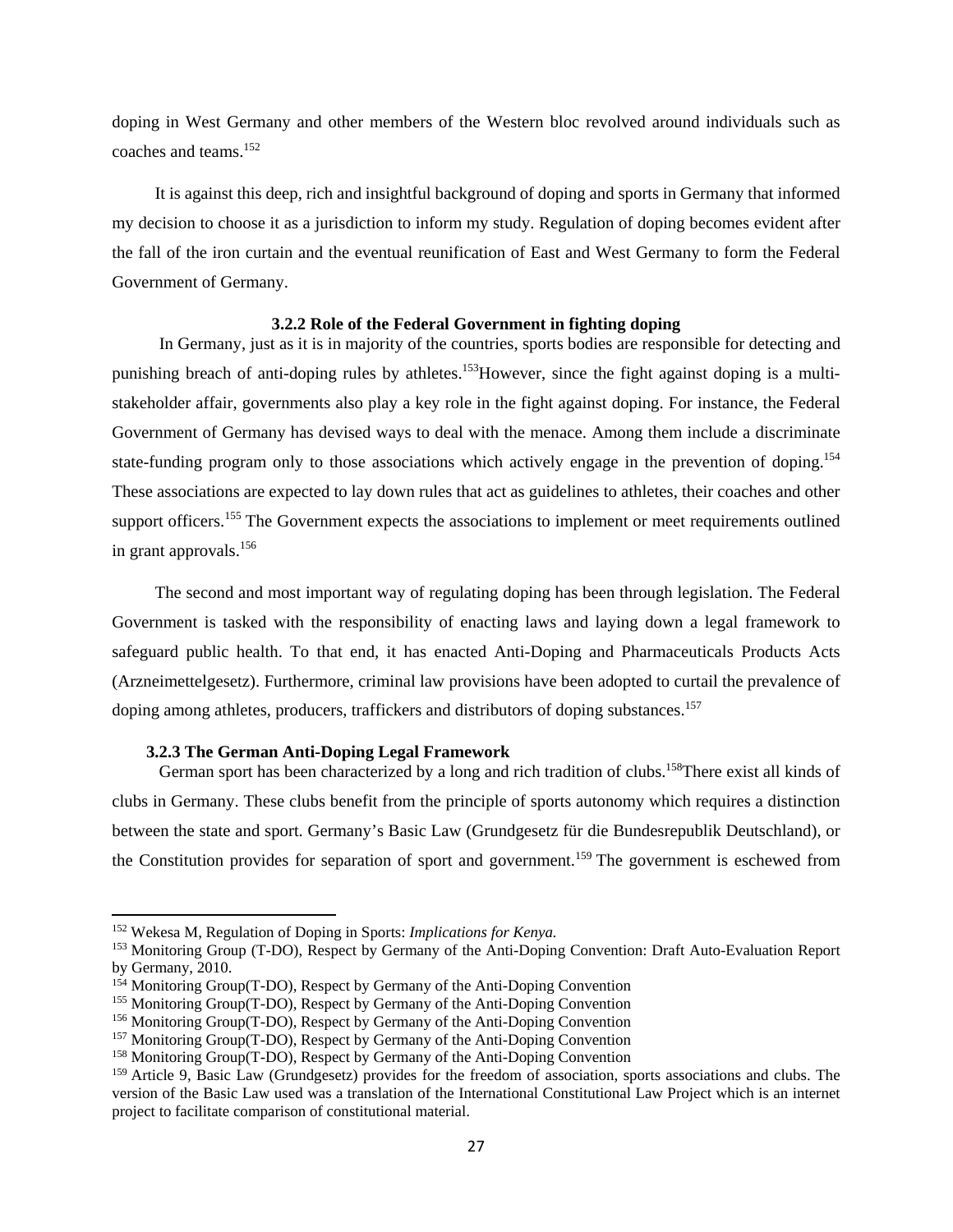interfering into sports matters. However, through grant approvals, the government can intervene in sport matters especially in the field of doping.

 Since the state funds sports associations, the government makes conditional funding in order to influence the operations of sports organizations. The government could, for instance, lay down requirements to be fulfilled by sports associations in grant approvals before they can be funded. Among the requirements, anti-doping provisions are included.<sup>160</sup> Furthermore, the government requires associations to implement and where necessary comply with the German National Anti-Doping Agency Code and punish those who violate it. $^{161}$ 

 To further enhance its grip on anti-doping, the government requires individual associations to implement National Anti-Doping Agency Code through their constitutions and rules. The associations enter into agreements or contracts with the National Anti-Doping Agency promising to implement the provisions of the Code.<sup>162</sup> The trickle-down effect is that individual associations then enter into subsequent agreements with athletes and teams in their respective fields to implement their constitutions which are informed by the National Anti-Doping Code.<sup>163</sup>Breach of the agreement with the National Anti-Doping Agency could result to a denial of state funding.

 Germany has for over a long period of time lacked a national anti-doping law that codified all the relevant anti-doping rules or legislations.<sup>164</sup>It was only until 2014 that the Anti-Doping Act was enacted.<sup>165</sup> However, before its enactment, there existed the Pharmaceutical Products Act which included provisions that specifically aimed to regulate doping among athletes.<sup>166</sup>These legislations are as discussed below:

#### **3.2.3.1 The Pharmaceutical Products Act**

 The Act was enacted to *guarantee, in the interest of furnishing both human beings and animals with a proper supply of medicinal products, safety in respect of the trade in medicinal products, ensuring in particular the quality, efficacy and safety of medicinal products*. 167Despite it not being directly aimed at addressing questions of doping, various sections proscribe the use of certain drugs in sports or their

<sup>&</sup>lt;sup>160</sup> Monitoring Group(T-DO), Respect by Germany of the Anti-Doping Convention<br><sup>161</sup> Monitoring Group(T-DO), Respect by Germany of the Anti-Doping Convention<br><sup>162</sup> Monitoring Group(T-DO), Respect by Germany of the Anti-Do Available at http://www.lawinsport.com<br><sup>165</sup> It came into force on 1 January 2016.

<sup>&</sup>lt;sup>166</sup> Monitoring Group(T-DO), Respect by Germany of the Anti-Doping Convention  $167$  Section 1 ,Pharmaceutical Products Act of German. A non-official translation of the Act available at https://www.gmp-compliance.org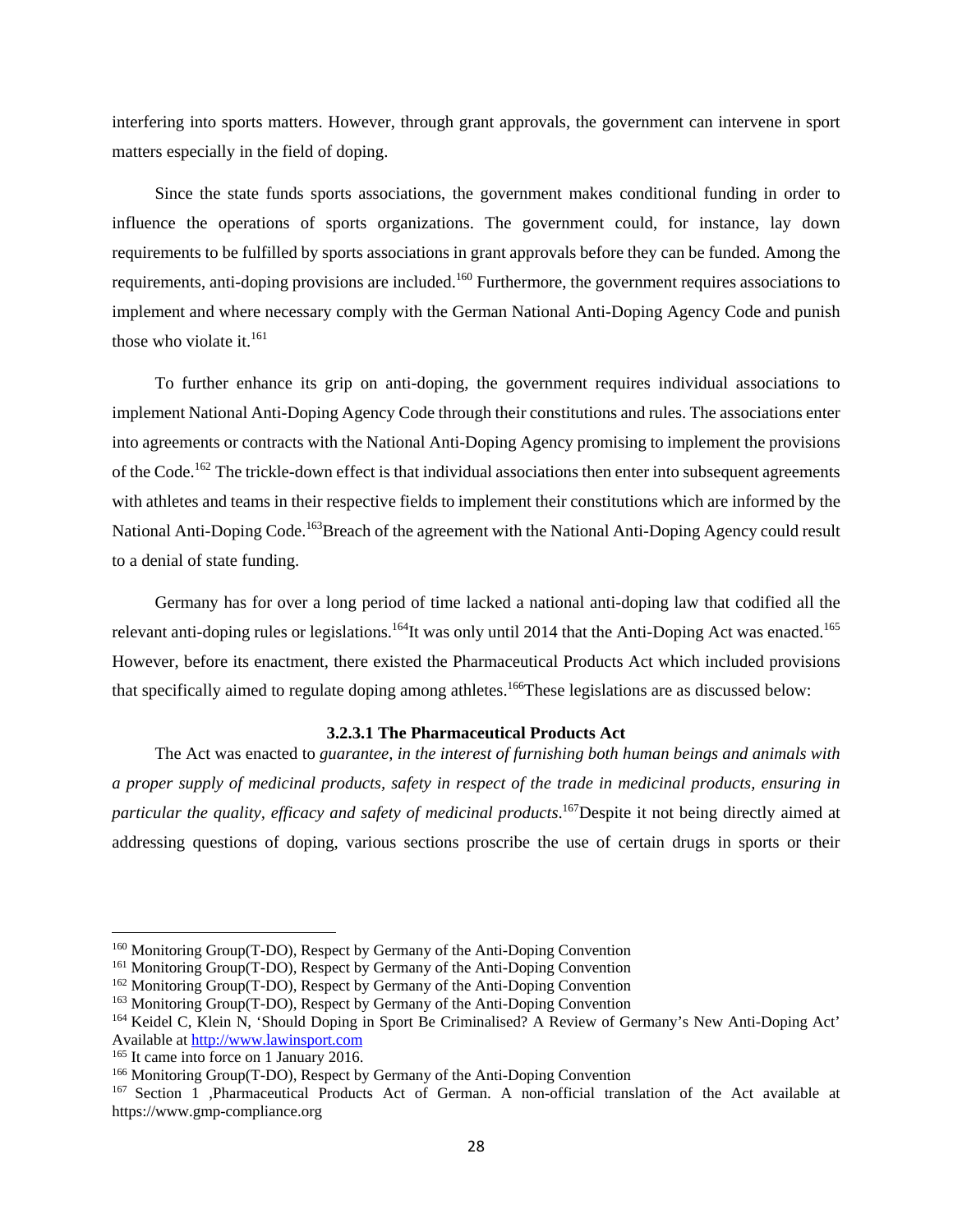procurement for illegal use in sports.<sup>168</sup> For instance, section 6a and section 95 of the Pharmaceutical Products Act prohibit distribution, prescription and administration of pharmaceutical or medicinal products for purposes of doping. It further limits the purchase of doping substances to a certain quantity.<sup>169</sup>

 In furthering the above discussed Act, stricter liability provisions were introduced by the enactment of the Act on Improving Measures against Doping in Sport.170 It introduced stricter penalties for doping crimes under the Pharmaceutical Products  $Act^{171}$ . It further deepened section 6a by including drugs used in conjunction with methods prohibited in the appendix to the Anti-Doping Convention and for doping purposes.172The Act further required inclusion of warnings and special information on the packets to guide physicians on the use of drugs which could also be used to dope.<sup>173</sup> Criminal sanctions for possessing quantities beyond the limits were also introduced.

#### **3.2.3.2 The German Anti-Doping Act.174**

 The pre-existing German anti-doping legal framework discussed above was perceived as ineffective and insufficient because it failed to fully tackle the question of doping regulation. Furthermore, it was unconsolidated. Thus, there was need to enact a law that would sufficiently and effectively deal with regulation of doping in Germany.

The Anti-Doping Act was enacted in 2014 and became enforceable in 2016.<sup>175</sup>The main feature characterizing it is the criminalization of doping.176 It explicitly outlines some of the offences that can be related to doping. Among them is production, trade, administration and possession of a quantity beyond the prescribed quantity which if found guilty could be punishable with prison sentence up to three years.<sup>177</sup>A sentence of up to ten years could be meted out to persons guilty of providing the substances. However, the offence must be qualified. For instance, the substance in possession exposes the user to the danger of bodily harm to a significant number of people, resulting to death or threat thereof or serious harm to the body to another person or acting for commercial gain. $178$ 

<sup>168</sup> For instance, Section 6a proscribes the prescription and administering of pharmaceutical products for purposes of doping in sports.<br><sup>169</sup> Sections 6a and 95 of the Pharmaceutical Products Act.

<sup>&</sup>lt;sup>170</sup> Dr. Mortsiefer L, Challenges and Ways of the 2015 Code Implementation, 2016.<br><sup>171</sup> Monitoring Group(T-DO), Respect by Germany of the Anti-Doping Convention<br><sup>172</sup> Monitoring Group(T-DO), Respect by Germany of the Ant Language Service of the Federal Ministry of the Interior)<br><sup>175</sup> Keidel, Klein, Should Doping in Sport Be Criminalised? A Review of Germany's New Anti-Doping Act

<sup>&</sup>lt;sup>176</sup> Section 4, German Anti-Doping Act. It outlines the penalties that could be meted out to those who breach the rules.<br><sup>177</sup> Section 4(1), German Anti-Doping Act.<br><sup>178</sup> Section 4(4), German Anti-Doping Act.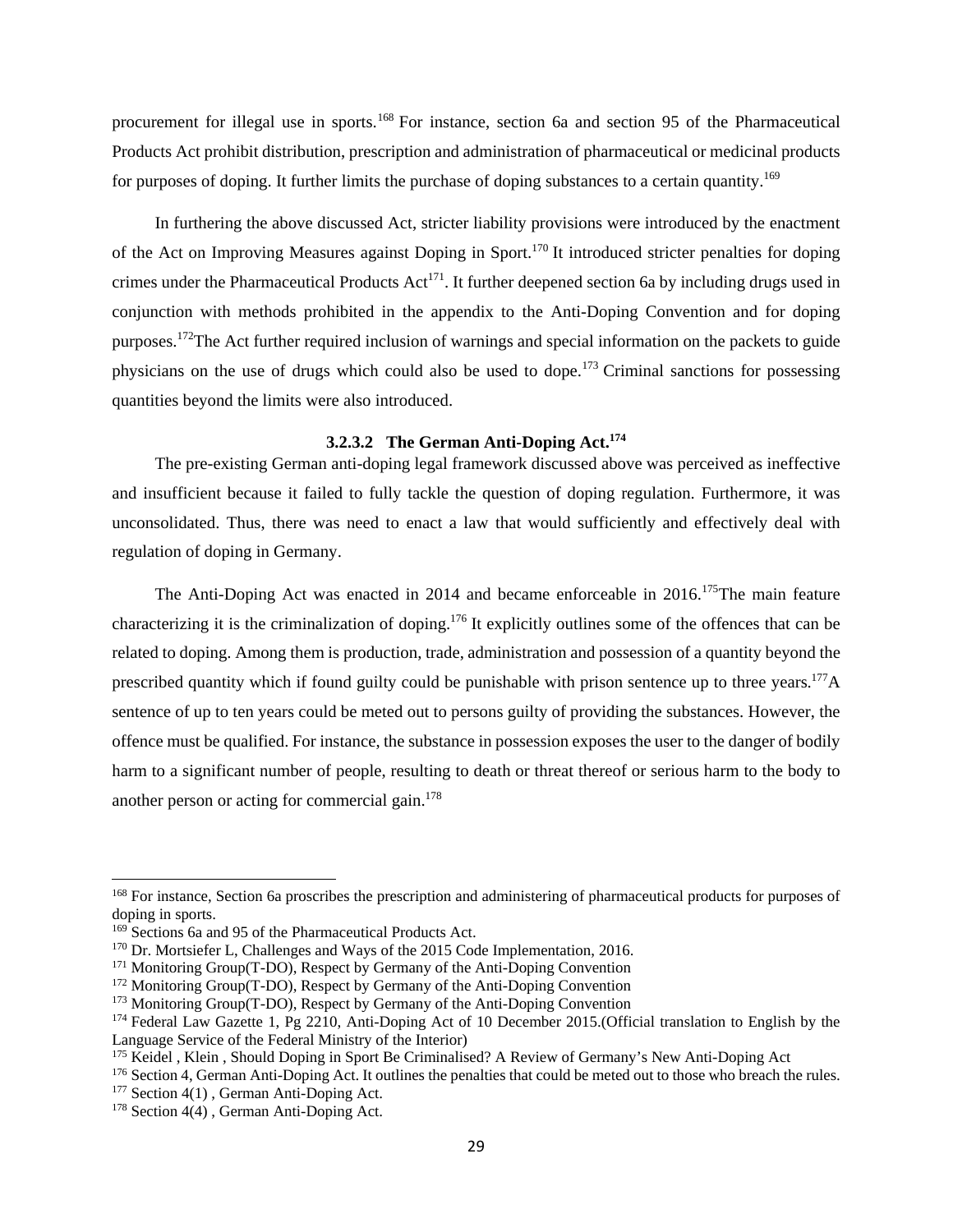Athletes who use performance enhancing substances with the aim to gain an unfair advantage over their competitors risk imprisonment for a term of up to three years.<sup>179</sup>However, this provision mainly applies to top-level athletes who engage in organized sport.<sup>180</sup>On the other hand, athletes who merely possess or acquire performance enhancing substances aiming to gain an unfair advantage in competition may be sentenced to a prison term of up to two years. $181$ 

 From a critical analysis of the Anti-Doping Act, it is explicit that the Federal Government adopted a radical approach to protect the integrity of sport. For over a long period of time, doping has jeopardized credibility of sport in Germany. Other nations should thus follow in the heels of the Bundestag.

## **3.3 SOUTH AFRICA**

Regulation of doping is on both a legal and institutional basis.<sup>182</sup>The main legislation that specifically dedicates itself to the question of regulation of doping is the South African Institute for Drug Free Sport Act.183The Act's goal is to promote a drug free sport clean of performance enhancing substances. It goes further to explain how this legislative objective could be achieved. For instance, section 10 provides for various objectives aimed at regulation of doping.<sup>184</sup>

 The South African Institute for Drug Free Sport (SAIDS) is an independent body that acts as the National Anti-Doping Agency responsible for regulation of doping in the nation. It is a creation of the South African Institute for Drug Free Sport Act.<sup>185</sup>The institute has laid down South African Institute for Drug Free Sport Anti-Doping Rules, 2015 which are in line with the World Anti-Doping Code by which Sports Associations and athletes are expected to abide by. Furthermore, the Institution is in charge of the establishment of doping control laboratories. Among the established laboratories was the Doping Control Laboratory at the University of Free State in Bloemfontein whose accreditation had been revoked but has since been reinstated.<sup>186</sup>

 Apart from the SAIDS, other bodies such as the South African Sports Confederation and Olympics Committee (SASCOC) also play an important role in the regulation of doping.<sup>187</sup>It is an umbrella body with

<sup>&</sup>lt;sup>179</sup> Section 4(7), German Anti-Doping Act<br><sup>180</sup>Section 4(7) defines an elite athlete as a member of an anti-doping testing pool, who are subject to mandatory tests even in training.

<sup>&</sup>lt;sup>182</sup> South African Institute for Drug Free Sport(SAIDS), Anti-Doping Disciplinary Hearing for Darron Winston Omaticus, 2011.<br><sup>183</sup> Act No. 14 of 1997

<sup>&</sup>lt;sup>184</sup> Section 10 of Act No. 14 of 1997 provides for the encouragement of development programs aimed to educate sporting communities about the negative effects of doping<br><sup>185</sup> Section 10, South African Institute for Drug Free Sport Act, Act No. 14 of 1997

<sup>&</sup>lt;sup>186</sup> SAIDS: Doha Doping Control Laboratory Closure will not Compromise South African Test Results<br><sup>187</sup> Ndlovu P, Anti-Doping Law in South Africa: The Challenges of the World Anti-Doping Code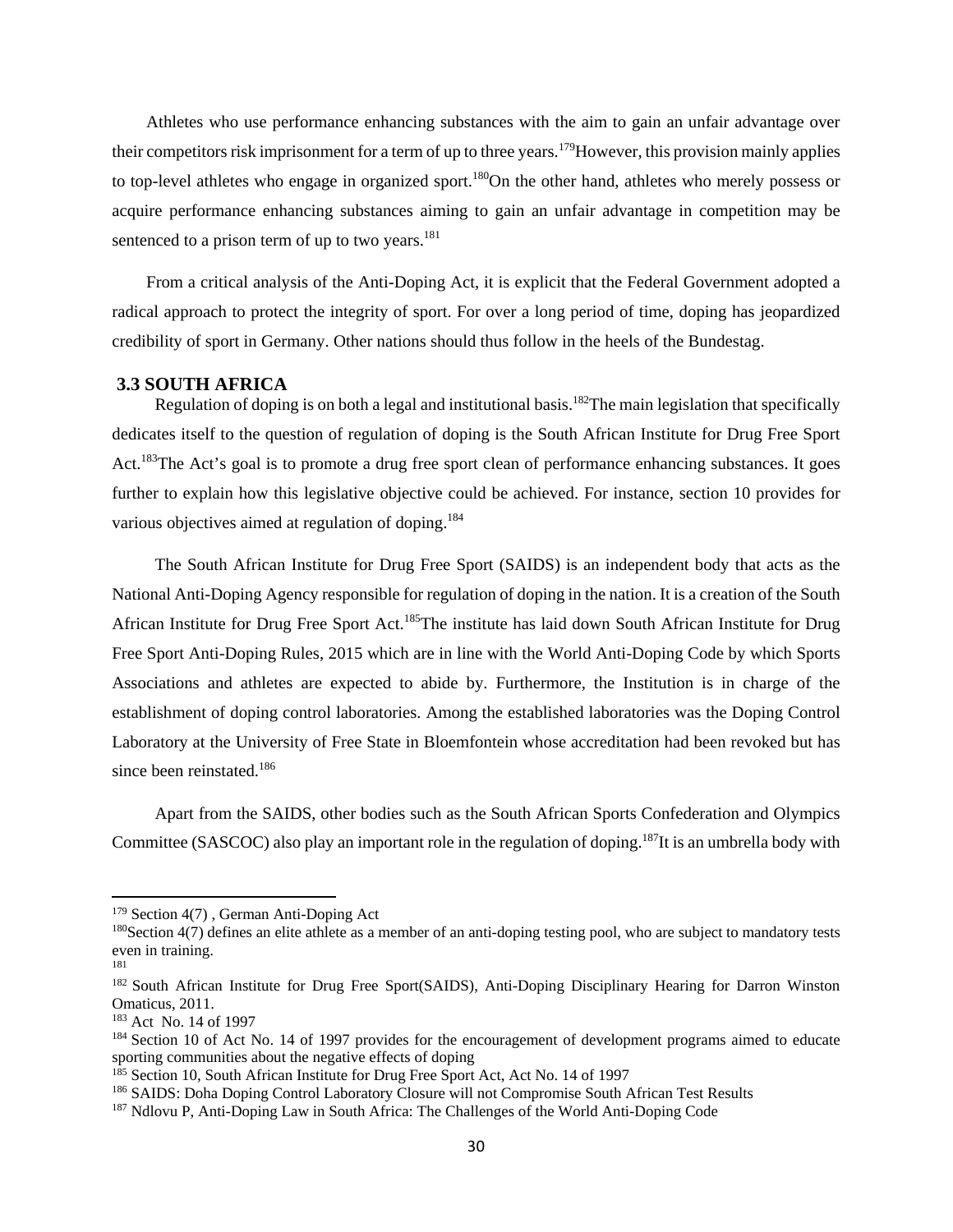representatives from all sports tasked with the responsibility of overseeing the development and progress of athletes within the realms of the World Anti-Doping Code. 188Its main goal is to promote and develop high performance sports in South Africa. With regard to doping, SASCO in its Articles of Association requires all members to comply and be bound by the World Anti-Doping Code.<sup>189</sup>

#### **3.3.1 Lessons from the Comparative Study**

The case studies reveal that regulation of doping by law alone is insufficient to solve all the doping problems in sport. Nonetheless the existence of clear laws is a prerequisite in this fierce struggle. Other factors besides the law are key in the fight against the use of performance enhancing drugs.

 It is evident from the two jurisdictions that the independence of the National Anti-Doping Agencies is key in ensuring efficient and effective regulation of doping. Government interference should be discouraged. However, intervention should be initiated only when necessary.

 The study also indicates that public awareness and education on doping is pertinent in reducing cases of doping among athletes. Germany conducts an intensive anti-doping awareness program to educate the public about the effects of applying performance enhancing drugs. Developing nations should borrow a leaf from such nations.

#### **3.3.2 Conclusion**

The case studies lead us towards the independence of national anti-doping agencies operating under legal frameworks characterized by clarity, certainty and flexibility of rules. Despite their independence, multi-stakeholder cooperation is also important. Governments, sports associations, individual athletes among other players need to afford National Anti-Doping Agencies maximum cooperation. Germany serves as an exemplar where there is cooperation among the relevant stakeholders in sports in regulation of doping. Furthermore, it acts as a trailblazer in criminalization of doping. On the other hand, South Africa gives us an alternative against criminalization of breach of doping rules.

<sup>188</sup> Ndlovu P, Anti-Doping Law in South Africa: The Challenges of the World Anti-Doping Code

<sup>&</sup>lt;sup>189</sup> Article 26 of the SASCOC Articles of Association. It requires associations and individual athletes to adhere to the anti-doping rules.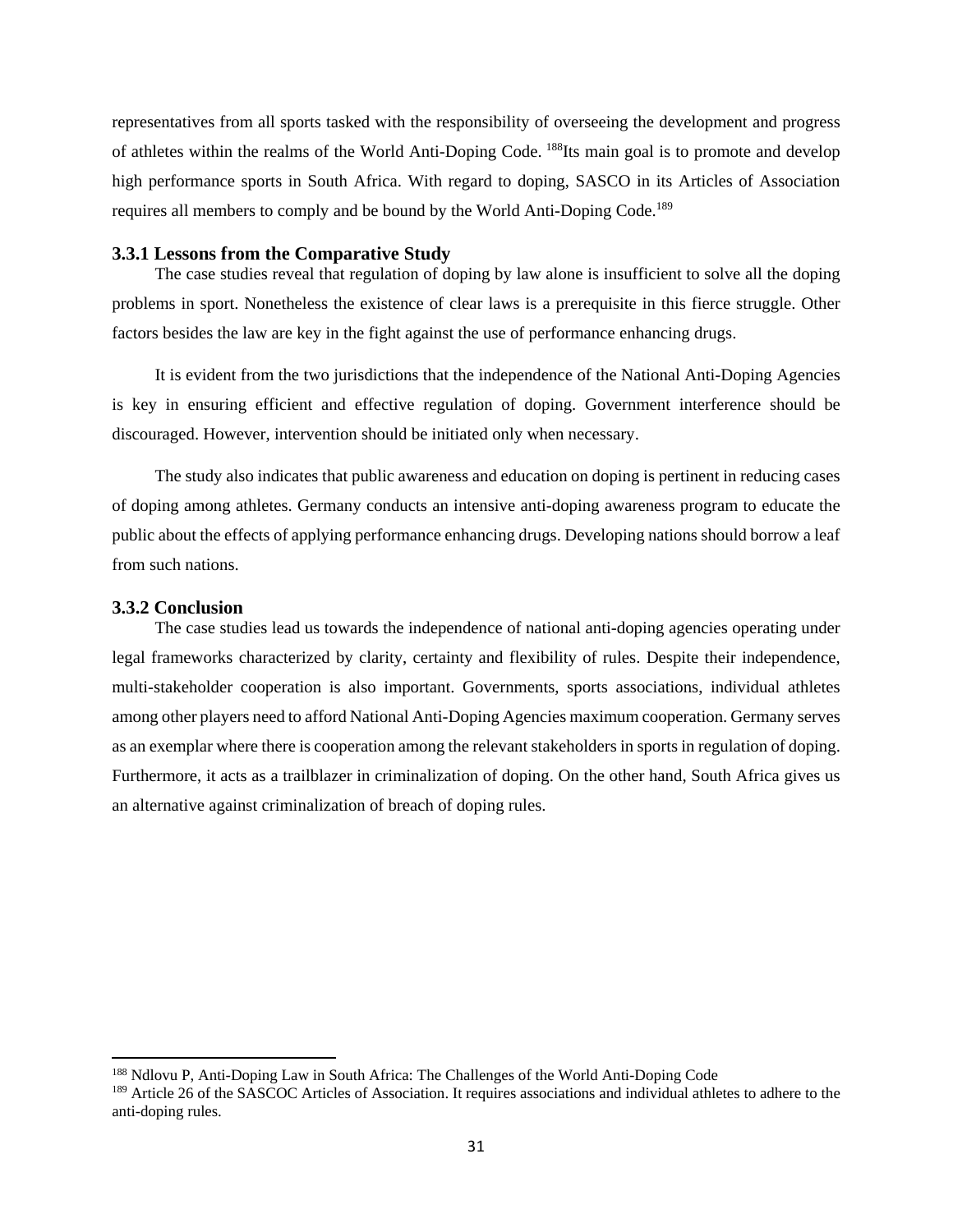# **CHAPTER FOUR- SUITABILITY OF THE KENYAN ANTI-DOPING LEGAL FRAMEWORK IN REGULATION OF DOPING**

## **4.1 Introduction**

 This chapter looks at the prominent features of the Kenyan anti-doping legal framework and analyzes its suitability to the Kenyan situation. It further goes ahead to explain why criminalization of doping is among the most suitable ways to regulate doping among Kenyan sports persons. The anti-doping legal framework enmeshes different players.<sup>190</sup> Kenya has to devise means to ensure maximum cooperation in the regulation and fight against doping.

## **4.2 The Constitution of Kenya 2010.**

The Constitution of Kenya, 2010, as the supreme law recognizes international law as part of Kenyan municipal law. 191 Treaties and conventions on regulation of doping form part of international law.<sup>192</sup>This relationship gives Kenyan law the flexibility it needs to curb doping.<sup>193</sup> For instance, if states enter into a treaty to regulate a breach of an anti-doping rule aided by new technology, Kenya is able to adopt the same and learn how to regulate it on its own.

 Furthermore, the distribution of functions between the national government and the county governments in crystal clear terms has served right the regulation of doping.<sup>194</sup>In succinct terms, the national government is responsible for the regulation and development of sports in the country. However, county governments also have a role in the regulation of sport though in a subtle manner.<sup>195</sup>

<sup>190</sup> For instance the government, sports federations, World Anti-Doping Agency, Anti-Doping Agency of Kenya, individual athletes and coaches et al have an interest in the Kenyan anti-doping situation and sport in general.

<sup>&</sup>lt;sup>191</sup> Article 2(6), Constitution of Kenya, 2010. Provides that ratified treaties and conventions BY Kenya form part of its laws.

 $192$  Despite this provision, there has not been another international convention on doping to ratify.

 $193$  By flexibility I mean the ability of the law to deal with future doping incidences which could either be foreseeable or unforeseeable. Laws could easily be adopted to cater for future circumstances. An advantage that accompanies treaties is that most are informed by expertise most developing nations lack.

<sup>&</sup>lt;sup>194</sup> Fourth Schedule, Constitution of Kenya, 2010. The country has not experienced lapses in regulation of doping because of wrangles between the national and county governments over whose responsibility it is as has been in some other sectors such as health.

<sup>195</sup> Part 2, Fourth Schedule, Constitution of Kenya, 2010.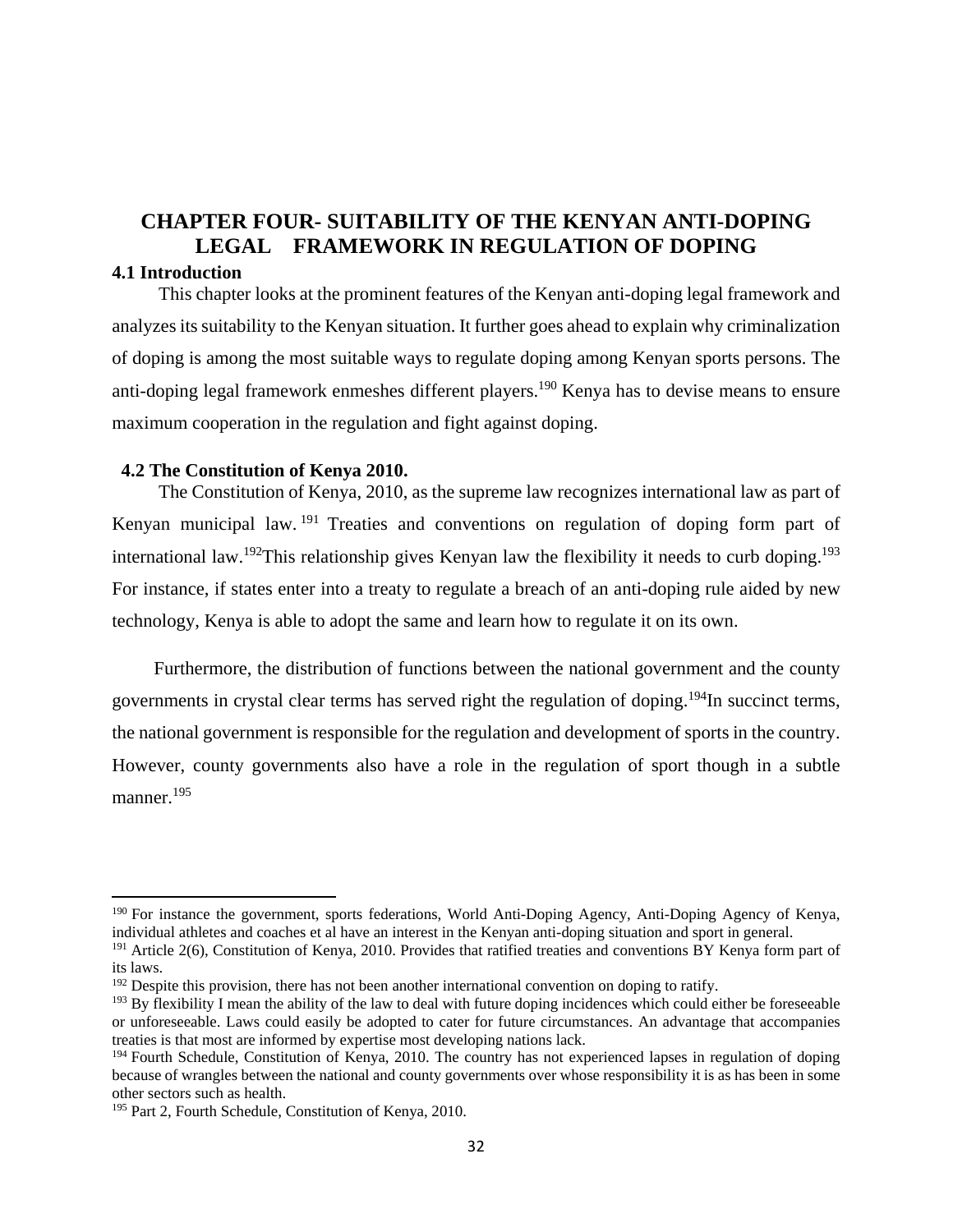This distinction of roles has granted the national government the monopoly to deal with regulation of the doping scourge amicably. For instance, it was the national government through the Ministry of Sports, Culture and the Art with the assistance of the Ministry of Foreign Affairs that negotiated with the World Anti-Doping Agency over the extension of the dead line that Kenya was required to meet in compliance with the World Anti-Doping Code.<sup>196</sup>Furthermore, the national government was mandated to establish an independent anti-doping agency responsible for regulation of doping. Fragmented efforts would have been experienced if each county was to be allowed to establish its own agency.

 However, it is my opinion that the fight against doping be intensified by involving counties more in the struggle. They could for instance be required to establish their own anti-doping rules to regulate doping in sport in their regions.<sup>197</sup> Furthermore, public awareness on doping could be furthered by counties since they are better placed to do it than the national government.<sup>198</sup>

#### **4.3 The Sport Act**

Prior to its enactment in 2013, there existed no legislation that directly addressed itself to the question of sports regulation. Government intervention before 2013 was minimal. However, its enactment signified a shift from non-intervention to government intervention.<sup>199</sup> Among its aims is the promotion of drug-free sports and recreation and to provide for sports institutions, facilities, administration and management of sports in the country.200

 The Act's most important section relating to doping regulation is section 73.It grants the Minister for Sports, Culture and the Art the power to intervene into sports matters. He or she is granted the power to make anti-doping rules.<sup>201</sup>These delegated powers are essential to enact or amend changes in the law where doping or sporting trends demand so.

<sup>196</sup> Omulo I, WADA approves Kenyan Anti-Doping Laws-Minister, 2016.

<sup>&</sup>lt;sup>197</sup> This is because different regions are associated with different sports. For instance, most long distance athletes obtain from different counties in the Rift Valley region while soccer and rugby are common in the Western Region of the country. The fight could be made more specific by educating sports persons on drugs mainly used in their sport. <sup>198</sup> We have to appreciate the fact that most athletes are less educated. The best way to reach them is through their mother tongue. They are likely to understand doping far much better when it is discussed in their language than in English. County governments could afford the human resource to do this since they are close to the people. <sup>199</sup> Akech, Public Regulation of Sports in Kenya.

<sup>&</sup>lt;sup>200</sup> Long Title, Sports Act.<br><sup>201</sup> Section 73 provides that *'the Cabinet Secretary shall make regulations for the better management of anti-doping activities.'*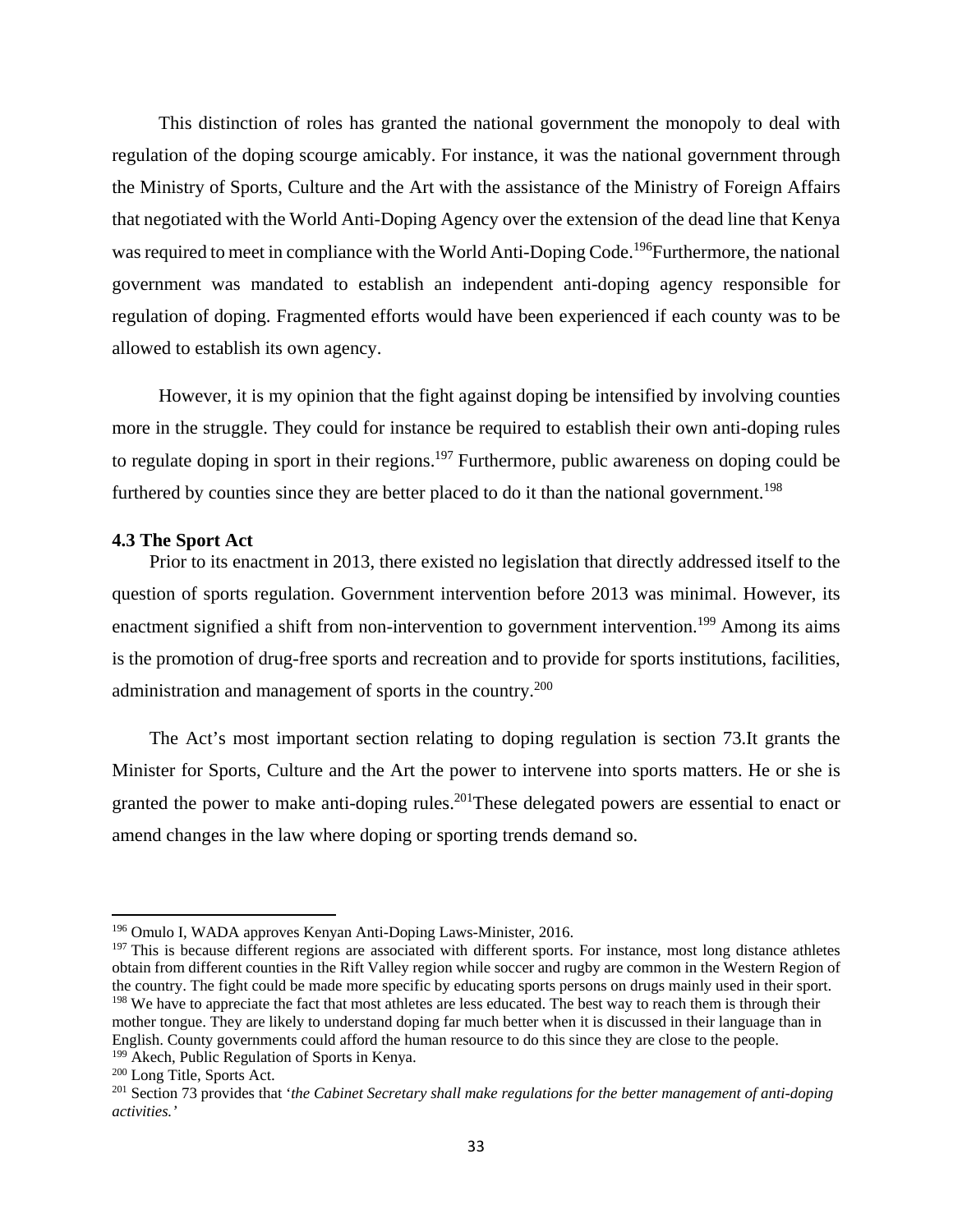The appeal mechanism both under this Act and the Anti-Doping Act is advantageous because it allows national sports federations to act as courts of first instance. This is good for doping regulation because it allows federations to keep up with the development of anti-doping regulations by their respective international sports bodies and emerging trends.<sup>202</sup>Furthermore, decisions are likely to be informed by high-level expertise since the adjudicators are specialists in the field.

 Besides the appeal mechanism, intervention by the government in sports matters has to some extent enhanced regulation of doping in Kenya. It goes without mentioning that sports bodies lack the financial muscle required to establish a framework to maintain some aspects of the sport. $^{203}$ For instance, regulation of doping is too expensive an affair to be shouldered by sports bodies. Furthermore, there are aspects of the sport that affect society in general and since the government is the guardian of the society, it is obligated to intervene.<sup>204</sup>

 It could therefore be argued that the Sports Act is the parent legislation of the Anti-Doping Act since it grants the Minister of Sports, Culture and the Art the power to make rules regarding regulation of doping.

#### **4.4 The Anti-Doping Act**

This is the main legislation that objectifies the question of doping regulation in Kenya.<sup>205</sup>Its main provisions regarding regulation of doping include:

- a) Establishment of an independent anti-doping agency.206
- b) Outlines an appeal structure in case of disputes.
- c) Criminalization of doping offences.<sup>207</sup>

## **a) Establishment of the independent Anti-Doping Agency of Kenya (ADAK).**

<sup>&</sup>lt;sup>202</sup> Onywera, Feedback Report on the Anti-Doping Policy Advice Project.<br><sup>203</sup> For instance, regulation of doping and establishment of facilities such as laboratories require a lot of funds which cannot be solely raised by the sports bodies.

<sup>&</sup>lt;sup>204</sup> For instance, elite athletes act as role models in society. They could negatively influence youths who look up to them. Furthermore, doping allegations have economic ramifications in terms of sponsorship deals et al.

<sup>&</sup>lt;sup>205</sup>Long Title, Anti-Doping Act of Kenya.<br><sup>206</sup> Section 5, Anti-Doping Act of Kenya.<br><sup>207</sup> Section 42, Anti-Doping Act of Kenya. It outlines offences one can be charged with and penalties that can be meted out.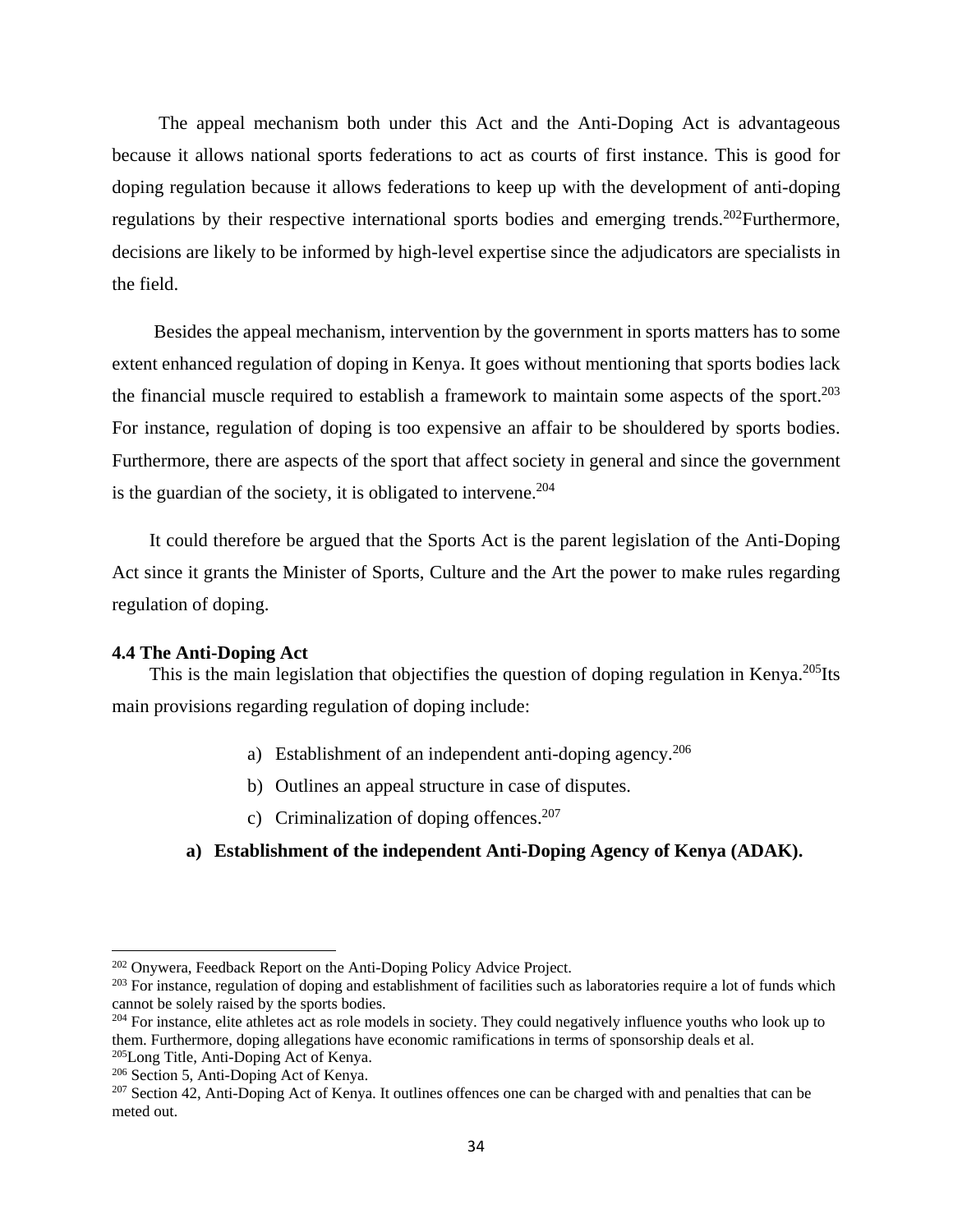The Act establishes the Anti-Doping Agency of Kenya as a body corporate with the sole purpose of ensuring a drug free sport.208It further goes ahead to secure the Agency's independence by empowering it to act on its own account without the consent or control of any other authority.<sup>209</sup>

 Independence in this case serves to insulate the National Anti-Doping Agency from the influence of sport bodies and the government.<sup>210</sup> This is important because of conflict of interest.<sup>211</sup> Most if not all sport bodies are responsible for the selection, preparation and presentation of the best athletes in competitions.<sup>212</sup> They can easily be tempted to prioritise financial gains ahead of regulation of doping. $213$ 

 A case in point to illustrate conflict of interests would be Mr. Michael Rotich, Kenya's track and field manager in the Rio Olympics who allegedly requested a bribe worth ten thousand pounds in order to forewarn athletes of tests.<sup>214</sup> The question then would be whether Mr. Rotich as an officer of both ADAK and Athletics Kenya would be able to prevent doping incidences among Kenyan athletes. In another incidence, the then Chief Executive Officer of Athletics Kenya, Mr. Isaac Mwangi was accused of demanding a bribe of twenty four thousand pounds from two athletes each who had been suspended over doping claims.<sup>215</sup>At the time, the Kenya Anti-Doping Agency was an affiliate body under Athletics Kenya.<sup>216</sup> The corollary then is that it is very difficult for sport bodies to objectively regulate doping while at the same time manage teams and competitions.217

 In addition to minimal interference and conflict of interest, independence positions the Agency to function effectively and efficiently by employing expertise.<sup>218</sup> When the Agency is run

<sup>&</sup>lt;sup>208</sup> Long Title, Anti-Doping Act. All the functions of the Agency aim at ensuring a sport free of performance enhancing substances.

<sup>&</sup>lt;sup>209</sup> Section 9, Anti-Doping Act of Kenya.<br><sup>210</sup> Vijayukumar S, 'Anti-Doping Agencies Call for Independence from Sporting Bodies' (Reuters) *A summit of National Anti-Doping Agencies*, 2016.<br><sup>211</sup> Vijayukumar S, Anti-Doping Agencies Call for Independence from Sporting Bodies, 2016.<br><sup>212</sup> Onywera, Feedback Report on the Anti-Doping Policy Advice Project.<br><sup>213</sup>Bergan A, Is

http://www.capitalfm.co.ke.

<sup>&</sup>lt;sup>215</sup> Associated Press, Kenya Athletics CEO asked for Bribe to Reduce Doping Suspensions, allege Athletes. Joy Sakari and Koki Manunga claimed that the CEO asked for twenty four thousand pounds from each of them so that he could help in reducing their suspensions.<br><sup>216</sup> Athletics Kenya, 'Medical/ Anti-Doping Available at http://www.athleticskenya.or.ke.

<sup>&</sup>lt;sup>217</sup> Vijayukumar S, Anti-Doping Agencies Call for Independence from Sporting Bodies, 2016.<br><sup>218</sup> Bergan, Is Anti-Doping Agency of Kenya (ADAK) an Independent, Trustable Anti-Doping Agency?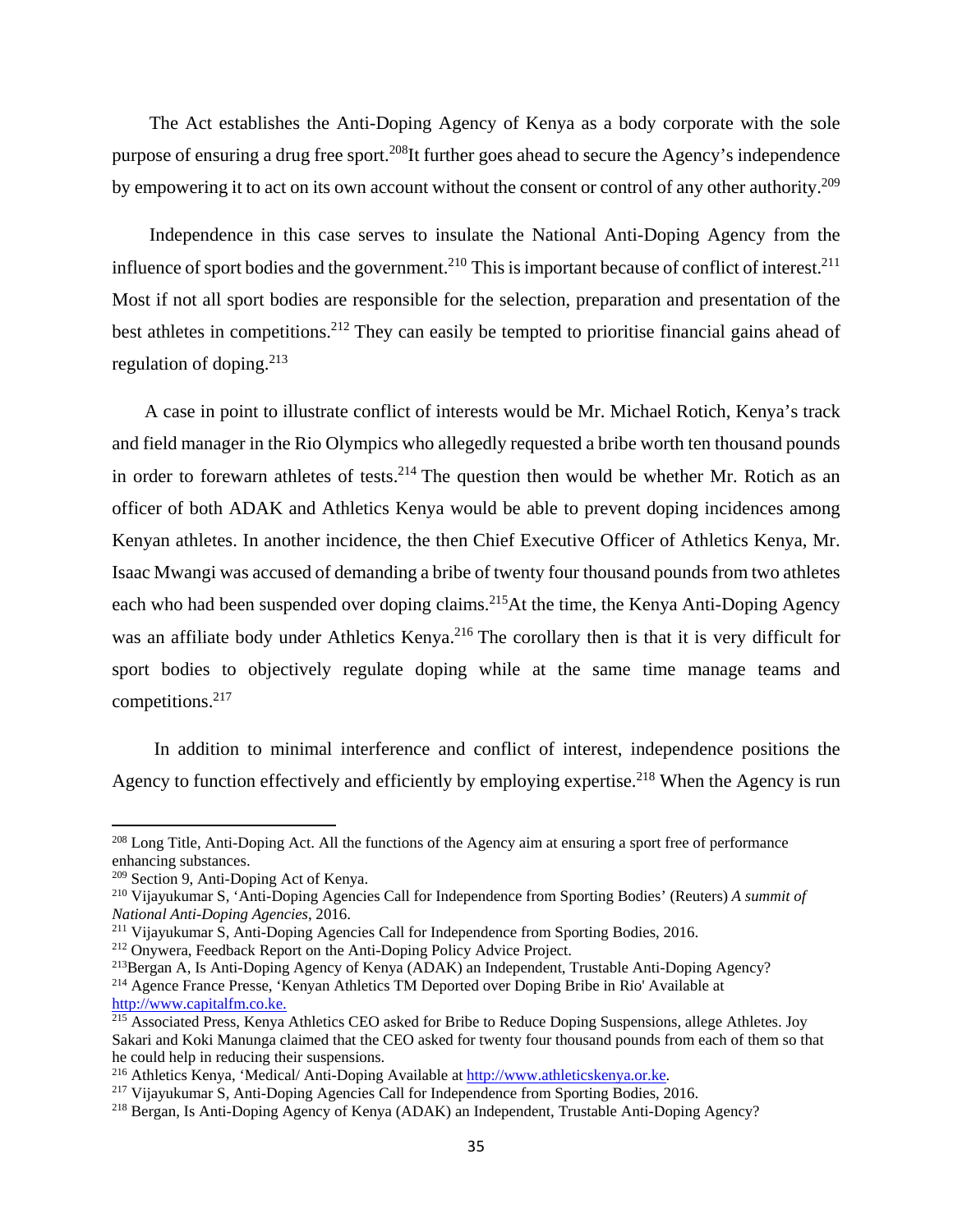by independent experts chosen out of their expertise and experience in the field, chances are high that best policies, practices and laws will be established to boost regulation of doping. The Kenyan situation has seen the Agency seek technical training and guidance from the more established CHINADA and ADN.

 From the aforementioned cases of CEO Isaac Mwangi and Mr. Michael Rotich, it is explicit that despite their independence, anti-doping agencies need to be transparent in order to raise confidence in the anti-doping legal framework. Disclosure of activities will increase accountability of Agency's officials.

#### **b) Criminalization of Doping Offences.**

Recent years have seen a gain in momentum among legislators to add to their legal arsenals the criminalization of doping.219This represents a radical shift from the traditional belief that doping was only unethical but legal by the mere fact that it only violated the fundamental ideals of sports hence could not fall under the realm of criminal law and state control.220 However, the development of sport into an important economic and influential global affair has greatly changed that belief and further affected the status of sports itself and the dynamics of society.<sup>221</sup>National teams today are symbols of country's strength whereas elite athletes enjoy elevated status in society.

 With increased incidences of breach of anti-doping rules, it would be important to analyse whether criminalization is the best method to adopt in regulation of doping. This section aims to look at both sides of the coin, the advantages and disadvantages, arguments for and against criminalization of doping especially for the Kenyan situation.

## i. **Rationale for Criminalization.**

Initial attempts to regulate doping have been characterized by limited success.<sup>222</sup>This could be related to the elevated status sports enjoy in society today resulting in high prospects

<sup>219</sup> The Anti-Doping Acts of both Kenya and Germany which both came into force in 2016 have criminalized doping. In the same vein, Russia is in the process of enacting an anti-doping legislation with criminalization of doping among its objectives.<br><sup>220</sup> Hoberman J, 'Athletes in Handcuffs?': The Criminalization of Doping.

<sup>&</sup>lt;sup>221</sup> Hoberman J, 'Athletes in Handcuffs?': *The Criminalization of Doping*.<br><sup>222</sup> Hoberman J, 'Athletes in Handcuffs?': *The Criminalization of Doping*. This has been due to an increase in the number of athletes who have been caught doping.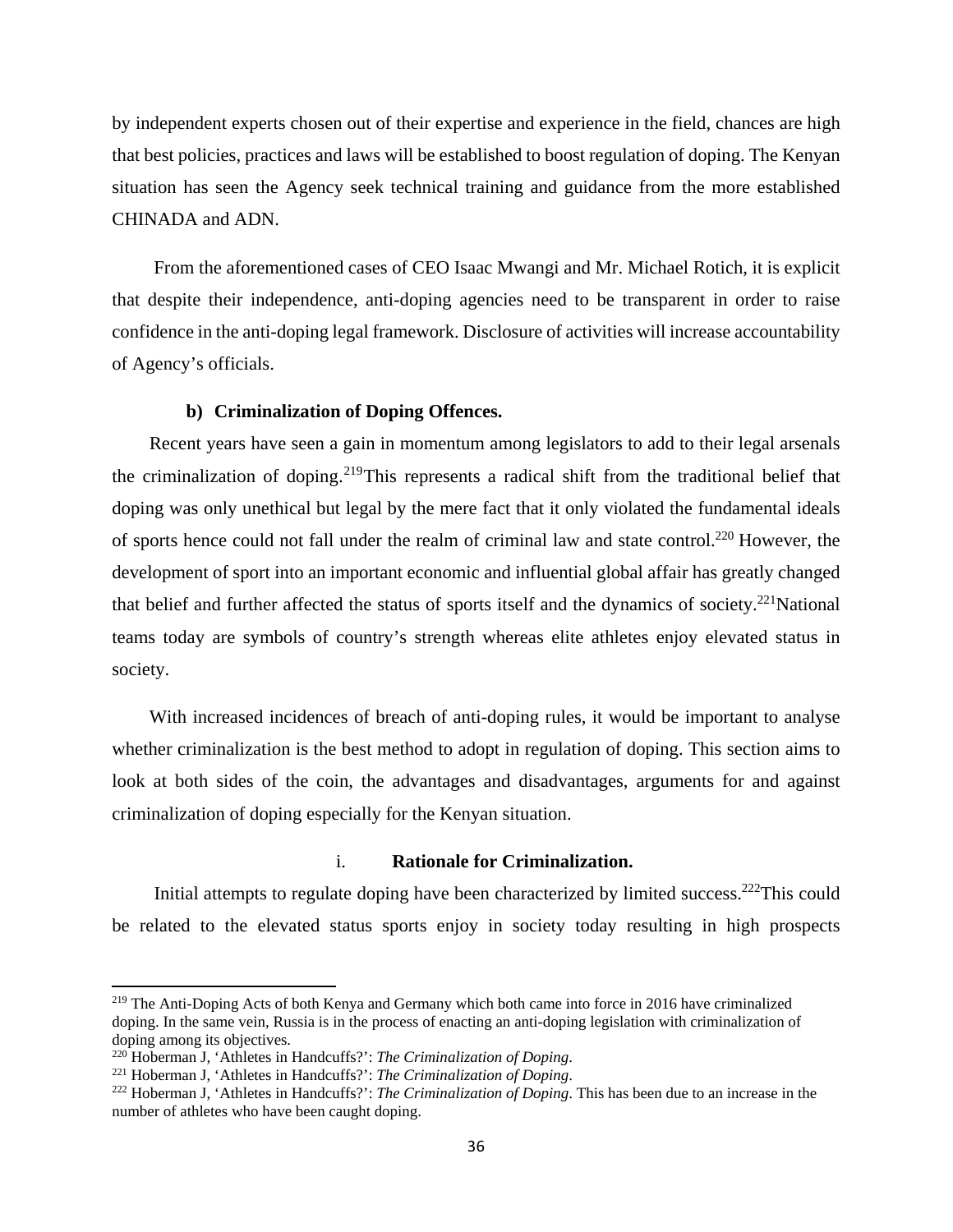economically.<sup>223</sup>The regulatory failure registered has caused much anxiety and frustration among regulators both domestically and internationally causing a public outcry for criminalization of doping offences. $224$ 

 Before criminalizing regulation, the pertinent question would be: what has made elite sport so unique that its regulation merits the application of coercive force of the state? Why then, should the state intervene in regulation of sports when sports bodies fail?225Reasons for criminalization are as discussed below:

## **Harm to the Integrity of Sport.**

Doping has to a large extent undermined and destroyed the perception of sport as a worthy endeavor to pursue.<sup>226</sup> It undermines fairness by creating an unfair advantage and destroying the level playing ground that is much needed in competitive sport.<sup>227</sup>With this abrasion of fundamental sports tenets, it loses its economic and social value because its interests are hinged upon its integrity.

Today, the economic impact of sports is humongous.<sup>228</sup> For instance, Omari Williams, a program leader for sports at the University of Derby estimates that the English Premier League brought in an estimated £706 million to the British economy in 2011 alone from sports tourism.229Besides benefitting the economy, it incredibly pays athletes. Athletes pull in large sums of money in terms of salaries and endorsements.230 With such significant stakes in sports, harm to sports signifies low economic and social returns and thus has attracted regulatory machinations of states.

<sup>&</sup>lt;sup>223</sup> Boit M, Dimeo P, Onywera V, Theuri G, Kiplamai F, Sigei S, Stewart D, Cronin L, Doping Education Status in Kenya: *Evaluation of Knowledge, Attitudes and Practice of Doping among Elite Kenyan Athletes*

 $225$  Völlmecke J, The Policy Issue Concerning the Choice of the Method to Deal with Doping. Available at https://www.questia.com/library/journal. She suggests that where sports bodies are overwhelmed, governments can intervene due to their regulatory ability based on expertise and finances.

<sup>226</sup> Lowther J, Effectiveness, Proportionality and Deterrence: *Does Criminalizing Doping Deliver?* 

<sup>&</sup>lt;sup>227</sup> Dimant E, Deutscher C, The Economics of Corruption in Sports: The Special Case of Doping. Available at https://ethics.harvard.edu

 $228$  Dimant, Deutscher, The Economics of Corruption in Sports.

<sup>229</sup> Thorne R, Economic Impact of Sporting Events. Available at http://www.independent.co.uk

<sup>&</sup>lt;sup>230</sup> An example is Carlos Tevez, a football player for Shanghai Shenhua whose GDP is more than the Island Nation of Tuvalu. Available at https://www.thesun.co.uk/sport/football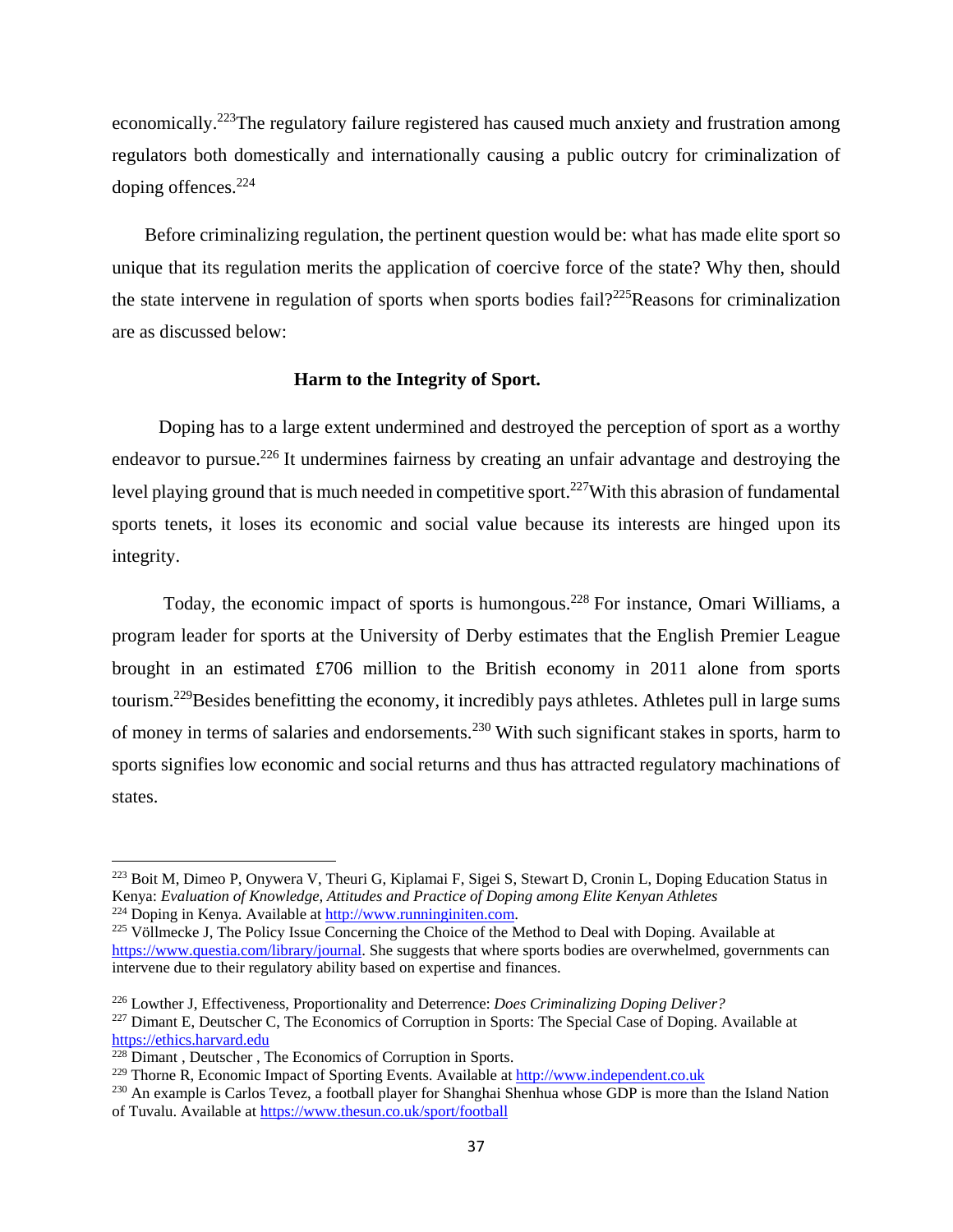Secondly, elite sports persons act as role models in society.<sup>231</sup>They draw the attention of fans through their performances and personality.<sup>232</sup>Youths tend to emulate what their role models do. This creates a need for clean sports since they are likely to produce clean athletes who most probably will lead others in the right direction.

 Kenya as a country has greatly achieved in the field of sports on the international scene. This has had a tremendous effect on the Kenyan economy.<sup>233</sup>Our long distance runners act as ambassadors of the country to the outside world whenever they set foot on the pitch.<sup>234</sup> This has resulted to sports tourism that has injected in substantial sums of revenue. Claims of breach of anti-doping rules among our athletes have only served to taint our name as a nation. Recent days have seen Kenya widely criticized for an ever increasing number of athletes caught using performance enhancing substances.<sup>235</sup>

## **Concerns for athletes' health and the Public**.

 The most pertinent question would be: What merits the criminalization of doping on health grounds? Doping poses a serious threat to the health of both the athlete and the general public.<sup>236</sup>Public health has been the rationale behind regulation of drugs the world over.<sup>237</sup> In its historical variation, doping has proved how detrimental it could be on athletes. For instance, the death of Knud Enemark Jensen reminds us of the need for stringent anti-doping rules.<sup>238</sup>

 However, despite the need to regulate doping on health grounds, there is need for proportionality in terms of enforcement.239 The United Kingdom through the Advisory Council for the Misuse of Drugs has classified drugs based on their potential harm to the users. It therefore prescribes penalties depending on the potential harm a certain drug it could pose to its users.

<sup>234</sup> Nairobi Business Monthly, Establish the Real Economic Value of Sports to our Economy, 2015.<br><sup>235</sup> The Telegraph, Kenya under Fire from WADA after Alarming Increase in the Number of Athletes Testing

<sup>231</sup> Wekesa M, Regulation of Doping in Sports: *Implications for Kenya.*

<sup>&</sup>lt;sup>232</sup> Adair D, Athletes of Influence-The Reality of Sports Role Models. Available at  $\frac{http://www.uts.edu.au/about/uts}{http://www.uts.edu.au/about/uts}$ <sup>233</sup> Mwisukha A, Njororai W, Onywera V, Contributions of Sports towards National Development in Kenya.

Positive for drugs. Available at www.telegraph.co.uk/sports.

<sup>&</sup>lt;sup>236</sup> Tomiuc E, World: Doping-Performance Enhancing Drugs a Threat to Health and Ethics. Available at http://www.rferl.org. 237 Lowther, Effectiveness, Proportionality and Deterrence: *Does Criminalizing Doping Deliver?*

<sup>&</sup>lt;sup>238</sup> Knud Enemark Jensen was a Danish cyclist who died in-competition due to the use of Amphetamine during the Summer Olympics games in Rome

<sup>239</sup> Lowther, Effectiveness, Proportionality and Deterrence: *Does Criminalizing Doping Deliver?*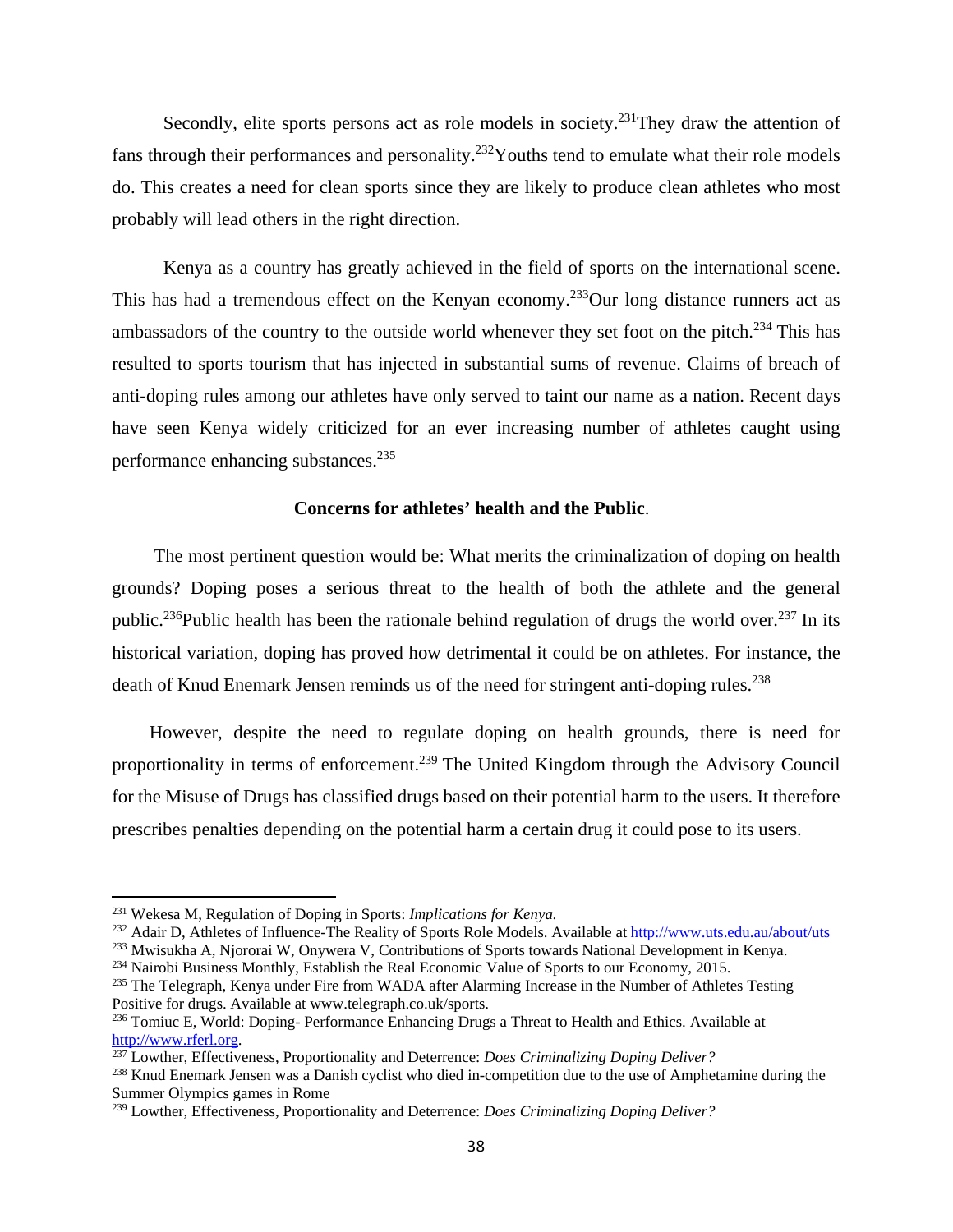## **Organized Criminality.**

The need to tackle groups behind the manufacture, possession, distribution and sale of performance enhancing drugs is a well-documented fact.<sup>240</sup>It is in Interpol's view that a doping athlete is just but an element in a syndicated network.<sup>241</sup>The World Anti-Doping Agency on the other hand has clearly stated the relationship between organized criminal groups, doping and the incapability of sports bodies to deal with them.<sup>242</sup> It is of the opinion that governments enter the fray to help manage these groups. $243$ 

 To further prove the existence of criminal gangs, the Australian Crime Commission in its report revealed that the use and administration of performance enhancing substances among athletes was being facilitated by coaches, sports scientists and support personnel.<sup>244</sup>The response was an increased role by the Australian government in regulation of doping whereby it adopted a zero tolerance policy for doping athletes and their support personnel.<sup>245</sup>

#### **Lessons from the above discussion.**

From the above, it is clear that it is the proliferation of doping incidences among athletes that has intensified the urge for its criminalization.<sup>246</sup> Increased breach of anti-doping rules will further undermine the integrity of sports and pose a bigger threat to athletes' health and the general public. Cases to illustrate how an increase in doping cases has resulted to its criminalization are France and Germany.

 The two nations adopting criminalization as a means to curb doping is deeply rooted in their history of both sports and doping. France hosts the Tour de France annually. It concerns cycling

<sup>&</sup>lt;sup>240</sup> Interpol, Doping. Available at https://www.interpol.int/Crime-areas.<br><sup>241</sup> Interpol, Doping. Available at https://www.interpol.int/Crime-areas<br><sup>242</sup> MacMichael S, WADA says Organized Crime's Links to Doping and Match

<sup>&</sup>lt;sup>243</sup> The Guardian, Drugs in Sport: WADA says Doping and Organised Crime 'too big to Manage'.<br><sup>244</sup> Australian Sports Anti-Doping Authority, Ministerial Statement: Organised Crime and Drugs in Sport. Available at https://www.asada.gov.au

<sup>&</sup>lt;sup>245</sup> Australian Sports Anti-Doping Authority, Ministerial Statement: Organised Crime and Drugs in Sport  $^{246}$  The Kenyan example serves to explain this better. Proliferation of doping incidences among Kenyan athletes h

forced authorities to resort to its criminalization.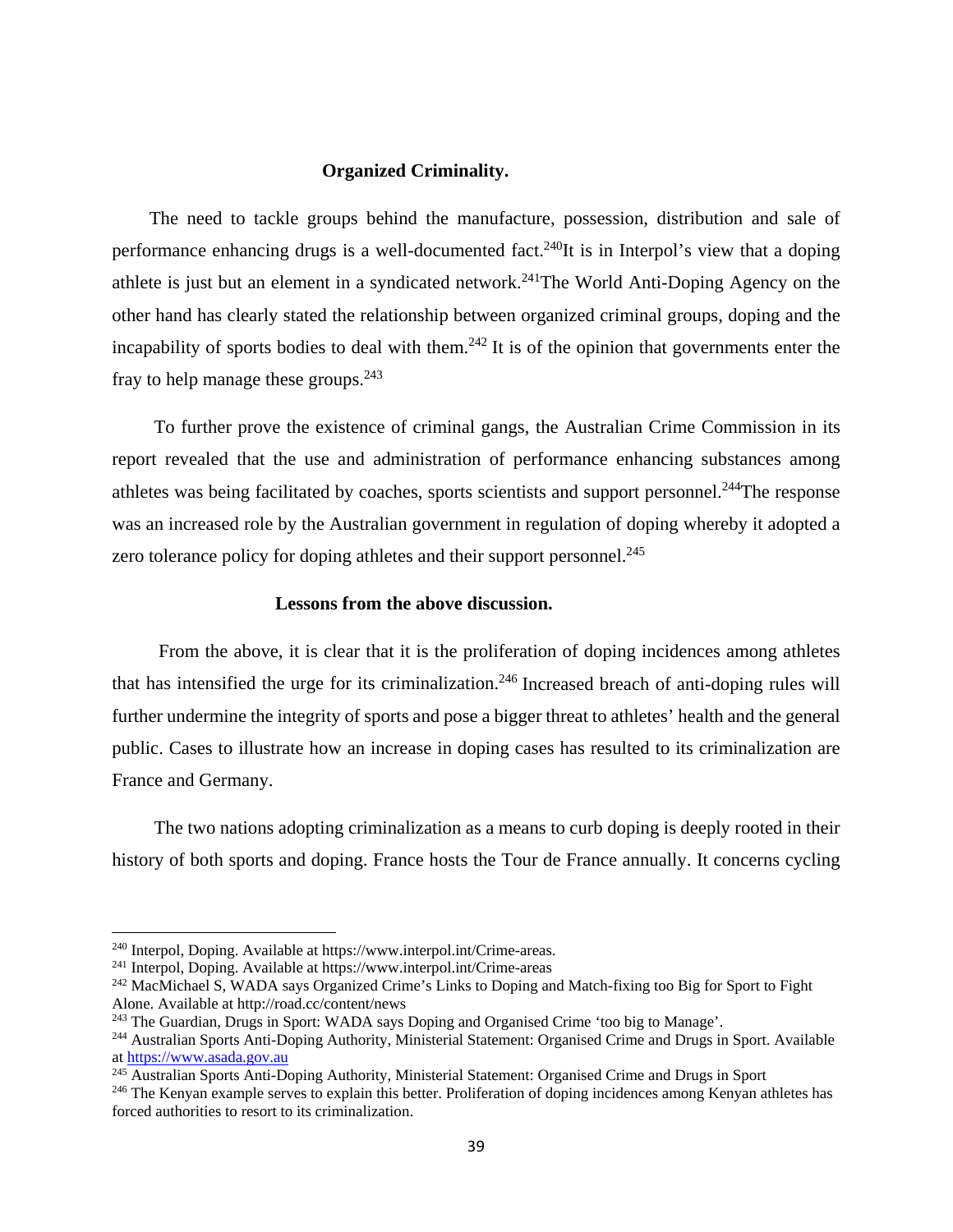through France and neighboring countries. It was first organized in 1903.<sup>247</sup> Despite its popularity, it has been marred by various doping scandals that have caused ripples the world over.<sup>248</sup>These events have served to taint the image of France and its sports fraternity in general. To curb this, I believe France resorted to criminalization of doping.

 Germany's doping history dates back to the breaking up of Germany into the East and West.<sup>249</sup>The German government today is still grappling with the effects of the state-funded doping program that was run by the East.250For instance, it had to award one hundred and eighty four athletes 9250 euros each to cater for their health problems they are still facing due to doping.<sup>251</sup>It is such a history that pushes the state to criminalize an offence such as doping.

 It therefore suffices to state that the criminalization of doping by the Anti-Doping Act of Kenya is a sure way to curb doping. However, it must be appreciated that even though this legislation is important, it is inadequate. It requires the complement of other methods to be sufficient.

<sup>&</sup>lt;sup>247</sup> Bacic V, The History of Tour de France from the Geographical Point of View

<sup>&</sup>lt;sup>248</sup> The Huffington Post, Tour de France Doping. Available at http://www.huffingtonpost.com. Talks about Lance Armstrong who confesses how it is impossible to win Tour de France without doping.<br><sup>249</sup> Cole B, The East German Sports System: *Image and Reality*.

<sup>&</sup>lt;sup>250</sup> East Germany's Doping Program Casts Long Shadow over Victims. Available at http://www.dw.com.<br><sup>251</sup> East Germany's Doping Program Casts Long Shadow over Victims. Available at http://www.dw.com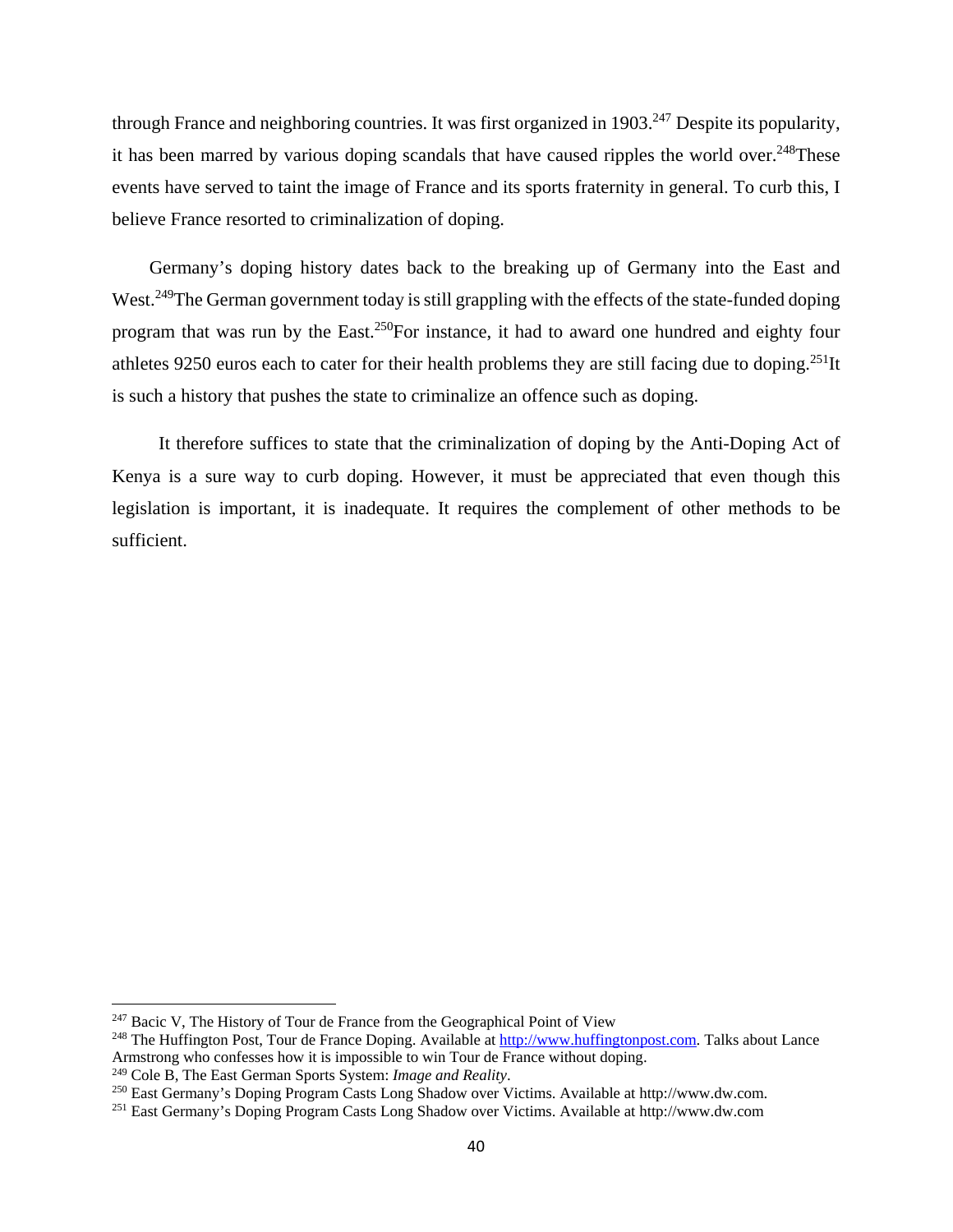## **CHAPTER 5-CONCLUSION AND RECOMMENDATIONS**

## **5.1 Introduction**

 This chapter outlines the findings, recommendations and conclusions of the study. The study was undertaken to critically analyse whether the Kenyan anti-doping legal framework is suitable for the regulation of doping in Kenya.

#### **5.2 Findings**

#### **5.2.1 Treatment of Doping as a Sports Rule Violation rather than a Crime.**

Most people against criminalization of doping argue that it only affects sports. However, they fail to appreciate the much elevated status sports enjoy today and the role it now plays in society. Economic interests are hinged on the integrity of sports. Furthermore, elite athletes today play an integral in society. They are role models in society due to their personality besides being ambassadors of their states on the international scene.

 Furthermore, doping poses great risk to both athletes and the public. Athletes who were nationals of East German are still suffering from doping despite the fact that it took place a number of years back. In France, the Tour de France has registered numerous deaths on grounds of doping.

 It therefore emerges that doping does not only affect sports. It affects other aspects of society and if poorly managed could destroy both itself and the social fabric of society.

#### **5.2.2 Need to further Harmonize Laws Regulating Doping.**

 It is clear that nations doing well in doping regulation have an integrated system with harmonized laws. For instance the Germany Anti-Doping Act refers to other laws such as the Pharmaceuticals Products Act, the Penal Code and the Act on Improving Measures against Doping for further guidance where it is not specific.

 Kenyan law dealing with drugs should be in tandem with the Anti-Doping Act. For instance, the Pharmacy and Poisons Act, the Narcotics and Psychotropic Substances (Control) Act and the Medical Practitioners and Dentists Act should deepen the Anti-Doping Act through amendments which incorporate doping. At the moment, it is only the Anti-Doping Act that is dealing with regulation of doping.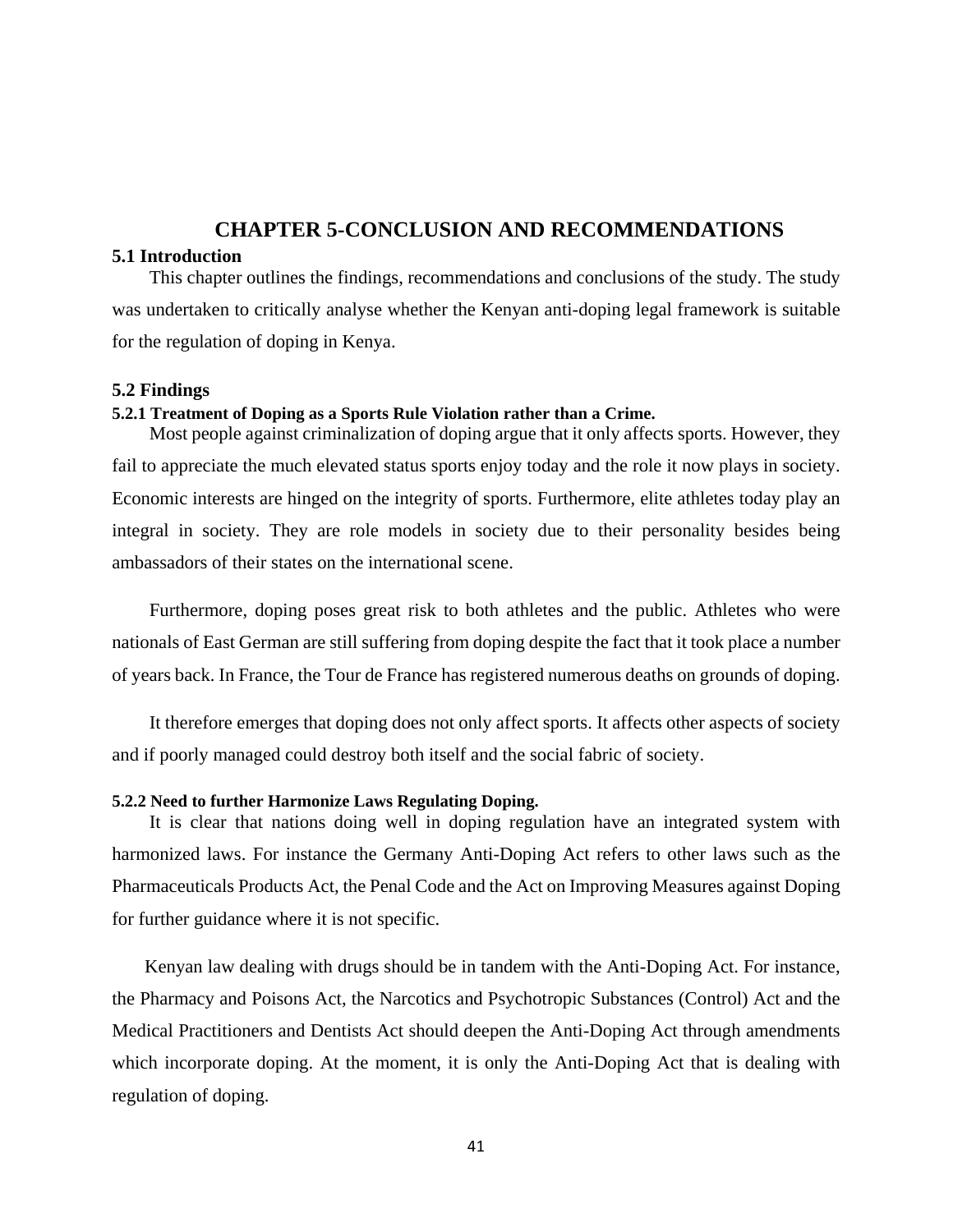#### **5.2.3 Independence of the Anti-Doping Agency of Kenya.**

 For a long time, the Kenyan national anti-doping agency has not been independent. ADAK's predecessor was an affiliate of Athletics Kenya hence was subject to interference from it due to conflict of interests. When compared to agencies like the German National Anti-Doping Agency, we have much to learn from it.

#### **5.2.4 Establishment of a Physical Anti-Doping Infrastructure.**

Kenya lags behind in terms of resources such as accredited anti-doping laboratories to conduct tests. We have to depend on other countries for tests. This is an expensive affair taking into account factors such as transportation costs, fees for the tests and possible delays in results.

#### **5.2.5 Public Awareness**

 The Anti-Doping Task Force of Kenya in its report noted that the level of awareness among Kenyans on performance enhancing drugs was low. This has to some extent hampered regulation due to unawareness on the substance to be regulated and the law itself.

#### **5.3 Recommendations.**

#### **5.3.1 Need for Enlightenment on Doping**

 It is a much appreciated fact that law alone is insufficient to regulate society. For efficiency, it requires the support of other means such as awareness on the subject of regulation and the existence of the law itself. In order to do this, the government could invoke the help of certain agents. Doctors being experts in the medical field could be taught about doping and in turn transfer the same to athletes and members of the public.

 Furthermore, the media could be given a prominent role in this task. Local stations, both television and radio, able to present in vernacular could teach athletes about doping in their mother tongue for easy understanding. On a national basis, the government could use print media such as newspapers to educate the public on penalties for breach of anti-doping rules.

 Since coaches and support personnel play an important role in sports, they need special training on regulation of this menace. It is sad that boxer Daniel Munyasia was disqualified from Athens Olympics because of unawareness of the officials on the listing of Cathine as a banned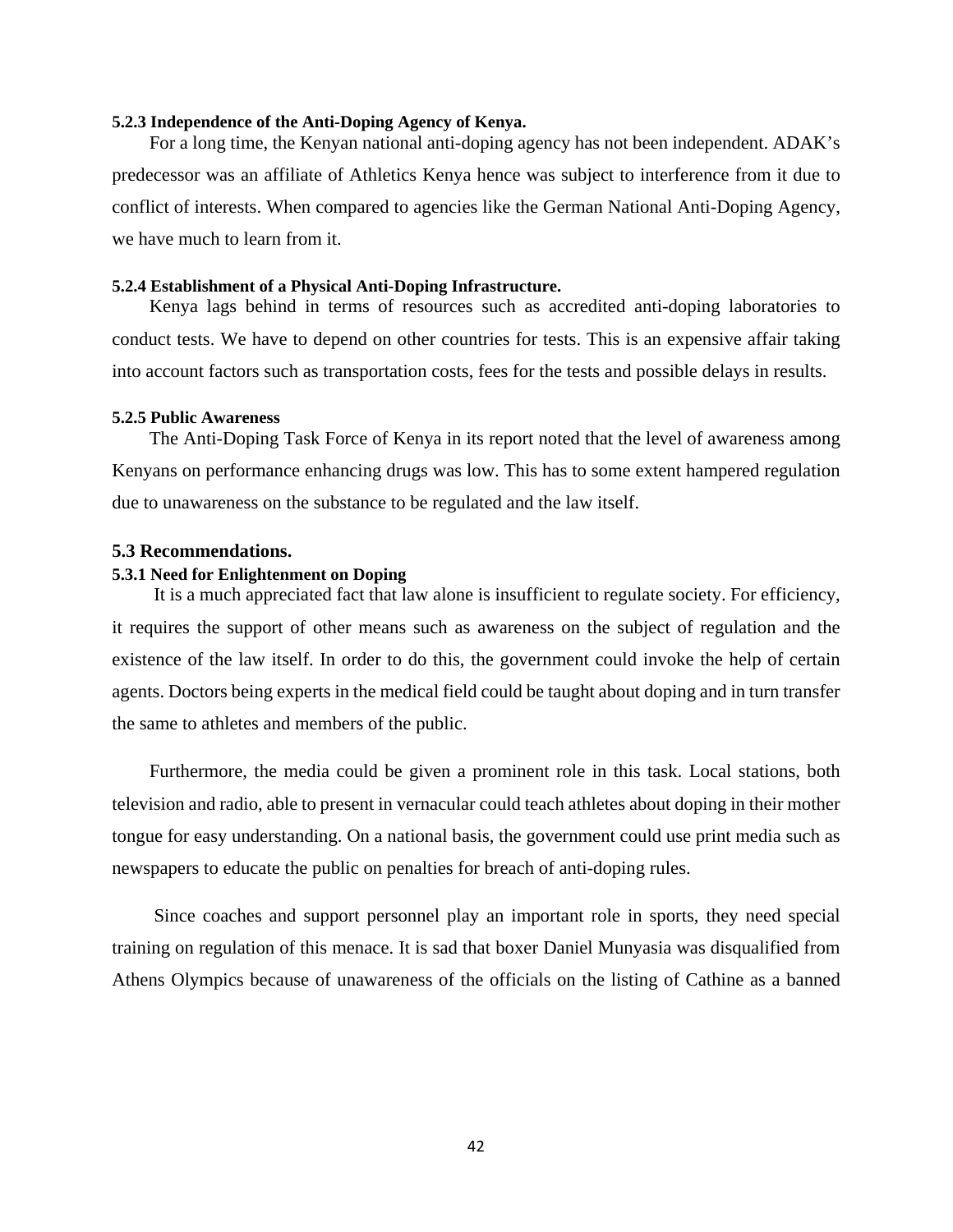substance.  $252$  They should be the people with first-hand information regarding regulation of doping.

 South Africa serves as a good example since it has conducted a nationwide program to educate the people on anti-doping. South African Institute on Drug Free Sports together with Virgin Africa funded a drive to raise awareness on effects of PEDs nationally.253

#### **5.3.2 Need to ensure Independence of ADAK.**

 Independence of the national anti-doping agency is a prerequisite for its efficient functioning. It needs to be shielded from interference from the government and other agencies. However, despite its independence, it should be granted some power over the sports bodies and athletes it is mandated to oversee.

 Kenya could borrow from the German system where sports bodies are funded by the government only through the National Anti-Doping Agency. It recommends to the government sports bodies that have participated in the fight against doping by abiding to its rules. Those that fail to meet the Agency's criteria are denied state funds.

 It is therefore my proposal that ADAK be given a more pronounced role through the funding mechanism.

## **5.3.3 Establishment of a Physical Anti-Doping Infrastructure**

 The government, ADAK and sports bodies should join hands to build necessary resources such as laboratories to aid in regulation of doping. Kenya depends on other nations for testing of samples. This has been disadvantageous because of the costs and delay of results.

#### **5.4 Conclusion**

 The study concludes that criminalization of doping is necessary for the Kenyan situation. It however denounces legislation as the only method to regulate society. It appreciates other means that complement and make it more efficient.

<sup>&</sup>lt;sup>252</sup> Kenya Boxing Page, 'Kenya Boxing Results at the 2004 Olympics' Available at Http://Kenyapage.net. <sup>253</sup> SAIDS, Virgin Active on Anti-Doping Educational Drive with SA Institute for Drug Free Sport. Available at http://www.drugfreesport.org.za.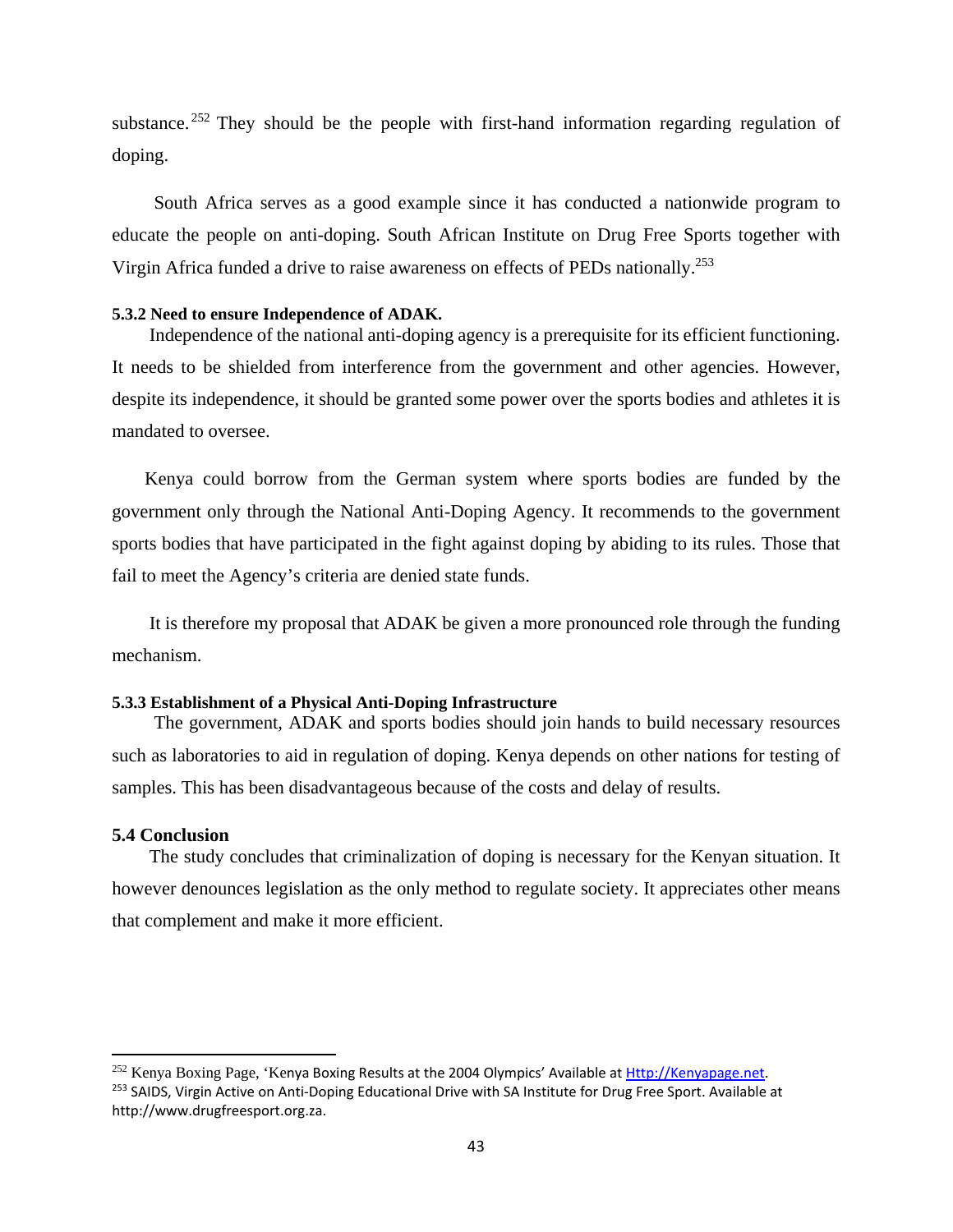It further goes on to recommend mechanisms that can fill the gaps in the Kenyan anti-doping legal framework by doing a comparative study of the German and South African anti-doping legal systems.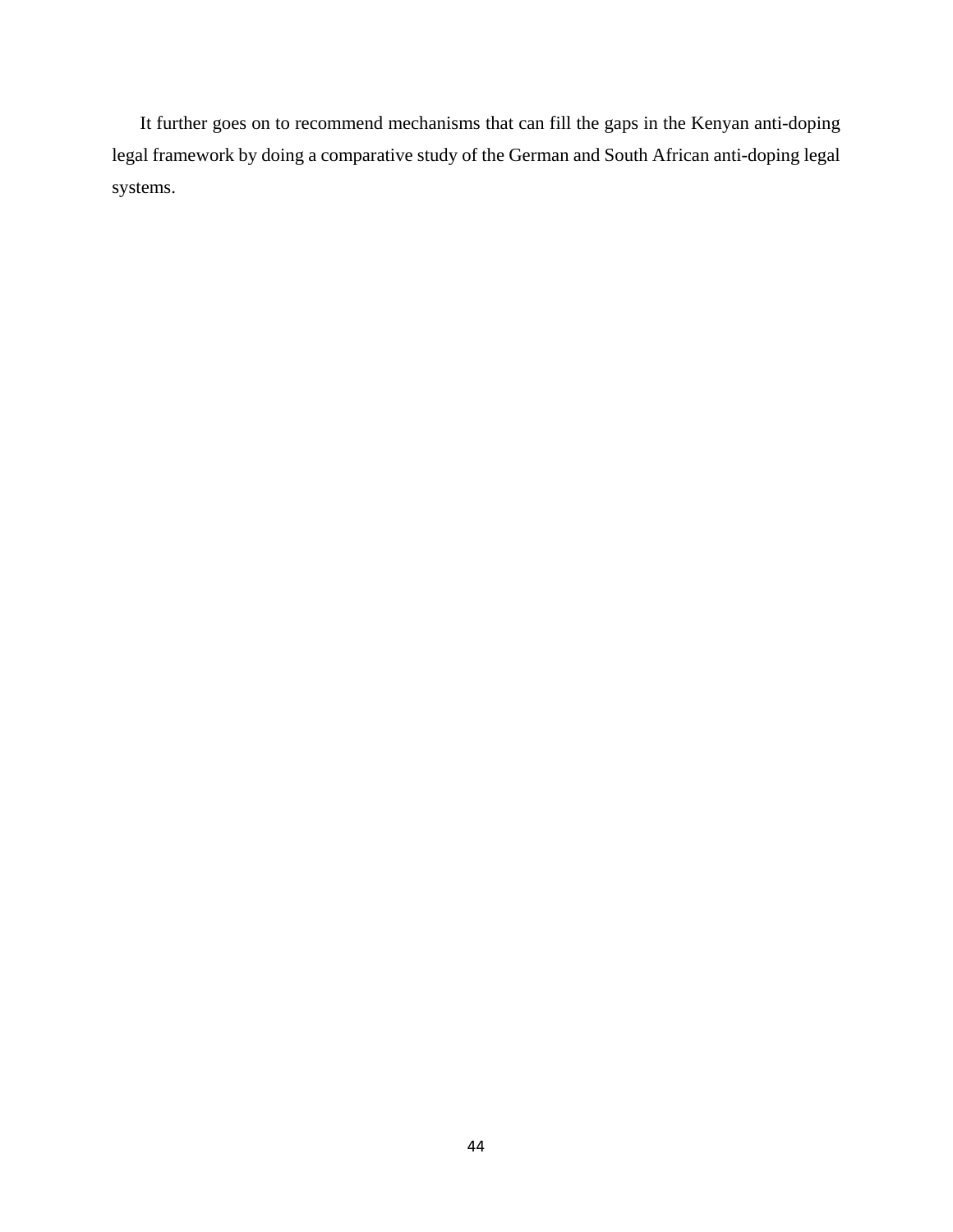## **BIBLIOGRAPHY**

#### **Books**

- 1. Andren-Sandberg A, The History of Doping and Anti-Doping: *A Systematic Collection of Published Scientific Literature* 2000-2015, Karolinska Institutet at Karolinska University Hospital, 2016.
- 2. Ashworth A, Horder J, *Principles of Criminal Law,* 7ed, Oxford University Press, 2013.
- 3. Burns C, Doping in Sports, Nova Science Publishers, 2006.
- 4. Johnson M, Spitting in the Soup: *Inside the Dirty Game of Doping in Sports,* VeloPress, 2016.
- 5. McPherson S, Doping in Sport: *Winning at any Cost?* Twenty First Century Books, 2016.
- 6. Moller V, Waddington I, Hoberman J, Routledge Handbook of Drugs and Sport, Routledge, 2015.
- 7. Muller R, 'History of Doping and Doping Control' in Thieme D, Hemmersbach P (ed) (*Handbook of Experimental Pharmacology): Doping in Sports,* Springer,2010.
- 8. O'Leary J, Drugs and Doping in Sport: *A Socio-Legal Perspective,* 1 ed, Routledge-Cavendish, 2001.
- 9. Pollock J, Prisons Today and Tomorrow: *Criminal Justice Illuminated*, 2005.
- 10. Raz J, The Authority of Law: *Essay on Law and Morality*, Clarendon Publishers, 1979.
- 11. Yesalis E, Kopstein N, Bahrke S, 'Difficulties in Estimating Prevalence of Drug Use Among Athletes' in Wilson W, Edward D (ed), *Doping in Elite Sport: Politics of Drugs in the Olympic Movement*, Human Kinetic Publishers, 2001.

## **Articles**

- 1. Adam W, 'Rio 2016: Olympics Hit by New Doping Scandal over Bribery Allegations against Kenya Track and Field Chief' http://www.independent.co.uk/sport
- 2. Aisi A, Akasa E , 'The Doping Crisis among Kenyan Athletes' *Destiny Magazine http://www.eadestination.com/investigative*
- 3. Bond D, 'Drugs in Sport: WADA Weakened by Funding and Constitution' (2013) http://www.bbc.com/sport
- 4. Cardovillis S, 'Doping Cases Cast a Blight on Kenya's Track and Field Success' http://www.nation.co.ke/sports
- 5. Cole B, 'The East German Sports System: Image and Reality' *Dissertation in History, Texas Tech University.*
- 6. Connolly R, 'Balancing the Justices in Anti-Doping Law: The Need to Ensure Fair Athletic Competition through Effective Anti-Doping Programs vs. the Protection of Rights of Accused Athletes' 5 Virginia Sports and Entertainment Law Journal, 2006.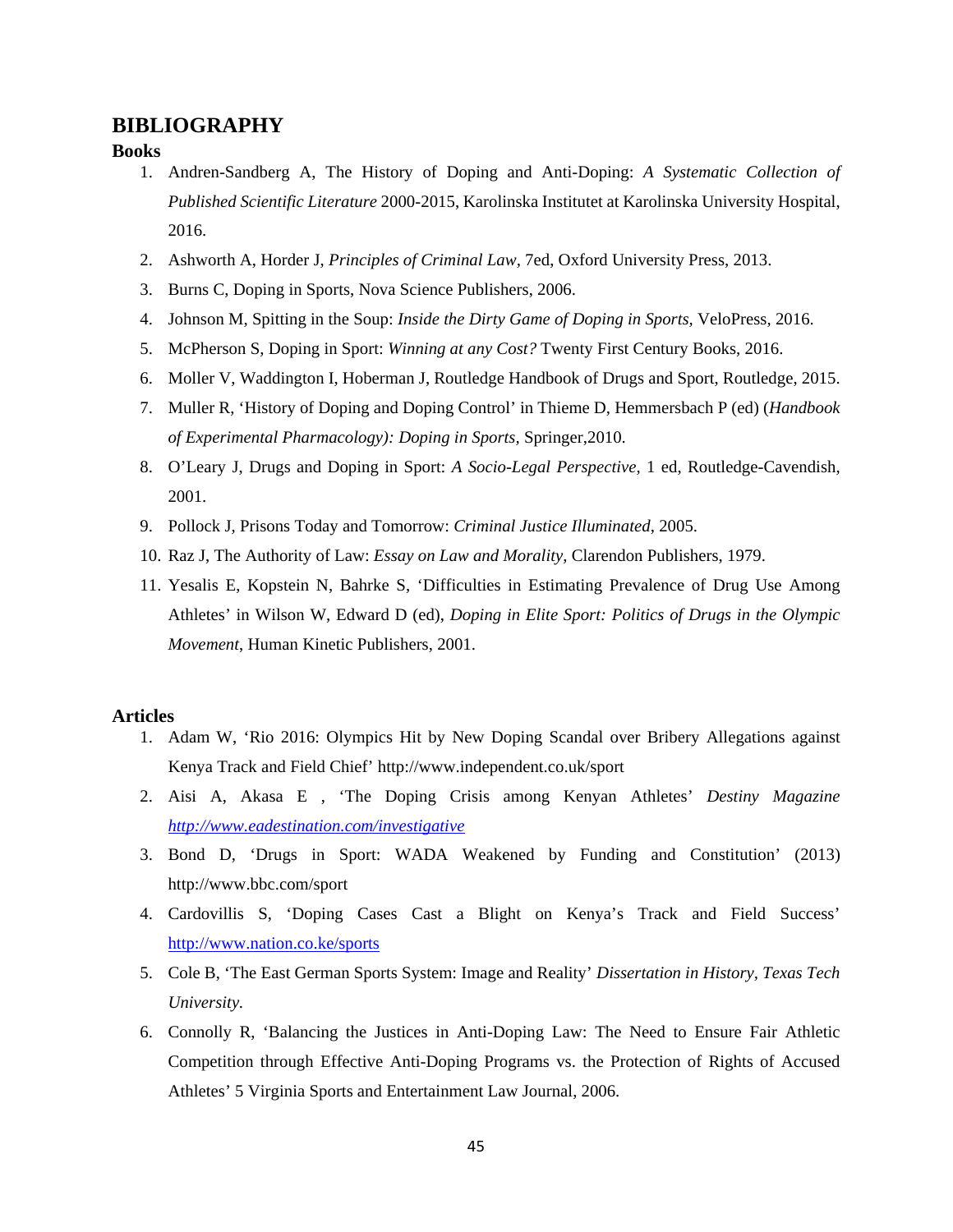- 7. Clasing D, Lollgen H, 'Prohibited Drugs in Sport: Current Recommendations for the Medical Treatment of Athletes' (2006).
- 8. Dimant E, Deutscher C, The Economics of Corruption in Sports: The Special Case of Doping, 2014
- 9. 'Doping for Gold: The State-Sponsored Doping Program' Available at https://www.pbs.org.
- 10. Grucza R, 'History of Doping' *Institute of Sport, Warsaw, Poland,* 2016.
- 11. Haff G, 'The Science of Doping and how Cheating Athletes Pass Drug Tests' Available at http://theconversation.com
- 12. Hanstad V, 'Anti-Doping in Sport: *A Study of Policy Development since 1998*' Dissertation from the Norwegian School of Sport Sciences, 2009.
- 13. History of Drugs in Sport, Australian Sports Drug Agency, https://www.asda.org.
- 14. Hoberman J, 'Athletes in handcuffs?': The Criminalization of Doping (2001).
- 15. Keidel C, Klein N, 'Should Doping in Sport Be Criminalised? A Review of Germany's New Anti-Doping Act' Available at http://www.lawinsport.com
- 16. Kenya Boxing Page, 'Kenya Boxing Results at the 2004 Olympics' Available at kenyapage.net
- 17. Kipchumba B, Jepkorir R, 'Sports Policy in Kenya: Deconstruction of Colonial and Post-Colonial Conditions'7 *International Journal of Sports Policy and Politics.*
- 18. Lauri T, Legal Solutions in International Doping Cases 35 (2001).
- 19. Mifsud J, Attard D, Attard L, 'Drug Doping in Sports: An Overview and Recommendations for the Maltese Context' 23 *Malta Medical Journal*, 2011.
- 20. Mitten M, Opie H, 'Sports Law": Implications for the Development of International, Comparative, and National Law and Global Dispute Resolution' 19 *Marquette Law Scholarly Common,* 2010.
- 21. McLennan N, 'Together against Doping' *UNESCO Social and Human Sciences Sector.*
- 22. Muigai K, 'The Doping Menace is deeply Entrenched in Kenyan Sports' (2016) https://www.thestar.co.ke/news
- 23. Murphy S, 'Three Stages of Athletic Development: Sampling, Specializing, Investment' available at http://www. Momsteam.com
- 24. Noland M, 'Russian Doping in Sports' (2016). Available at https://piie.com
- 25. Ochwadah S, 'Anti-Doping: What More Needs to be done to Combat Doping in Kenya' http:// www.lawinsport.com.
- 26. Ochwadah S, 'Doping in Athletics: What You Need to Know' Available at snolegal.wordpress.com.
- 27. SAIDS: 'Doha Doping Control Laboratory Closure will not Compromise South African Test Results' Available at https: //www.drugfreesport.org.za
- 28. Scholarprof, 'The Role of Sport in the GDR' Available at scholarprof.blogspot.co.ke.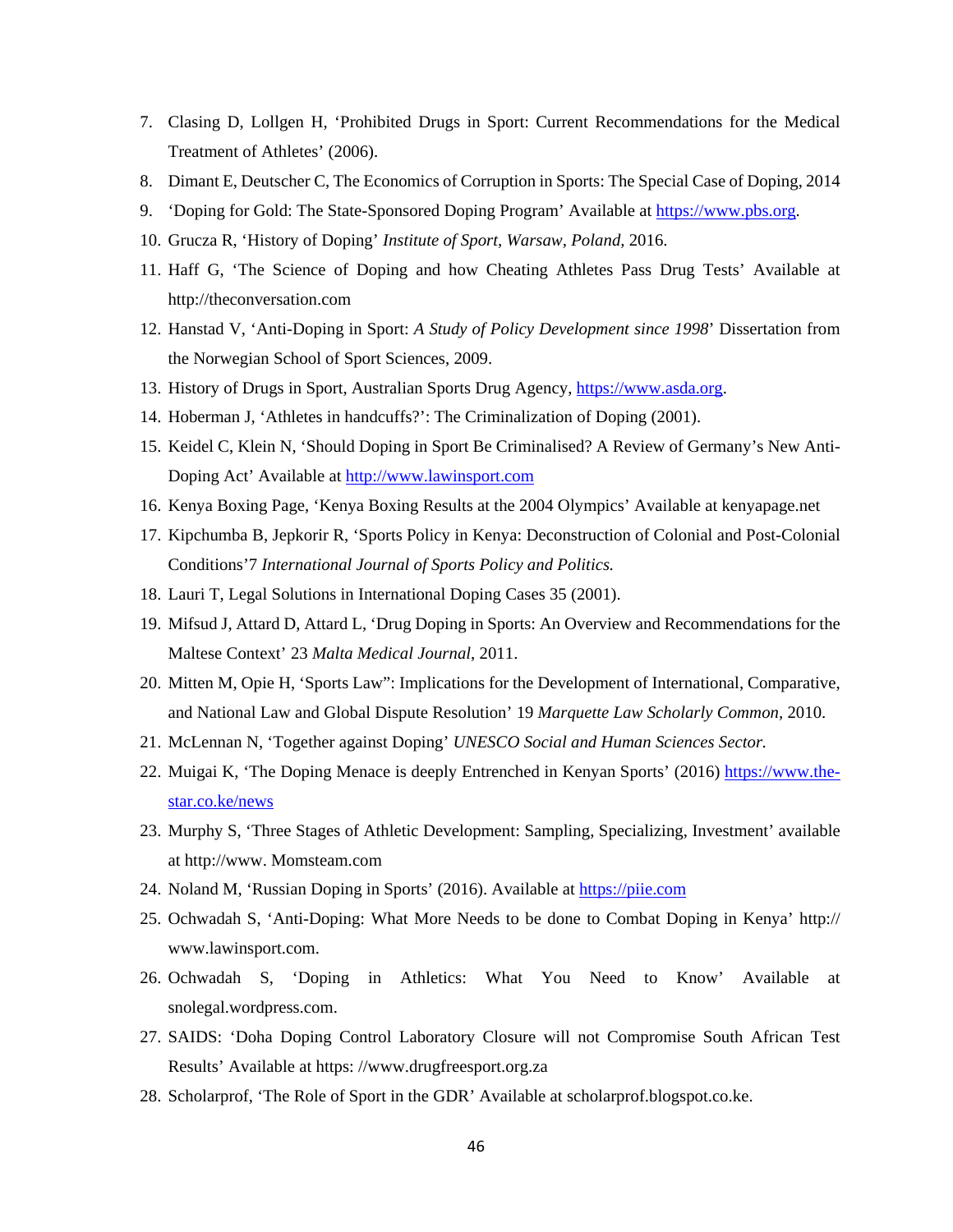- 29. The Telegraph, 'Russia fully suspended from world athletics after accepting an indefinite ban from the sport' Available http: //www.telegraph.co.uk/sport.
- 30. Vieweg K, 'The Definition of Doping and the Proof of a Doping Offense (An Anti-Doping Rule Violation) under Special Consideration of the German Legal Position' 15 *Marquette Sports Law Review.*
- 31. UKAD, 'Protecting the Right to Participate in Clean Sport: The Story of Anti- Doping' Available at http: ukad.org.uk
- 32. Vijayukumar S, 'Anti-Doping Agencies Call for Independence from Sporting Bodies' (Reuters) *A summit of National Anti-Doping Agencies*, 2016.
- 33. Wekesa M, 'Regulation of Doping in Sports: Implications for Kenya' *University of Nairobi, School of Law*, 2016
- 34. Wong B, 'Doping in Sport: An Overview and Analysis of Doping and its Regulation in International Sport' 2003.
- 35. World Anti-Doping Agency, WADA Foundation Board Approves 2015 Compliance Plan at November Meeting. Available at https://www.wada-ama.org/en/media/news/2014.
- 36. World Anti-Doping Agency, WADA Signs Partnership Agreement in Boost to Kenyan Anti-Doping Program. Available at https://www.wada-ama.org/en/media/news/2015
- 37. Yesalis E, Bahrke S, 'History of Doping in Sport' *21 International Sports Studies,* 2002.
- 38. Ziebarth R, Wagner G, 'Top-Down vs. Bottom Up: The Long Term Impact of Government Ideology and Personal Experience on Values' *IZA Discussion Paper No. 7279*, 2013.

#### **Reports**

- 1. Australian Sports Anti-Doping Authority, Ministerial Statement: Organised Crime and Drugs in Sport. Available at https://www.asada.gov.au
- 2. Boit M, Dimeo P, Onywera V, Theuri G, Kiplamai F, Sigei S,Stewart D, Cronin L, Doping Education Status in Kenya: Evaluation of Knowledge, Attitudes and Practice of Doping among Kenyan Athletes, *Report Compiled for the World Anti-Doping Agency (WADA).*
- 3. Draft Sessional Paper No.3 of 2005 on Sports Development.
- 4. Monitoring Group (T-DO), Respect by Germany of the Anti-Doping Convention: *Draft Auto-Evaluation Report by Germany*, 2010.
- 5. Onywera V, Feedback Report on the Anti-Doping Policy Advice Project, *Country Assessment Report, Kenya*, 2015.
- 6. Kenya National Policy Framework, *Ministry of Heritage and Sports*
- 7. WADA, Copenhagen Declaration List of Signatories, available at www.wadaama.org/en/copenhagen-declaration-list-of-signatories